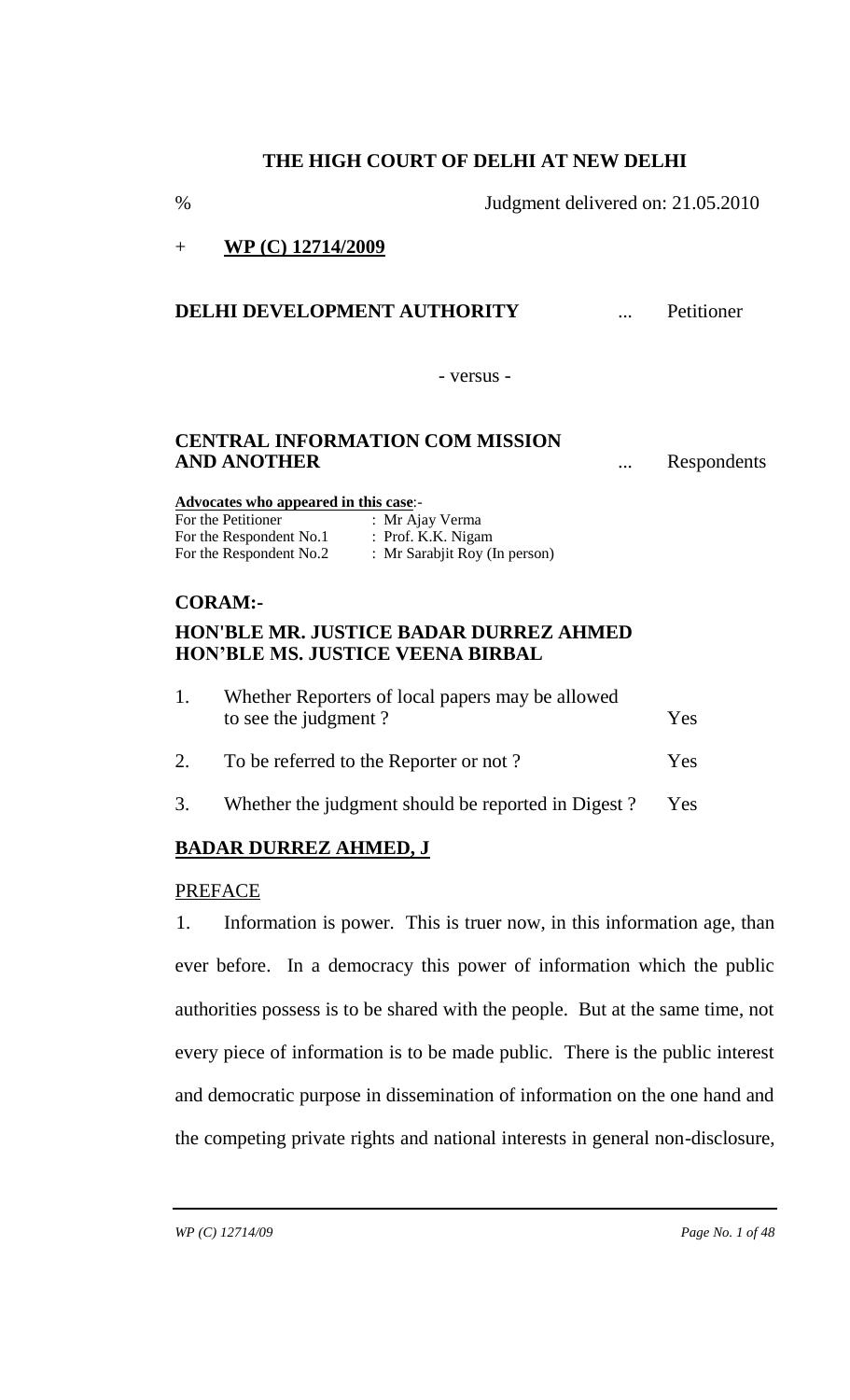on the other. This is recognized in the preamble to the Right to Information

Act, 2005 (hereinafter referred to as 'the said Act') itself:-

―And whereas **democracy requires an informed citizenry and transparency of information** which are vital to its functioning and also to contain corruption and to hold Governments and their instrumentalities accountable to the governed;

And whereas **revelation of information in actual practice is likely to conflict with other public interests** including efficient operations of the Governments, optimum use of limited fiscal resources and the preservation of confidentiality of sensitive information;

And whereas **it is necessary to harmonise these conflicting interests** while preserving the paramountcy of the democratic ideal"

(emphasis supplied)

Thus, the flow of information is not to be an unregulated flood. It needs to be controlled just as the flow of water is controlled by a tap. Those empowered to handle this 'tap' of information are imbued with great power. Under the said Act, this power is to be exercised by the Information Commissions (State and Central). But, the power is clearly not plenary, unrestricted, limitless or unguided. The Information Commissions are set up under the said Act and they have to perform their functions and duties within the precincts marked out by the legislature. As we shall see, this is a case where the Central Information Commission and the Chief Information Commissioner have travelled beyond their boundaries of power and have thereby transgressed the provisions of the very Act which created them.

The Facts:

2. The petitioner (Delhi Development Authority), by way of this writ petition under Article 226 of the Constitution of India, seeks the issuance of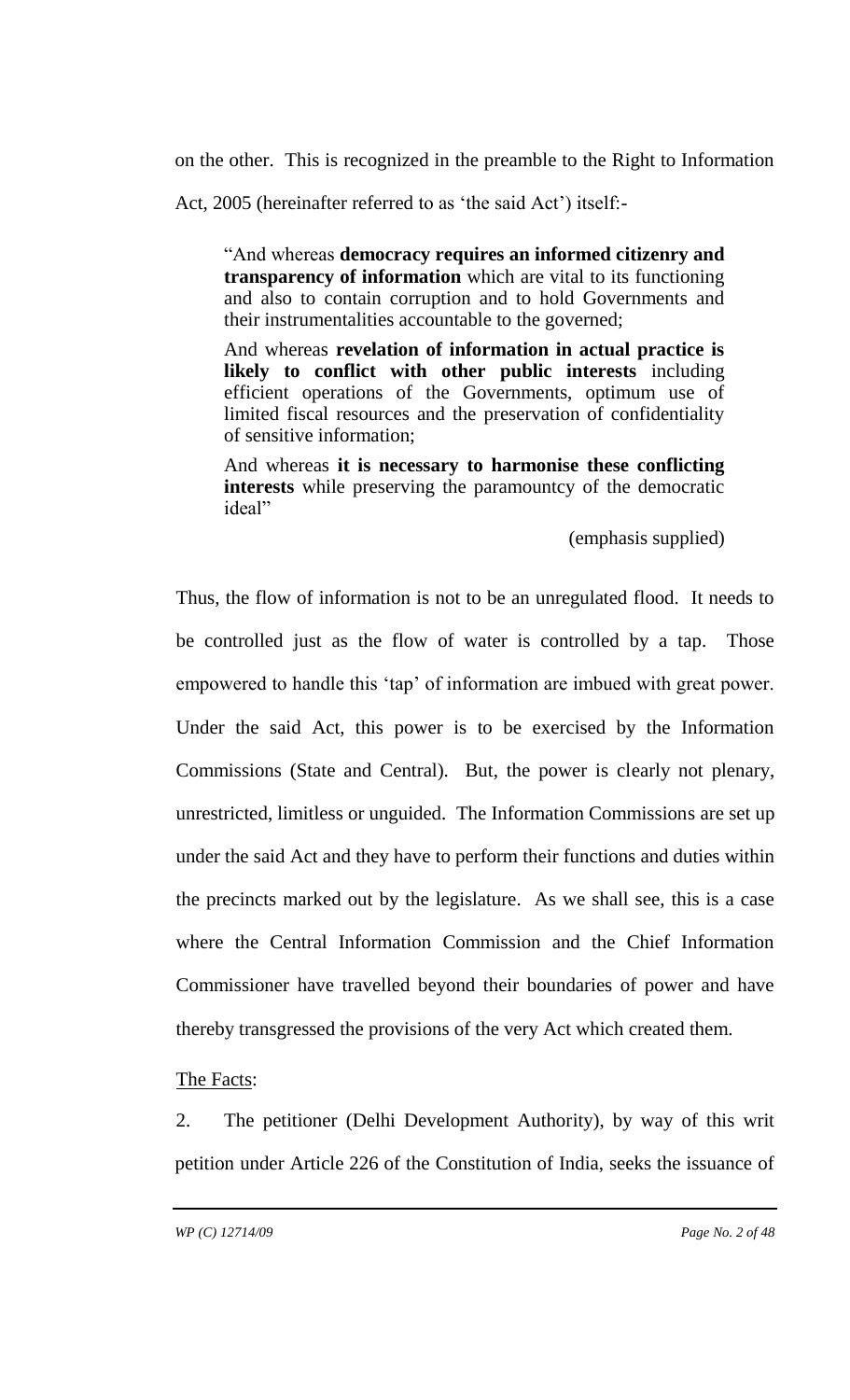a writ in the nature of certiorari quashing / setting aside the order dated 22.09.2009 passed by the Central Information Commission upon a complaint filed by the respondent No.2. The petitioner also seeks the quashing / setting aside of the Central Information Commission (Management) Regulations, 2007 (hereinafter referred to as 'the impugned Regulations') on the ground that they are *ultra vires* the Right to Information Act, 2005 (hereinafter referred to as 'the RTI Act'). In particular, the petitioner prays for the quashing of Chapter IV with specific emphasis on Regulation 20, which makes provision for the conduct of an inquiry. The petitioner is also aggrieved by the fact that the Central Information Commission required the presence of the Vice-Chairman of the Delhi Development Authority in the course of proceedings before it and the fact that the said Vice-Chairman could not be present was commented upon adversely by the Central Information Commission. The point taken by the petitioner is that the Central Information Commission does not have the plenary powers, which are vested in the High Courts and the Supreme Court of India and that, under the provisions of the RTI Act, the said Commission only has the power to summon and enforce the attendance of a person for the purposes of evidence. It was contended that the Commission does not have the power to direct the presence of the head of a public authority like the petitioner, especially when the concerned officers of such a public authority in the hierarchy under the RTI Act and senior officers have otherwise appeared before the Commission in deference to it. It was, therefore, contended that there was no power with the Commission to require the presence of the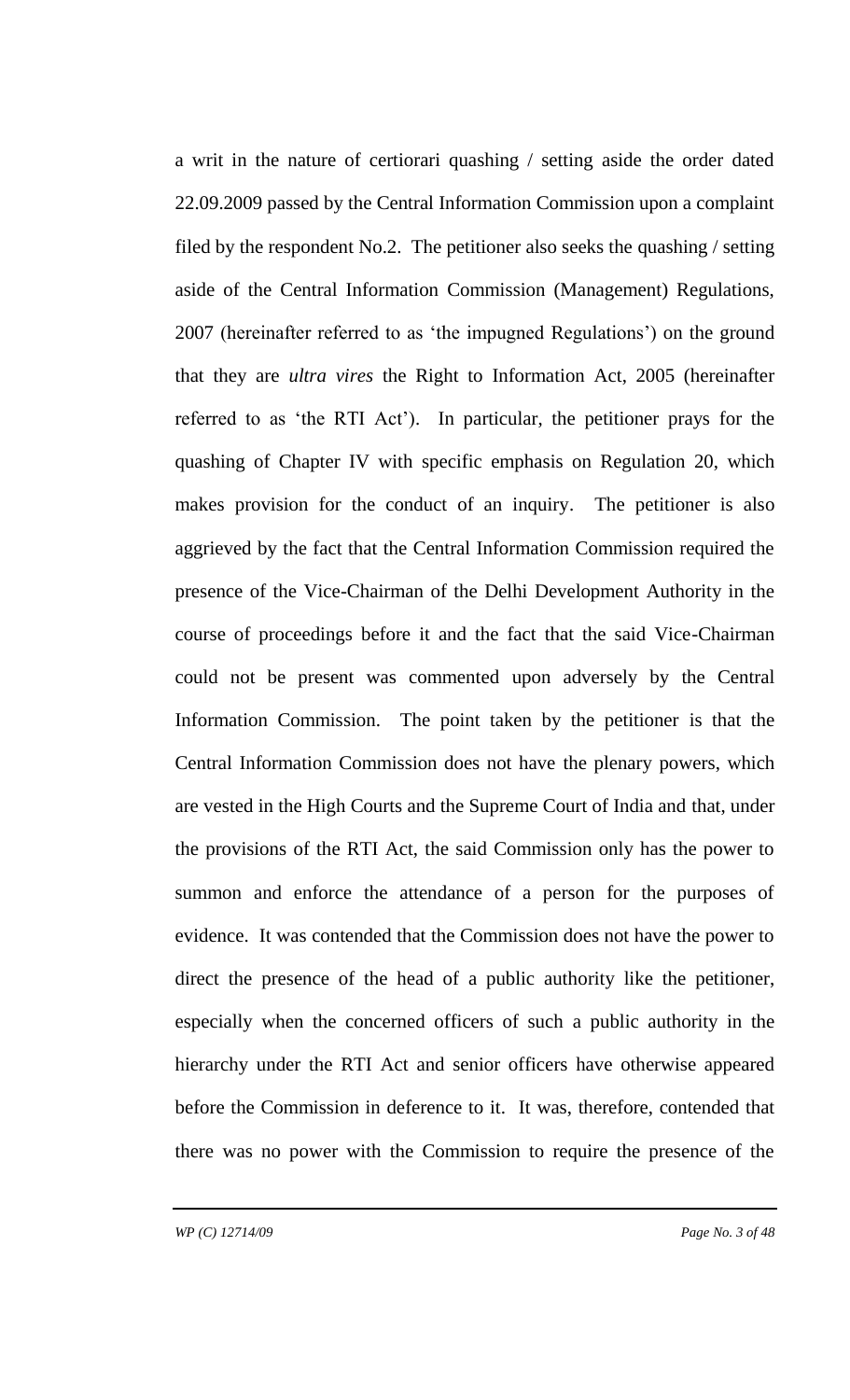Vice-Chairman of the petitioner and consequently, there was no occasion for the Commission to make any adverse observation in the impugned order merely because the Vice-Chairman of the petitioner could not appear for the hearing on 03.09.2009. In the impugned order dated 22.09.2009, the Central Information Commission made the following observations:-

―At the outset we are constrained to note adversely the absence of Vice Chairman, DDA who was specially invited on this occasion to help clarify the decision regarding compliance with the orders of this Commission."

(underlining added)

3. The operative portion of the decision taken by the Commission on

22.09.2009 is as under:-

―Having heard the arguments and examined the records, we find the levels of compliance of the DDA both in letter  $\&$  spirit of the RTI Act leaves much to be desired. It does not appear that close attention has been paid by the top management of this Authority to ensure a smooth transition to the transparency and accountability that is demanded by this law. Principal Commissioner cum Secretary, DDA Shri V.M. Bansal, although repeatedly asked to clarify various points at issue, solidly took recourse to the plea that whatever the Commission directs, the DDA will implement. He had no suggestions of what course may be followed either by internal inquiry or enquiry by professionals of the need to review the public disclosure policy of the DDA. This is a most unsatisfactory situation in a public authority, which should be in the forefront of transparency dealing with a mandate as vital as is assigned to the DDA. For this reason, this Commission in enquiring into the complaint of Dr. Sarabjit Roy is satisfied that there are grounds to enquire into the matter of compliance with sec 4 of the RTI Act by the DDA. To initiate this enquiry a Committee of the following is appointed, which will go into the details of servicing of the RTI Act by all wings and sections of the DDA and submit a report to this Commission within 45 working days of the date of receipt of this Decision Notice:

- 1. Ms Sujata Chaturvedi, Director MoUD
- 2. Shri Dunu Roy, Hazards Centre, Delhi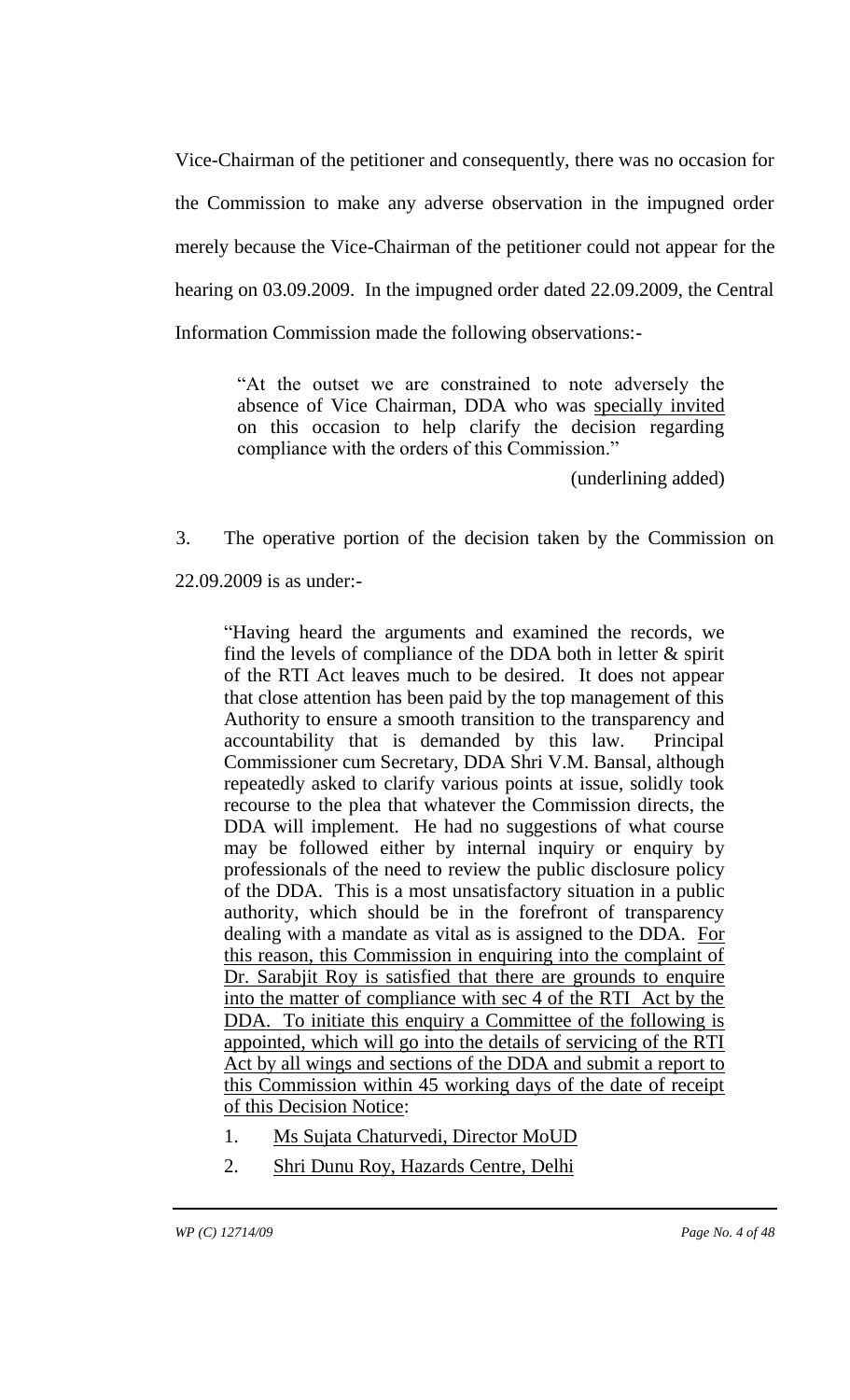# 3. Shri Pankaj KP Shreyaskar Jt Registrar, CIC, Member Secretary"

(underlining added)

4. As aforesaid, the petitioner is aggrieved by the fact that the absence of the Vice-Chairman, DDA was commented upon adversely in the impugned order. The petitioner is also aggrieved by the fact that by virtue of the impugned order, the Commission has appointed a committee to inquire into the complaint of the respondent No.2 with regard to the matter of compliance by the DDA with the provisions of Section 4 of the RTI Act. According to the petitioner, there is no provision, which, under the RTI Act or the Rules made thereunder, empowers the Commission to appoint a committee, to inquire into the details of servicing of the RTI Act by all the wings and sections of the DDA and to thereafter submit a report to the Commission. The appointment of the said Committee (which includes Ms Sujata Chaturvedi, an official of the Ministry of Urban Development, Shri Dunu Roy, who represents an NGO, ‗Hazard Centre', Delhi and Shri Pankaj KP Shreyaskar, who is the Joint Registrar of the Commission) is sought to be justified on the part of the counsel appearing on behalf of the Commission on the basis of Regulation 20 of the impugned Regulations. It is for this reason that the petitioner has impugned the regulations as being *ultra vires* the Act.

5. The impugned order dated 22.09.2009 is the result of a sequence of events which were set into motion by a complaint filed by the respondent No.2 sometime in 2005 under Section 18 read with Section 19 of the said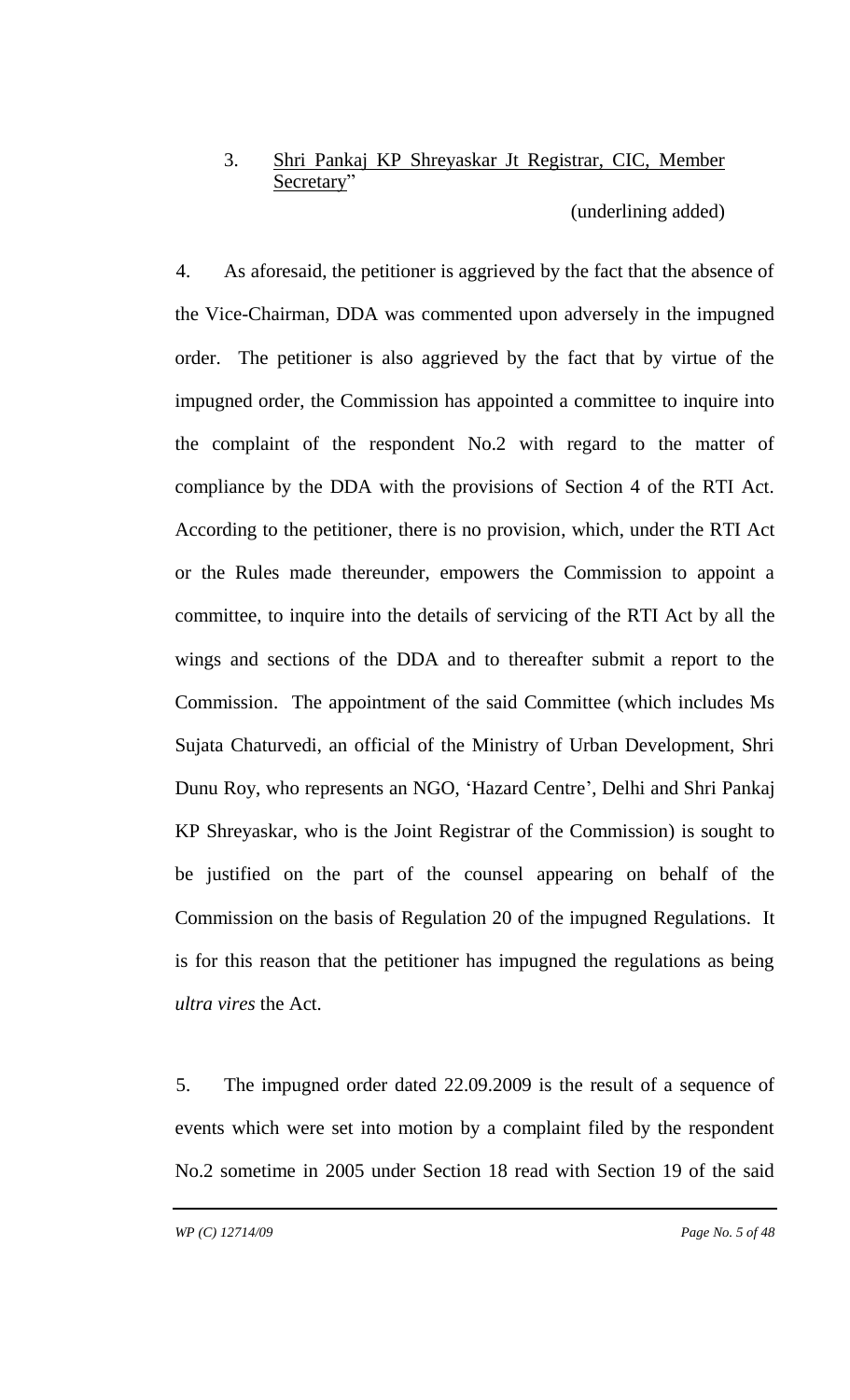Act. The complaint was against the DDA and, in particular with regard to information concerning the ongoing modification of the Master Plan of Delhi for the year 2021 (MPD 2021). The respondent No.2 also sought directions to the DDA to fulfill its obligations under Section 4 of the RTI Act, which included pro-active disclosures. Initially, the respondent No.2 had claimed several reliefs, which included the providing of information sought, a direction to the DDA to deposit records with the Commission, appointment of a single Public Information Officer (PIO); re-designing of the application form; copies of 17 manuals be provided to the complainant; and payment of compensation. However, before us, the respondent No.2 submitted that his only surviving grievance is that the provisions of Section 4 of the RTI Act be complied with and the details be made available on the website of the Delhi Development Authority as expeditiously as possible. We are, therefore, focusing only on the aspect of compliance by the DDA with the provisions of Section 4 of the RTI Act.

6. On the said complaint made by the respondent No.2, the Commission passed an order on 25.02.2006, whereby the public information officer of the petitioner was, *inter alia*, directed to provide the Commission with a compliance report for the Commission's record with respect to the obligations under Section 4 of the RTI Act. It was also directed that the Acts and the Rules relevant to the functioning of the public authority (DDA) be published on the website as expeditiously as possible and, in any case, within 30 days.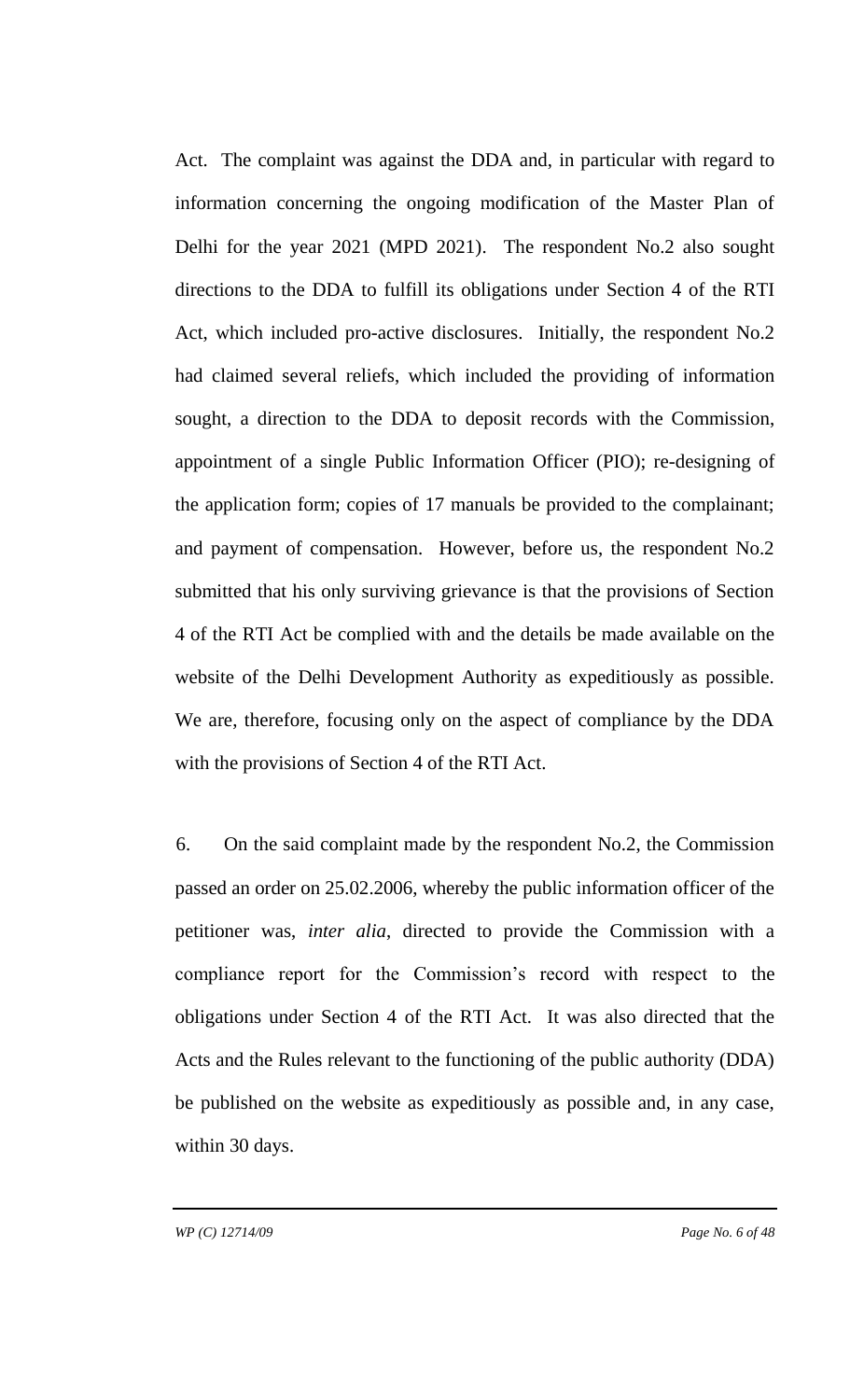7. Thereafter, on 12.08.2008, the respondent No.2 filed another complaint against the Secretary, Delhi Development Authority submitting that the orders of the Commission dated 25.02.2006 had not yet been complied with. It appears that prior to the consideration of this complaint dated 12.08.2008, the Commission, in another appeal (Appeal CIC/S/A/2008/00006) pertaining to the DDA, had passed an order on 09.02.2009 directing the Secretary, DDA to put the DDA Act and the Rules framed thereunder on the DDA's website. The respondent No.2's complaint dated 12.08.2008 was disposed of by the Commission by virtue of its order dated 01.06.2009. In this order, the Commission observed that the information contemplated under the provisions of Section 4(1)(b) of the RTI Act, insofar as it pertained to the Delhi Development Authority, was not available on the latter's website. In the said order, however, it was noted that the representative of the Delhi Development Authority had submitted that in accordance with the instructions of the Commission, the DDA Act had been uploaded on the DDA's website. This fact had also been conceded by the respondent No.2. But, he qualified his concession by stating that it had only been done recently and not in compliance with the orders of the Commission of 25.02.2006, which had required the said information to be placed on the website within 30 days. It is not in dispute that over 3600 pages of information had been uploaded on the website of the DDA. However, it was contended by the respondent No.2 that the same was not placed in an organized manner.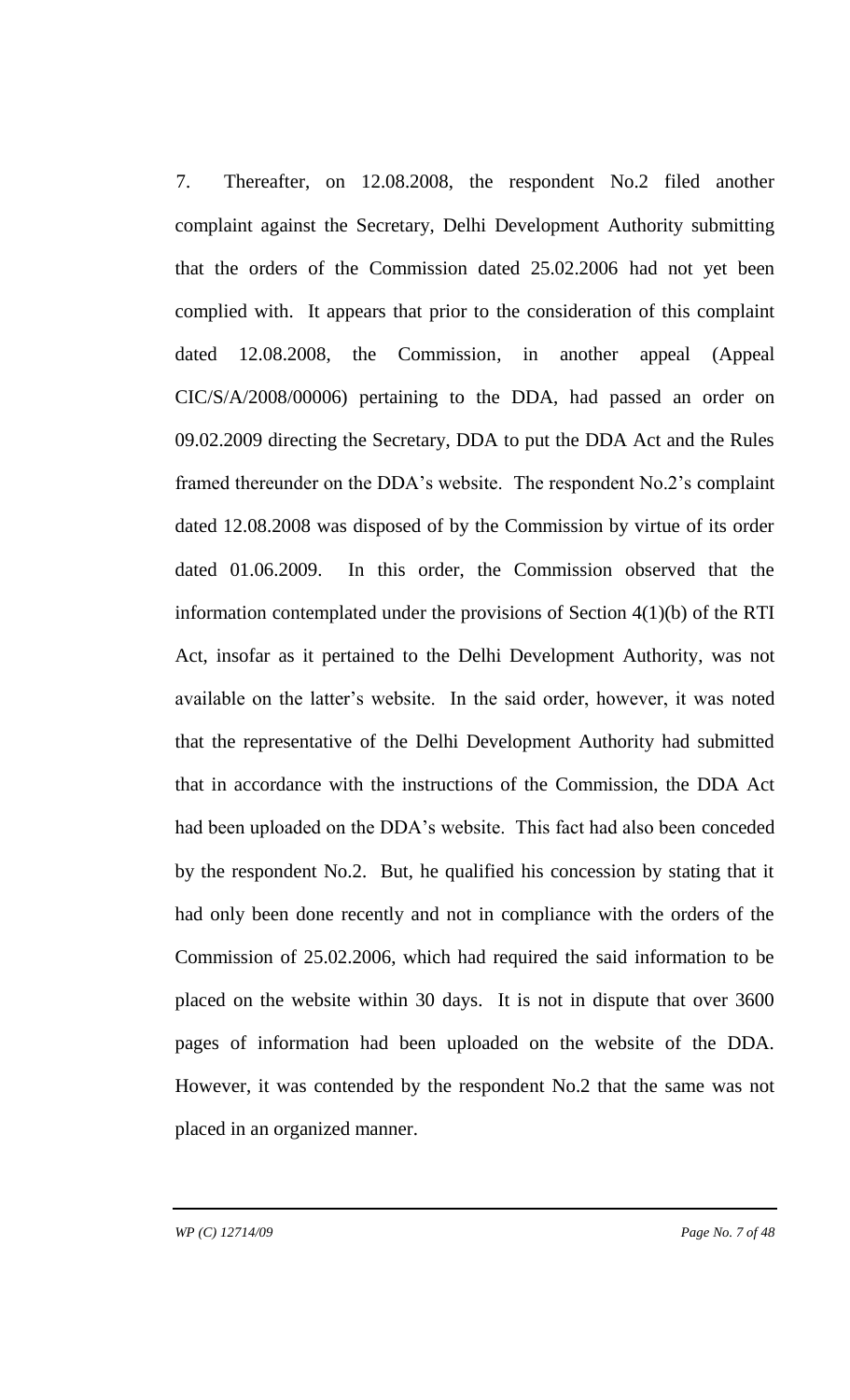8. In the decision taken by the Commission on 01.06.2009, there is a reference to other decisions of the Commission dated 09.04.2009 and 17.03.2009 wherein, apparently, the Commission had dealt with the question of implementation of Section 4(1) of the RTI Act in detail. From the order dated 01.06.2009, it appears that detailed directions were given by the Commission in its decision of 09.04.2009 pertaining to the implementation of the provisions of Section 4(1) of the RTI Act. In the decision dated 09.04.2009, which was generally made with regard to public authorities, the Commission in purported exercise of powers conferred under Section 19(8)(a) required the public authorities to, *inter alia*, take the following steps:-

#### ―xxxxx xxxxx xxxxx xxxxx xxxxx

- (i) Since a reasonable time has now passed form the time of promulgation of the Act in 2005, the Public Authorities should now take urgent steps to have their records converted to electronic form, catalogued, indexed and computerized for easy accessibility through the network all over the country, as mandated in Section  $4(1)(a)$  of the Act. The computerization, dissemination and updating of record is an ongoing and continuous process and all Public Authorities should put a proper system in place to make such sharing of records as automatic, routine and continuous process, so that access to such records is facilitated.
- (ii) The Public Authorities are required to take immediate steps to publish detailed, complete and unambiguous information under the 16 categories, as on 31.3.2009 (if already not done or partially done) and thereafter update the information as and when necessary, but definitely every year, as mandated under section 4(1)(b) of the Act.
- (iii) While formulating important policies or announcing the decisions affecting the public, the Public Authorities are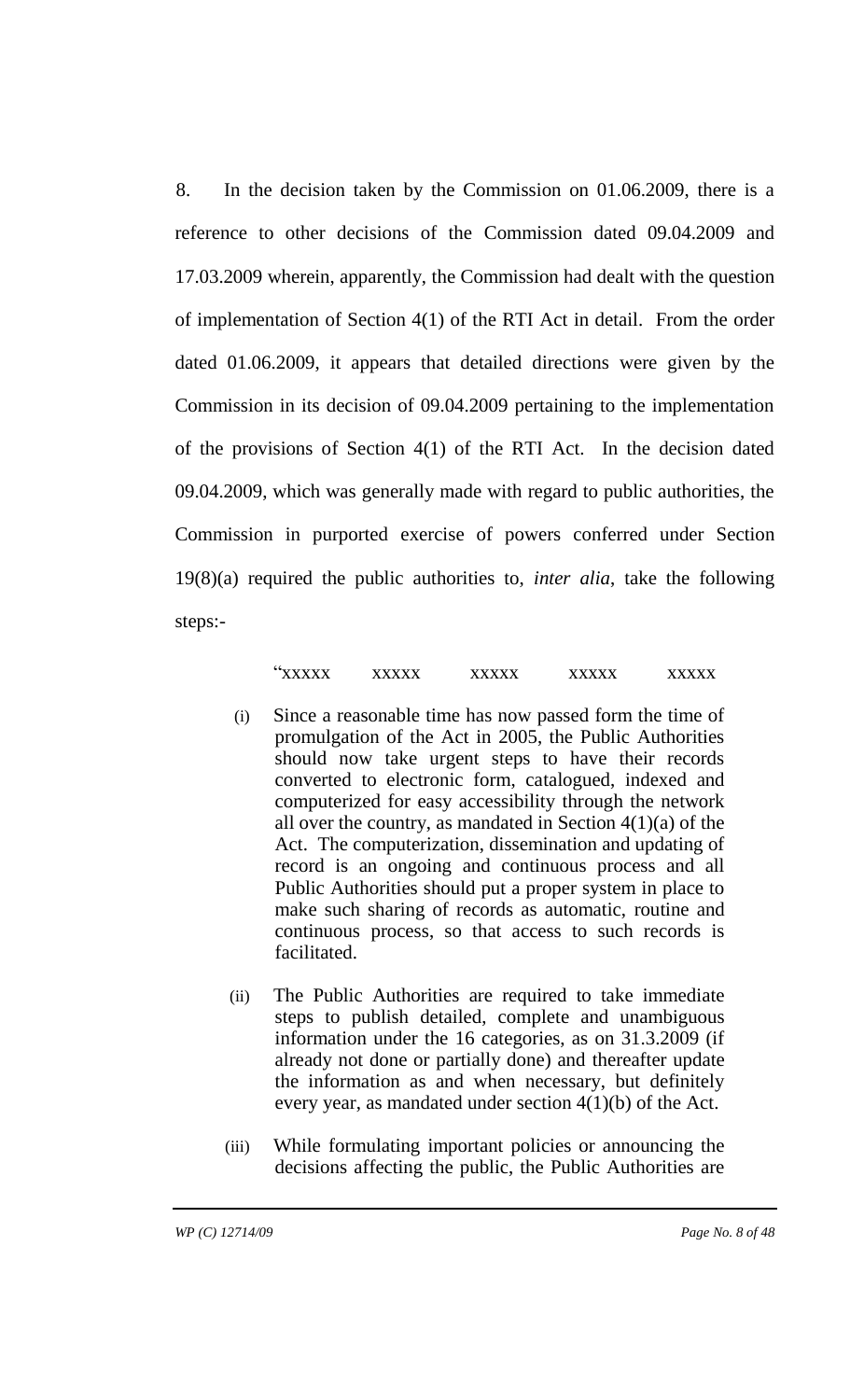required to publish all relevant facts about such policies and decisions for the information of public at large, as mandated under section 4(1)(c) of the Act.

(iv) The information disclosed by the Public Authorities under section  $4(1)(b)$  & (c) of the Act is required to be disseminated through multiple means as provided under sub sections 2, 3 and 4 of Section 4 of the Act  $\ldots$ 

xxxxx xxxxx xxxxx xxxxx xxxxx

(vii) The names, room numbers, telephone numbers, e-mail addresses of the CPIOS/ACPIOS and Appellate Authorities may be prominently displayed in each office for the convenience of the public at large. If the complete disclosures of  $4(1)(b)$  & (c) are also available with any other officer(s) other than the CPIOS/ACPIOs, the names, designations, room numbers and telephone numbers of such officers must be prominently displayed in the offices for easy contactability."

The Commission, after setting out the directions indicated above, which it

had given in its decision of 09.04.2009, passed the following order:-

―**In the light of the above Secretary DDA Shri Bansal is directed to ensure that the orders of this Commission of 25-2-2006 are complied with in full within 30 working days of the date of issue of this decision notice**. It is noted that this is a repetition of an earlier order buttressed by subsequent elaboration in the Commission's orders of 17-3-09 and 9-4-09. If the compliance is not complete by the end of the period now given by CPIO found to be in non-compliance will be liable for penalty under sub-Section 1 of Section 20 on the ground that furnishing the information in the manner directed has been obstructed by that CPIO.

To ensure that this is done, therefore, this Commission will hold a further hearing in this matter on  $13<sup>th</sup>$  July, 2009 at 4.00 p.m. when all parties are directed to be present including Secretary, DDA Shri Bansal who is the coordinating authority for dissemination of information under the RTI Act so nominated by the DDA. The complaint is disposed of accordingly."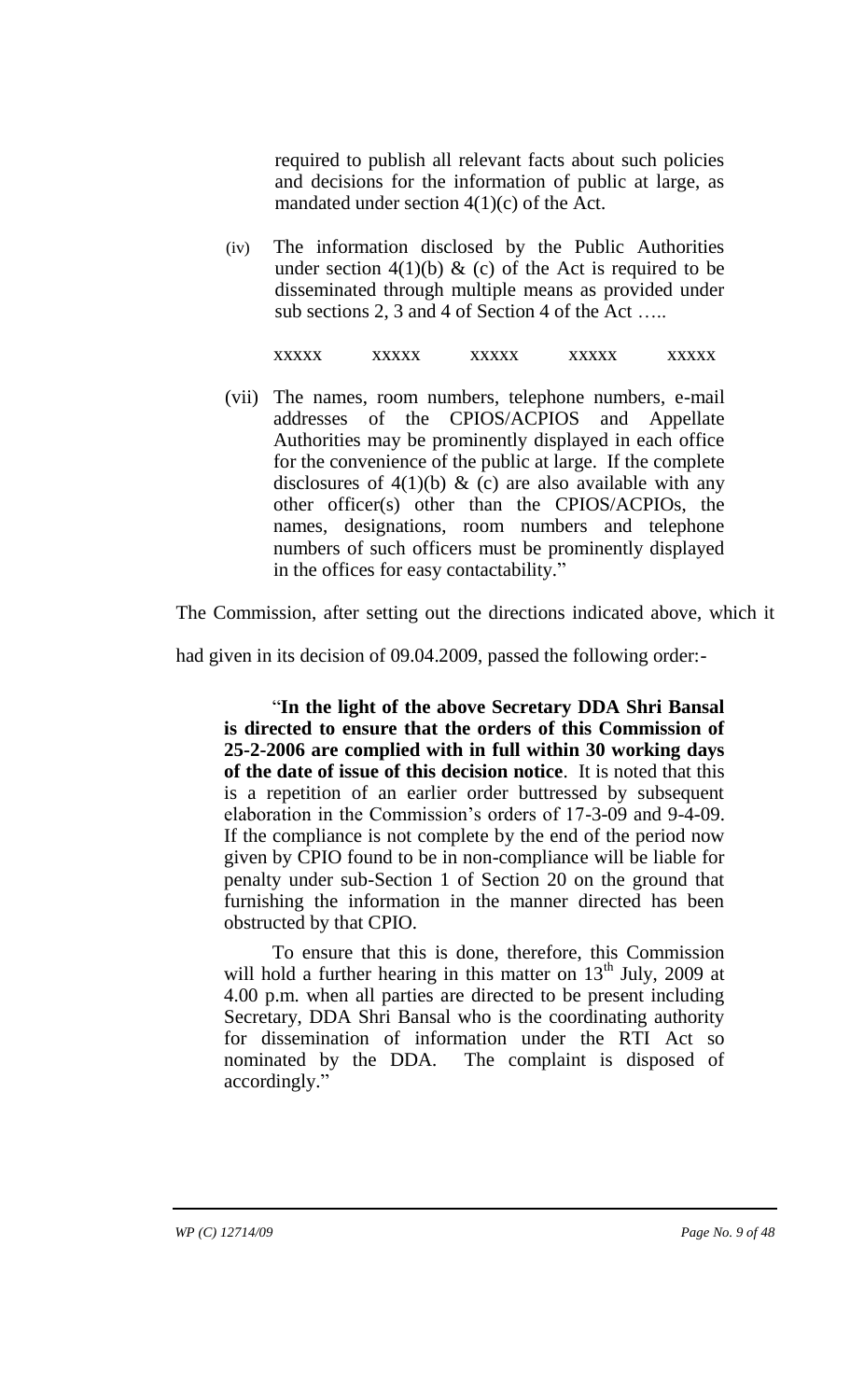9. As a follow-up on the order dated 01.06.2009, further proceedings were held before the Central Information Commission. One such proceeding was held on 23.07.2009, whereupon the decision was announced on 24.07.2009. In the said decision of 24.07.2009, the Central Information Commission observed that the petitioner (DDA), in an effort to demonstrate compliance to the Commission, had uploaded the information in a disorganized manner which was also admittedly incomplete thereby bringing in confusion instead of clarity into the system for providing access to information as required under Section 2(i) of the RTI Act. Based upon this premise, the Central Information Commission came to the following conclusion in its order dated 24.07.2009:-

―Under the circumstances, it will be necessary to launch a more detailed enquiry into the functioning of DDA in servicing the RTI Act. For this purpose, Vice Chairman, DDA Shri Ashok Kumar together with Principal Commissioner cum Secretary, DDA, will appear before us on  $3<sup>rd</sup>$  Sept., 2009 at 11.00 a.m. to discuss the present situation and the requirement and scope of further enquiry to enable us to reach a constructive conclusion in this matter."

(underlining added)

10. From the above decision, it is apparent that the Central Information Commission thought it fit to launch a detailed inquiry into the functioning of the DDA in servicing the RTI Act. For this purpose, the Commission directed the Vice-Chairman, DDA together with the Principal Commissioner-cum-Secretary, DDA to appear before the Commission on 03.09.2009. The expression used is  $-$  "will appear before us". This expression has, in the impugned order, been referred to as a 'special invitation'. But, the order dated 24.07.2009 from its tenor does not appear to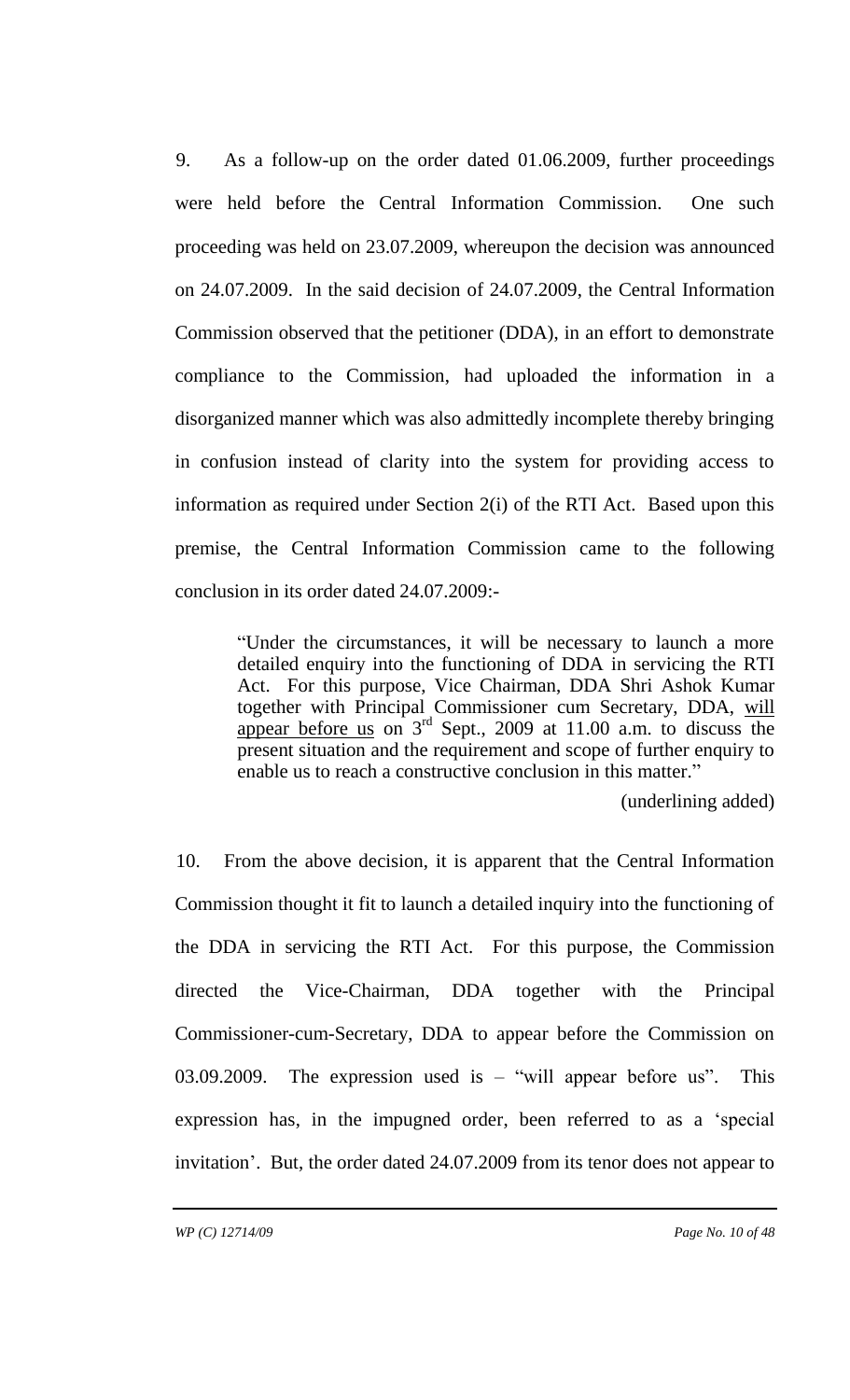be an invitation, but a clear direction requiring the Vice-Chairman, DDA to appear before the Commission on the date indicated. According to the petitioner, issuance of such a direction was not within the powers of the Central Information Commission.

11. After the said order dated 24.07.2009, a hearing was held on 03.09.2009. The Vice-Chairman, DDA was not present. However, the Principal Commissioner-cum-Secretary, DDA was present alongwith other officials of the DDA. As mentioned above, the absence of the Vice-Chairman, DDA was taken adverse note of by the Central Information Commission and thereafter, the decision to appoint the three-member committee to go into the details of servicing of the RTI Act by all the wings and sections of the DDA and to submit a report to the Commission, was taken. These are, in brief, the facts of the case.

### Three Questions:

- 12. In this writ petition, the following questions need to be determined:-
	- (1) Whether the Central Information Commission has the power, under the RTI Act and the Rules made thereunder to appoint a committee of persons other than the members of the Commission, to inquire into the implementation of the obligations cast upon a public authority, such as the DDA by virtue of Section 4 of the RTI Act ?
	- (2) Whether the Chief Information Commissioner had the power to make the Central Information Commission (Management) Regulations, 2007 under Section 12(4) of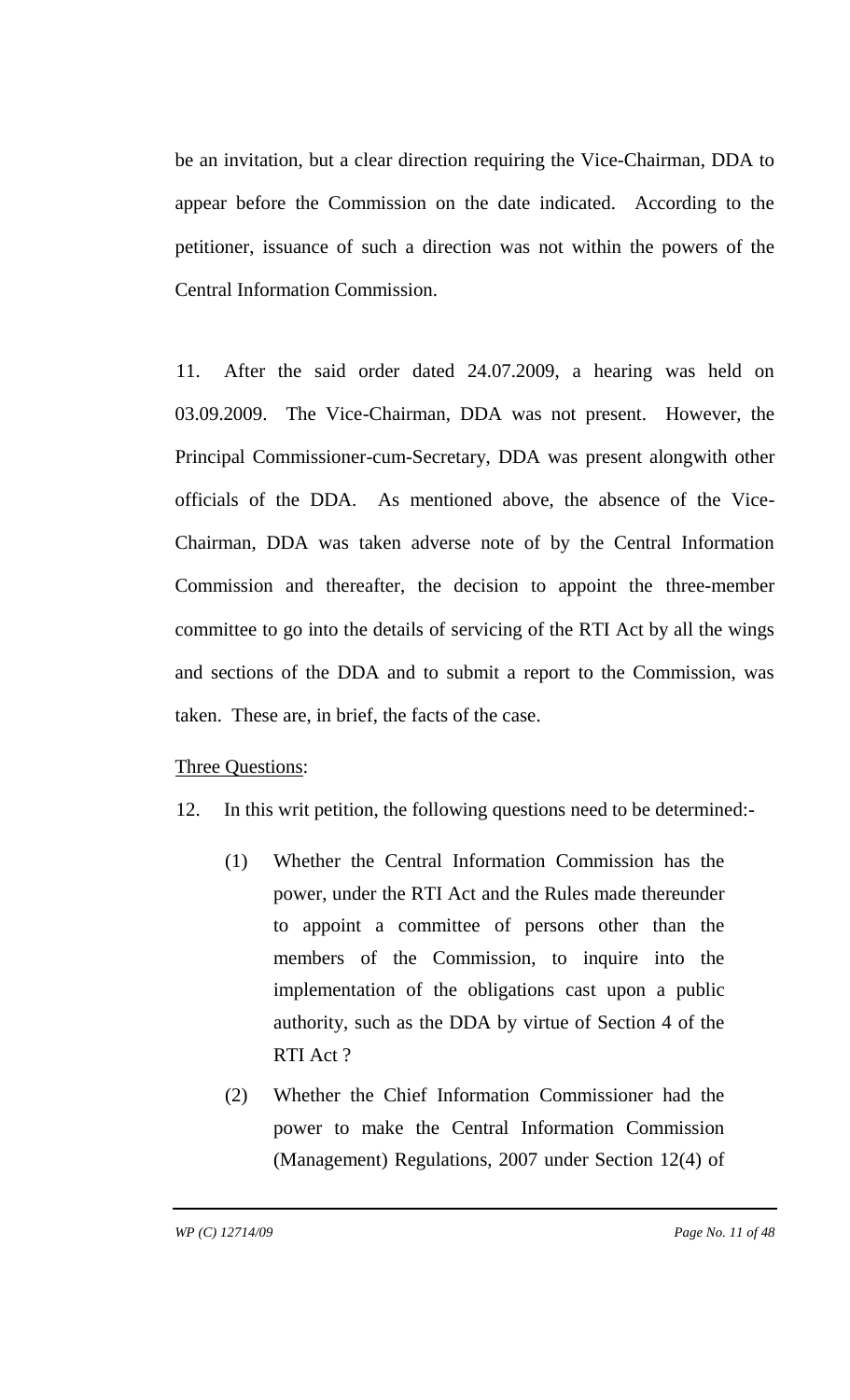the RTI Act and particularly regulations with regard to the subject matter of Chapter IV thereof, namely, registration, abatement or return of the appeal'?

(3) Whether the Central Information Commission had the power to issue a direction requiring the presence of the Vice-Chairman, DDA in the proceedings before it ?

The answers to these questions are:- (1) No; (2) No; and (3) No. The reasons for the same are given below:-

## **Question No.1:**

13. The answer to this question lies in examining the relevant provisions of the RTI Act. Section 4 of the said Act sets out the obligations of the public authorities. The same reads as under:-

- ―**4. Obligations of public authorities.** (1) Every public authority shall—
	- (a) maintain all its records duly catalogued and indexed in a manner and the form which facilitates the right to information under this Act and ensure that all records that are appropriate to be computerised are, within a reasonable time and subject to availability of resources, computerised and connected through a network all over the country on different systems so that access to such records is facilitated;
	- (b) publish within one hundred and twenty days from the enactment of this Act,—
		- (i) the particulars of its organisation, functions and duties;
	- (ii) the powers and duties of its officers and employees;
	- (iii) the procedure followed in the decision making process, including channels of supervision and accountability;
	- (iv) the norms set by it for the discharge of its functions;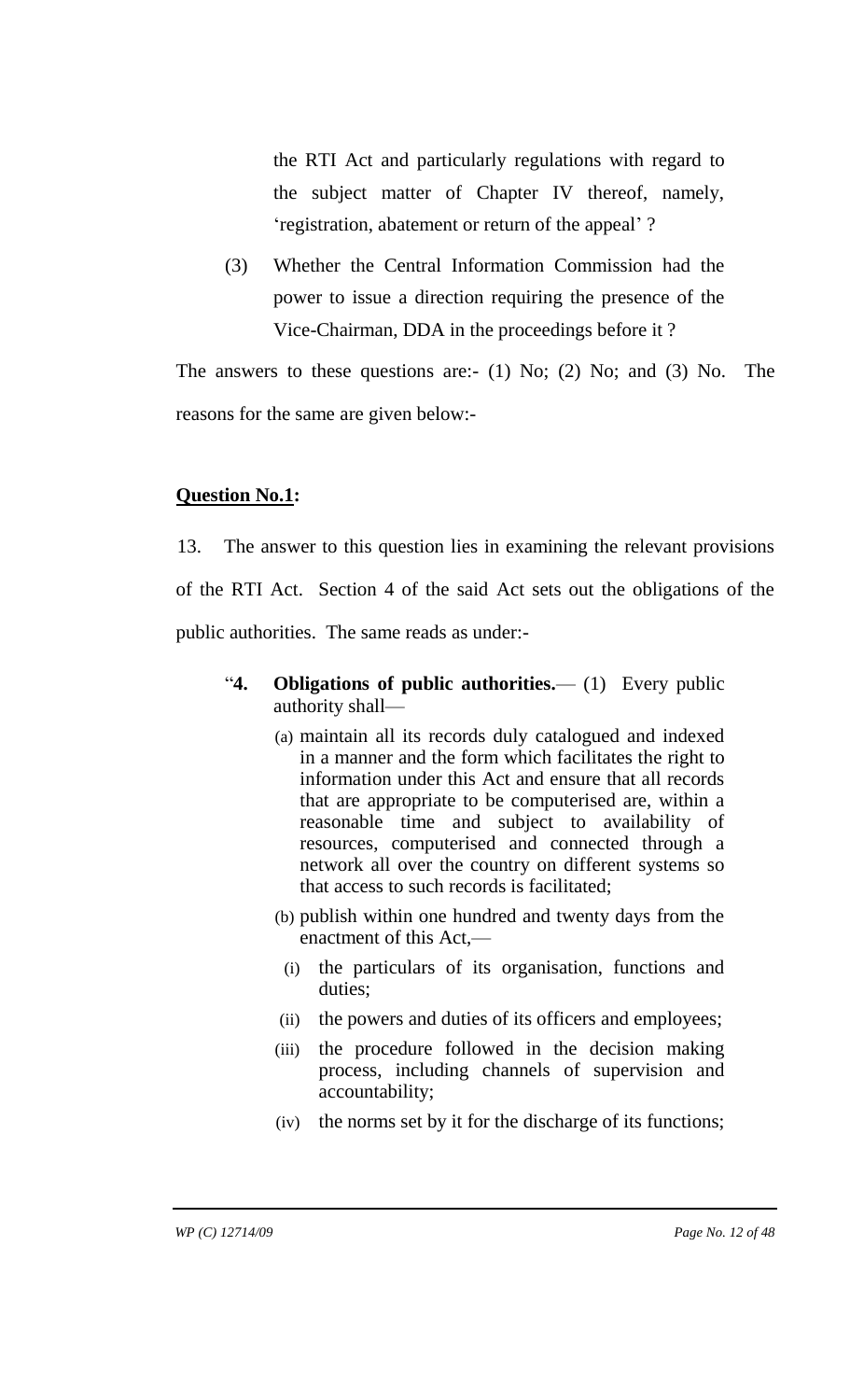- (v) the rules, regulations, instructions, manuals and records, held by it or under its control or used by its employees for discharging its functions;
- (vi) a statement of the categories of documents that are held by it or under its control;
- (vii) the particulars of any arrangement that exists for consultation with, or representation by, the members of the public in relation to the formulation of its policy or implementation thereof;
- (viii) a statement of the boards, councils, committees and other bodies consisting of two or more persons constituted as its part or for the purpose of its advice, and as to whether meetings of those boards, councils, committees and other bodies are open to the public, or the minutes of such meetings are accessible for public;
	- (ix) a directory of its officers and employees;
	- (x) the monthly remuneration received by each of its officers and employees, including the system of compensation as provided in its regulations;
- (xi) the budget allocated to each of its agency, indicating the particulars of all plans, proposed expenditures and reports on disbursements made;
- (xii) the manner of execution of subsidy programmes, including the amounts allocated and the details of beneficiaries of such programmes;
- (xiii) particulars of recipients of concessions, permits or authorisations granted by it;
- (xiv) details in respect of the information, available to or held by it, reduced in an electronic form;
- (xv) the particulars of facilities available to citizens for obtaining information, including the working hours of a library or reading room, if maintained for public use;
- (xvi) the names, designations and other particulars of the Public Information Officers;
- (xvii) such other information as may be prescribed and thereafter update these publications every year;
- (xviii) publish all relevant facts while formulating important policies or announcing the decisions which affect public;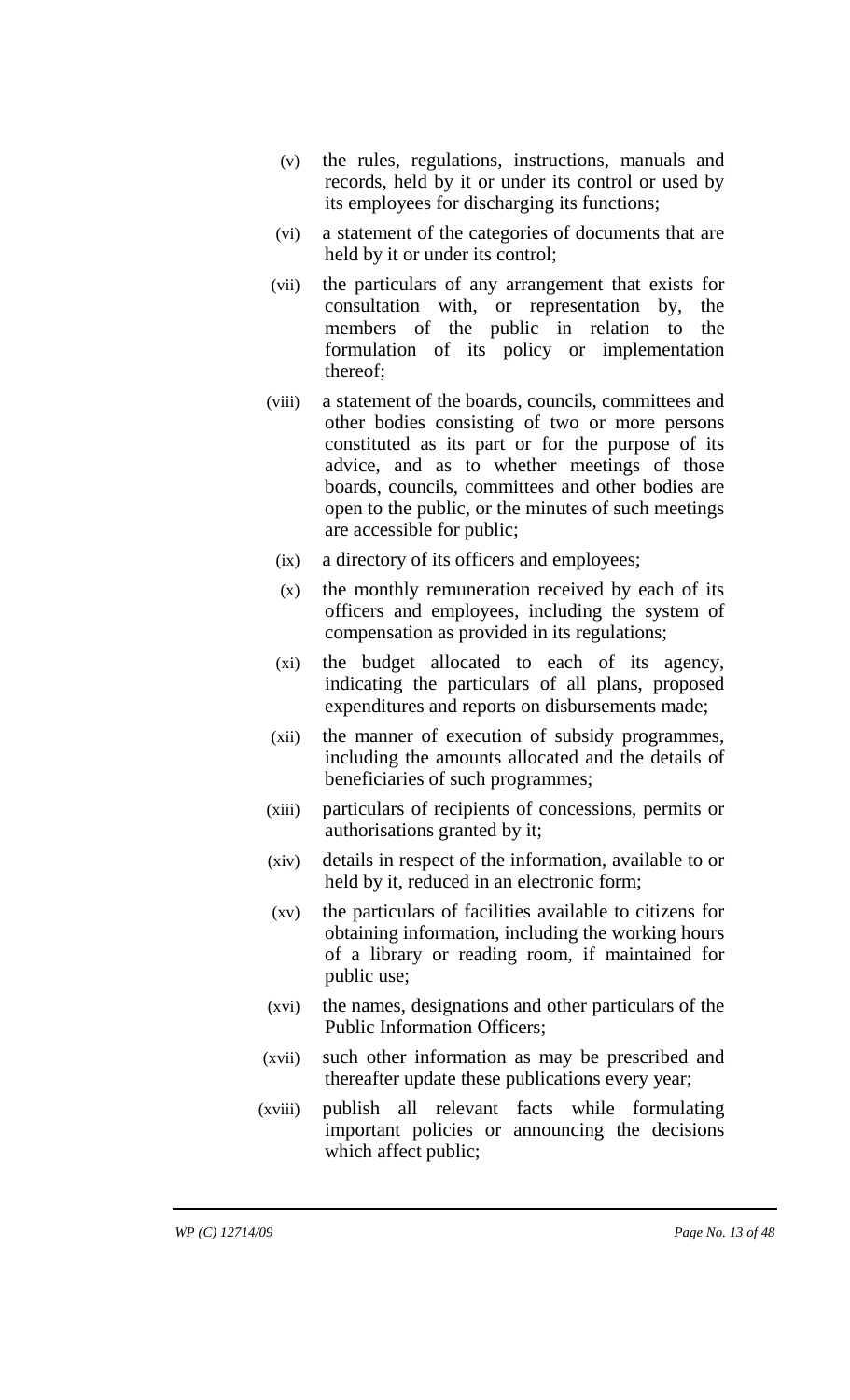(xix) provide reasons for its administrative or quasijudicial decisions to affected persons.

(2) It shall be a constant endeavour of every public authority to take steps in accordance with the requirements of clause (b) of sub-section (1) to provide as much information suo motu to the public at regular intervals through various means of communications, including internet, so that the public have minimum resort to the use of this Act to obtain information.

(3) For the purposes of sub-section (1), every information shall be disseminated widely and in such form and manner which is easily accessible to the public.

(4) All materials shall be disseminated taking into consideration the cost effectiveness, local language and the most effective method of communication in that local area and the information should be easily accessible, to the extent possible in electronic format with the Central Public Information Officer or State Public Information Officer, as the case may be, available free or at such cost of the medium or the print cost price as may be prescribed.

*Explanation.*—For the purposes of sub-sections (3) and (4), "disseminated" means making known or communicated the information to the public through notice boards, newspapers, public announcements, media broadcasts, the internet or any other means, including inspection of offices of any public authority."

14. Section 18 prescribes the powers and functions of the Central Information Commission and the State Information Commission. It reads as under:-

**―18. Powers and functions of the Information Commission.—— (1)** Subject to the provisions of this Act, it shall be the duty of the Central Information Commission or State Information Commission, as the case may be, to receive and inquire into a complaint from any person,—

> (a) who has been unable to submit a request to a Central Public Information Officer or State Public Information Officer, as the case may be, either by reason that no such officer has been appointed under this Act, or because the Central Assistant Public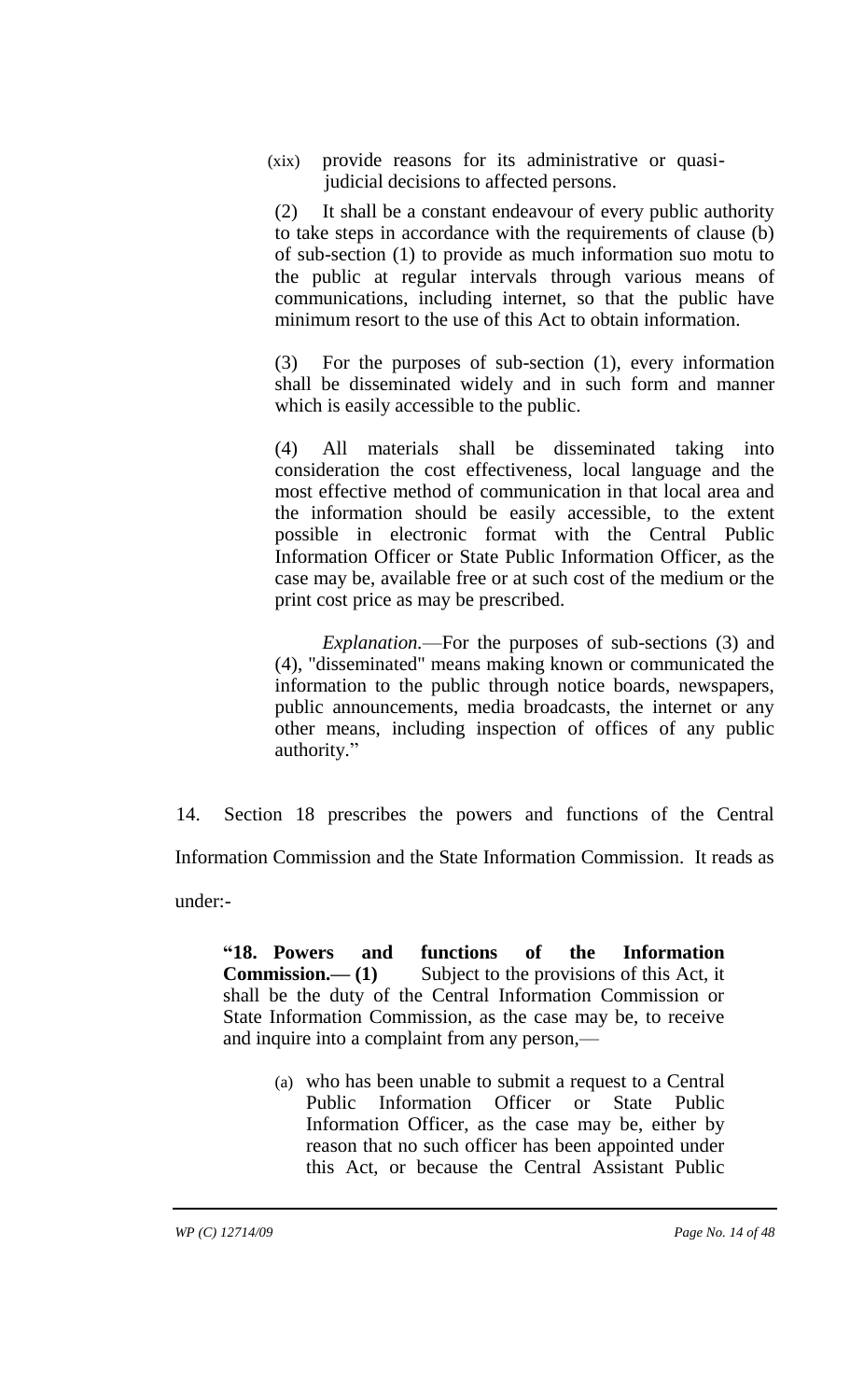Information Officer or State Assistant Public Information Officer, as the case may be, has refused to accept his or her application for information or appeal under this Act for forwarding the same to the Central Public Information Officer or State Public Information Officer or senior officer specified in subsection (1) of section 19 or the Central Information Commission or the State Information Commission, as the case may be;

- (b) who has been refused access to any information requested under this Act;
- (c) who has not been given a response to a request for information or access to information within the time limit specified under this Act;
- (d) who has been required to pay an amount of fee which he or she considers unreasonable;
- (e) who believes that he or she has been given incomplete, misleading or false information under this Act; and
- (f) in respect of any other matter relating to requesting or obtaining access to records under this Act.

(2) Where the Central Information Commission or State Information Commission, as the case may be, is satisfied that there are reasonable grounds to inquire into the matter, it may initiate an inquiry in respect thereof.

(3) The Central Information Commission or State Information Commission, as the case may be, shall, while inquiring into any matter under this section, have the same powers as are vested in a civil court while trying a suit under the Code of Civil Procedure, 1908, in respect of the following matters, namely:—

- (a) summoning and enforcing the attendance of persons and compel them to give oral or written evidence on oath and to produce the documents or things;
- (b) requiring the discovery and inspection of documents;
- (c) receiving evidence on affidavit;
- (d) requisitioning any public record or copies thereof from any court or office;
- (e) issuing summons for examination of witnesses or documents; and
- (f) any other matter which may be prescribed.

(4) Notwithstanding anything inconsistent contained in any other Act of Parliament or State Legislature, as the case may be, the Central Information Commission or the State Information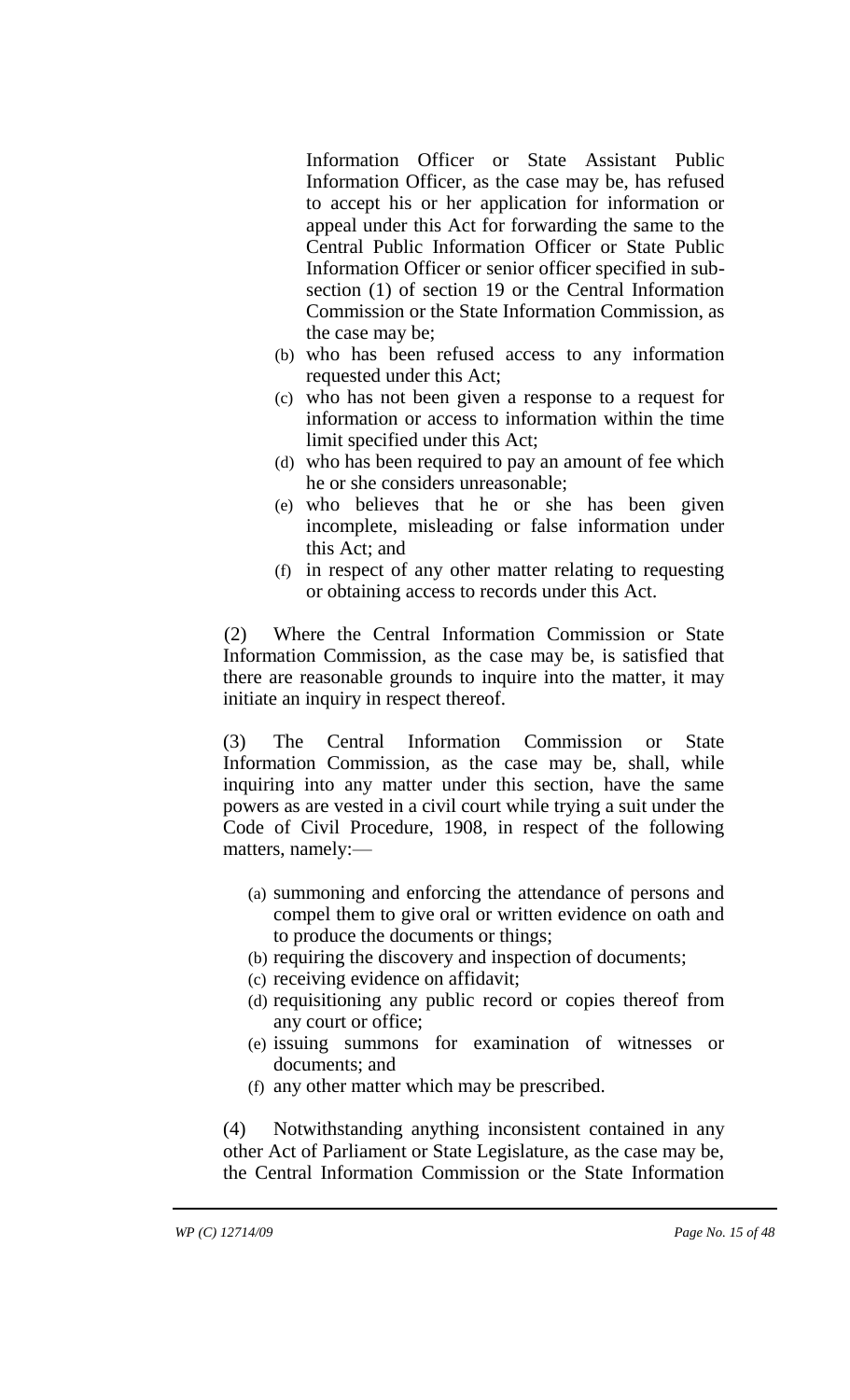Commission, as the case may be, may, during the inquiry of any complaint under this Act, examine any record to which this Act applies which is under the control of the public authority, and no such record may be withheld from it on any grounds."

15. Section 19 of the RTI Act deals with appeals. The same reads as

under:-

**"19. Appeal.**—(1) Any person who, does not receive a decision within the time specified in sub-section (1) or clause (a) of sub-section (3) of section 7, or is aggrieved by a decision of the Central Public Information Officer or State Public Information Officer, as the case may be, may within thirty days from the expiry of such period or from the receipt of such a decision prefer an appeal to such officer who is senior in rank to the Central Public Information Officer or State Public Information Officer as the case may be, in each public authority:

Provided that such officer may admit the appeal after the expiry of the period of thirty days if he or she is satisfied that the appellant was prevented by sufficient cause from filing the appeal in time.

(2) Where an appeal is preferred against an order made by a Central Public Information Officer or a State Public Information Officer, as the case may be, under section 11 to disclose third party information, the appeal by the concerned third party shall be made within thirty days from the date of the order.

(3) A second appeal against the decision under subsection (1) shall lie within ninety days from the date on which the decision should have been made or was actually received, with the Central Information Commission or the State Information Commission:

Provided that the Central Information Commission or the State Information Commission, as the case may be, may admit the appeal after the expiry of the period of ninety days if it is satisfied that the appellant was prevented by sufficient cause from filing the appeal in time.

(4) If the decision of the Central Public Information Officer or State Public Information Officer, as the case may be, against which an appeal is preferred relates to information of a third party, the Central Information Commission or State Information Commission, as the case may be, shall give a reasonable opportunity of being heard to that third party.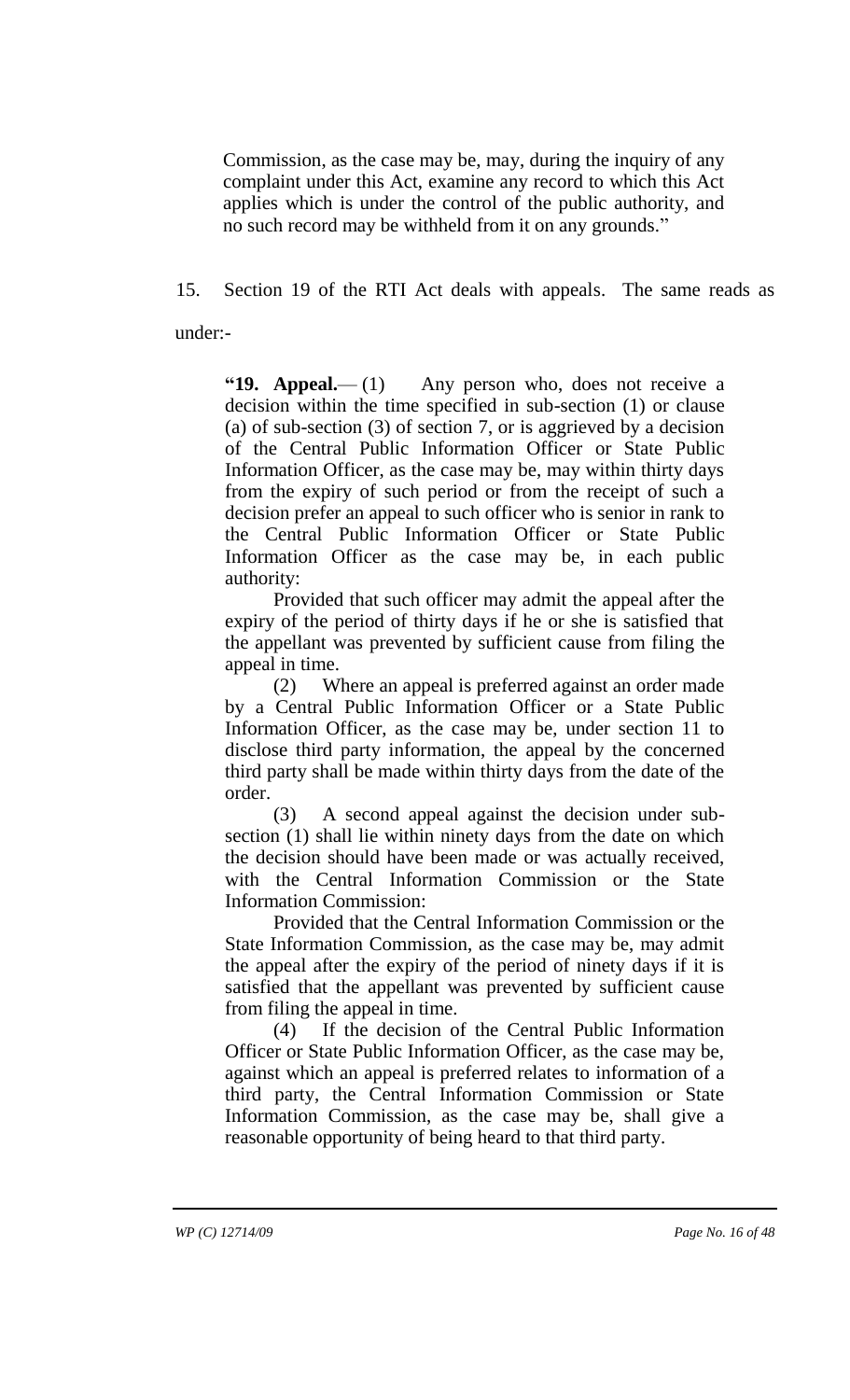(5) In any appeal proceedings, the onus to prove that a denial of a request was justified shall be on the Central Public Information Officer or State Public Information Officer, as the case may be, who denied the request.

(6) An appeal under sub-section (1) or sub-section (2) shall be disposed of within thirty days of the receipt of the appeal or within such extended period not exceeding a total of forty-five days from the date of filing thereof, as the case may be, for reasons to be recorded in writing.

(7) The decision of the Central Information Commission or State Information Commission, as the case may be, shall be binding.

(8) In its decision, the Central Information Commission or State Information Commission, as the case may be, has the power to—

- (a) require the public authority to take any such steps as may be necessary to secure compliance with the provisions of this Act, including—
	- (i) by providing access to information, if so requested, in a particular form;
	- (ii) by appointing a Central Public Information Officer or State Public Information Officer, as the case may be;
	- (iii) by publishing certain information or categories of information;
	- (iv) by making necessary changes to its practices in relation to the maintenance, management and destruction of records;
	- (v) by enhancing the provision of training on the right to information for its officials;
	- (vi) by providing it with an annual report in compliance with clause (b) of sub-section (1) of section 4;
- (b) require the public authority to compensate the complainant for any loss or other detriment suffered;
- (c) impose any of the penalties provided under this Act;
- (d) reject the application.

(9) The Central Information Commission or State Information Commission, as the case may be, shall give notice of its decision, including any right of appeal, to the complainant and the public authority.

(10) The Central Information Commission or State Information Commission, as the case may be, shall decide the appeal in accordance with such procedure as may be prescribed."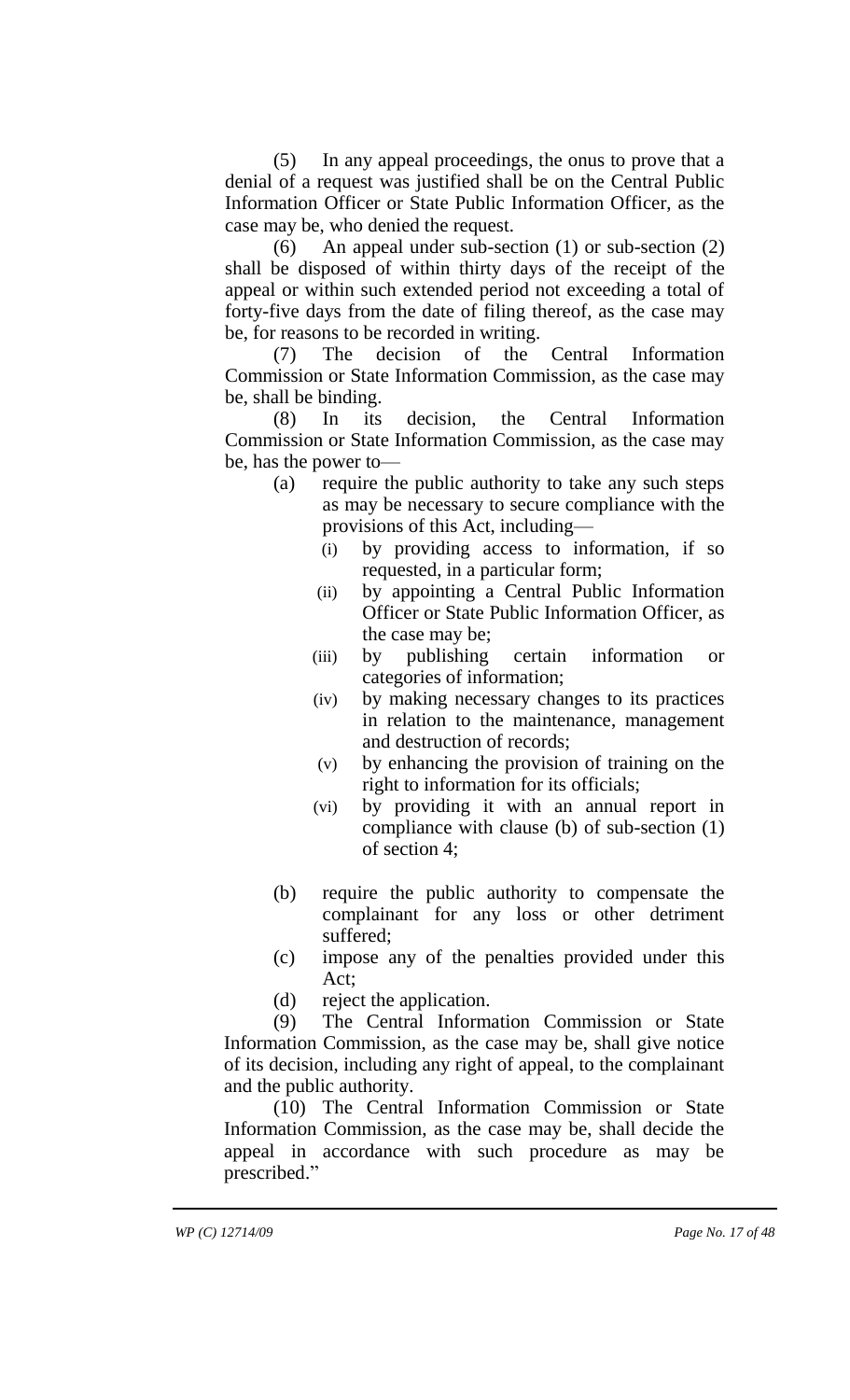16. From the above, it is clear that certain obligations have been cast upon the public authorities by virtue of Section 4. In particular, Section 4(1)(b) requires every public authority to, within 120 days from the enactment of the Act, publish particulars of its organization, functions and duties; powers and duties of its officers and employees; procedures followed in the decision making process, including channels of supervision and accountability, etc. Section  $4(1)(c)$  casts an obligation upon a public authority to publish all relevant facts while formulating important policies or announcing the decisions which affect the public. With regard to the provisions of Section  $4(1)(c)$ , it is specifically provided in sub-section (2) of Section 4 that it shall be a constant endeavour on the part of every public authority to take steps to provide as much information *suo motu* to the public at regular intervals through various means of communication, including internet, so that the public have minimum resort to the use of the RTI Act to obtain information. Another salutary provision is that by virtue of Section 4(3), all such information is required to be disseminated widely and in such form and manner which is easily accessible to the public. Of course, Section 4(4) does provide that all such materials should be disseminated after taking into consideration the cost effectiveness, local language and the most effective method of communication. It also provides that the information should be easily accessible and to the extent possible should be in electronic format with the Central Public Information Officer or the State Public Information Officer, as the case may be. The word "disseminate" has also been defined in the explanation to mean – making the information known or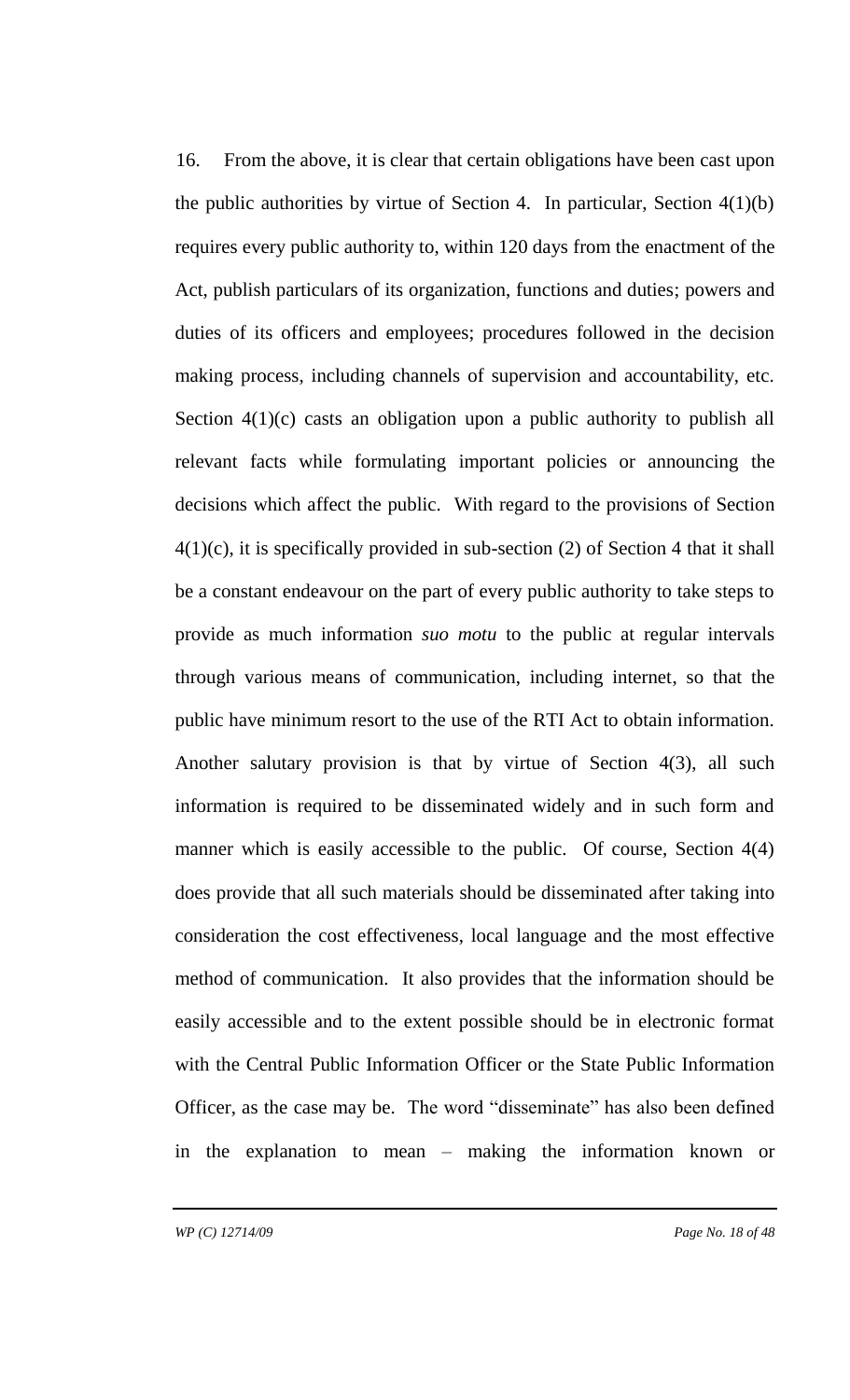communicating the information to the public through notice boards, newspapers, public announcements, media broadcasts, the internet, etc. It is, therefore, clear from a plain reading of Section 4 of the RTI Act that the information, which a public authority is obliged to publish under the said section should be made available to the public and specifically through the internet. There is no denying that the petitioner is duty bound by virtue of the provisions of Section 4 of the RTI Act to publish the information indicated in Section  $4(1)(b)$  and  $4(1)(c)$  on its website so that the public have minimum resort to the use of the RTI Act to obtain the information. To that extent, the Central Information Commission is correct in directing the petitioner (DDA) to carry out its obligations by publishing the information on its website. However, we are concerned with the larger issue of as to whether the Central Information Commission had the power to appoint "a third party committee" comprising of outsiders to conduct an inquiry into the servicing of the RTI Act. As we have seen, Section 4 merely sets out the obligations of the public authorities. It does not provide the machinery to enforce the implementation of these obligations.

17. Section 18, which has been set out above, deals with the powers and functions of the Central Information Commission as also the State Information Commission. Sub-section (1) stipulates that it shall be the duty of the Information Commission to receive and "inquire into" a complaint from any person where any of the conditions mentioned in clauses (a) to (f) are satisfied. Sub-section (2) of Section 18 stipulates that the Information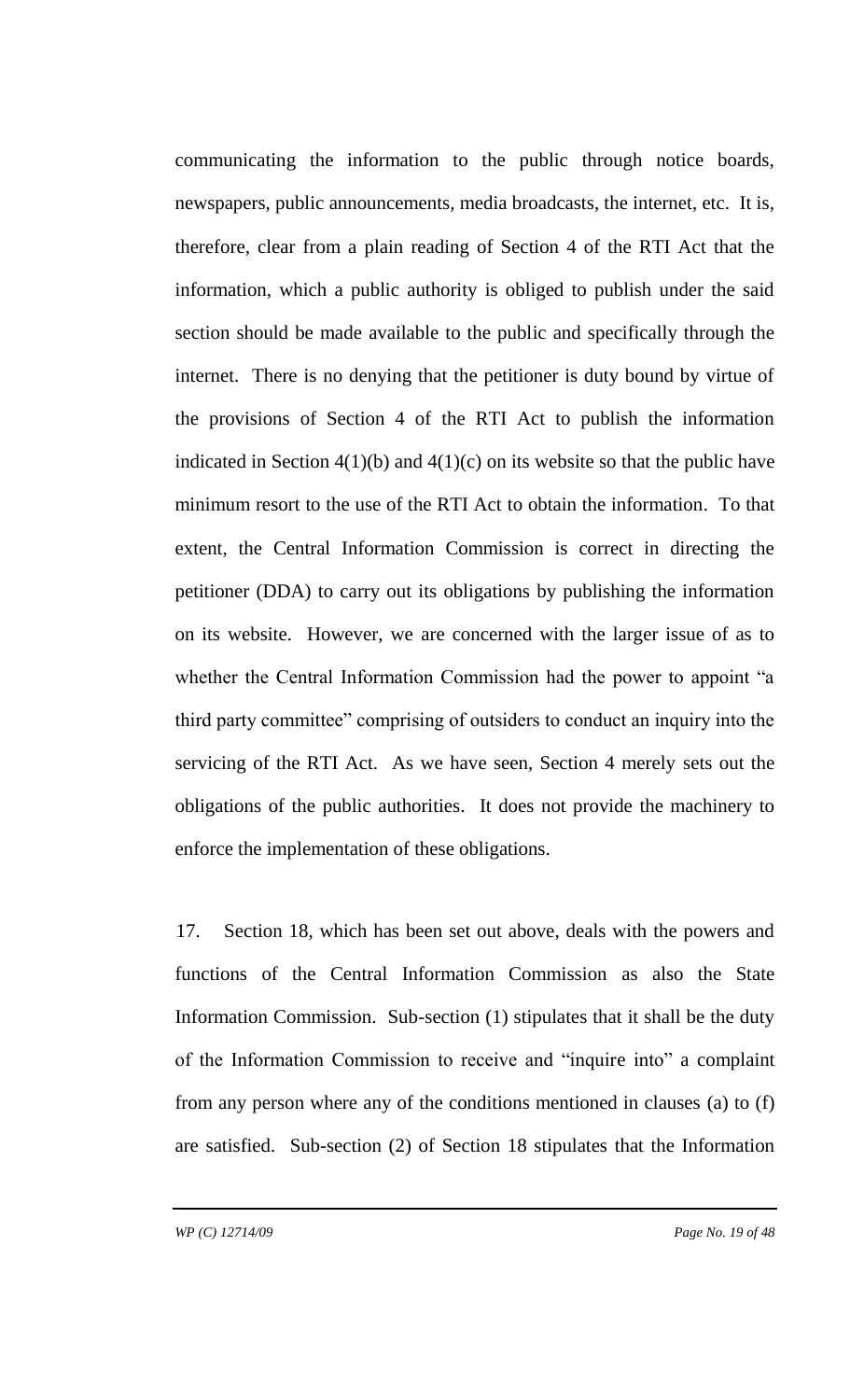Commission, if it is satisfied that there are reasonable grounds to inquire into the matter, may initiate an "inquiry" in respect thereof. Sub-section  $(3)$  of Section 18 provides that the Information Commission shall, "while inquiring into" any matter under Section 18, have the same powers as are vested in a civil court while trying a suit under the Code of Civil Procedure, 1908 in respect of the matters specified in the said provision which, *inter alia*, includes summoning and enforcing the attendance of the persons and compelling them to give oral or written evidence on oath or to produce the documents or things, etc. Section 18(4) empowers the Information Commission to examine any record to which the RTI Act applies, which is under the control of the public authority, during the "inquiry" of any complaint under the said Act. It also stipulates that no such record may be withheld from the Commission on any grounds. It is apparent that all the sub-sections of Section 18 refer to the powers of the Information Commission to inquire into a complaint. Section 18(2) deals with the initiation of inquiry by the Information Commission. Section 18(3) spells out the powers of the Information Commission while conducting such an inquiry and Section 18(4) empowers the Information Commission to examine any record to which the RTI Act applies during the course of inquiry by the Information Commission. It is apparent from all these provisions that the inquiry that is contemplated under Section 18 is an inquiry by the Information Commission itself. There is no provision for an inquiry to be conducted by any other 'committee' for and on behalf of the Information Commission.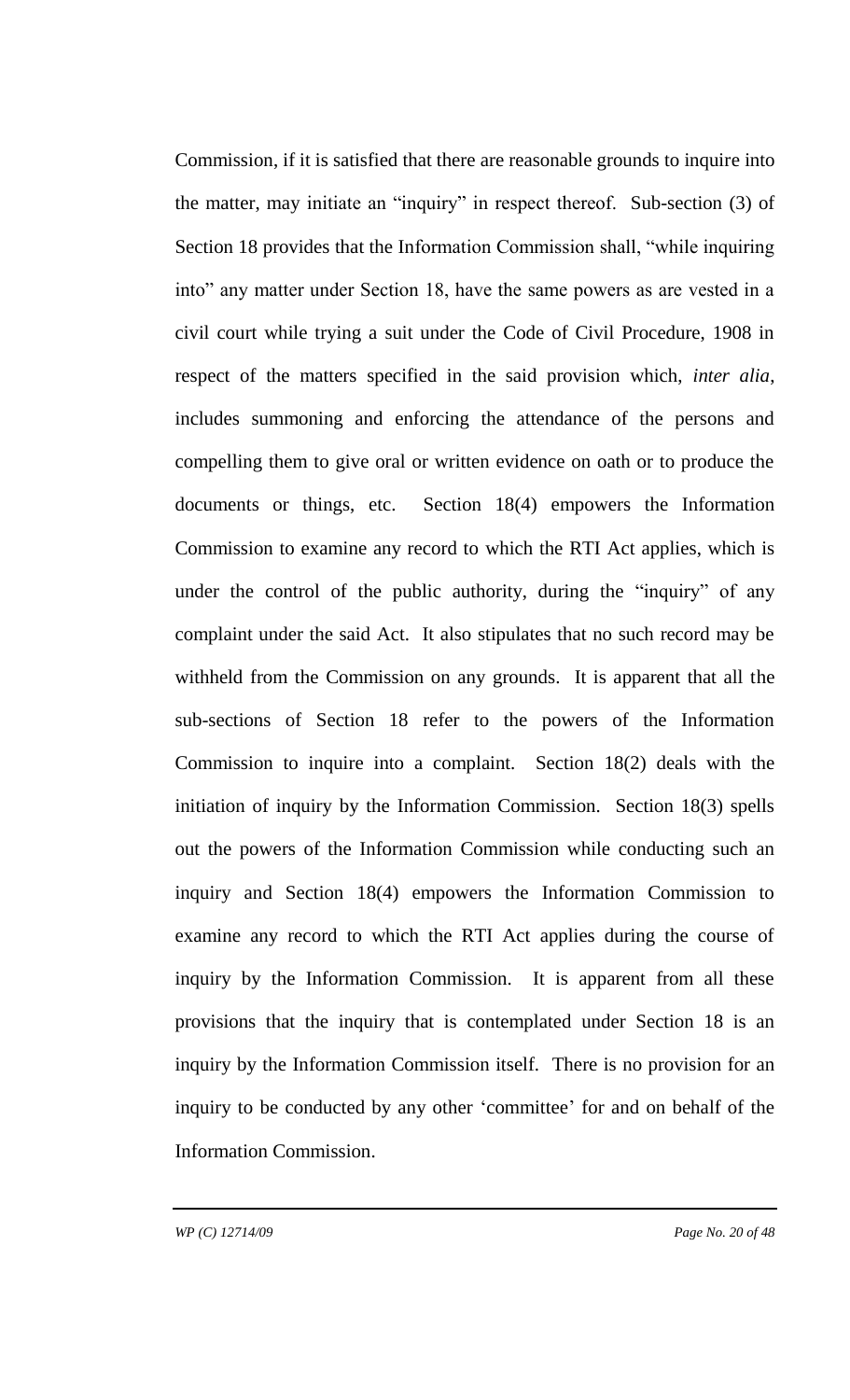18. Insofar as the provisions of Section 19, which pertain to appeals, are concerned, the Central Information Commission or the State Information Commission in its decision in an appeal, has the power to, *inter alia*, require the public authority to take such steps as may be necessary to secure compliance with the provisions of the RTI Act which obviously includes the provisions of Section 4 which spells out the obligations of the public authorities. Section  $19(8)(a)(vi)$  clearly indicates that the information Commission has the power to require a public authority to provide the Information Commission with an annual report in compliance with clause (b) of sub-section (1) of Section 4. There is nothing in Section 19 which empowers an Information Commission, be it the Central or the State Commission, to constitute any committee to initiate or conduct any inquiry for and on its behalf.

19. It is clear that there is no provision under the RTI Act which empowers the Central Information Commission or, for that matter, the State Information Commission, to appoint a committee for conducting an inquiry for and on its behalf. The power of inquiry under Section 18, which has been given to the Central and the State Information Commissions is confined to an inquiry by the concerned Information Commission itself. There can be no delegation of this power to any other committee or person. ―*Delegatus non potest delegare"* is a well-known maxim which means – in the absence of any power, a delegate cannot sub-delegate its power to another person (See: *Pramod K. Pankaj v. State of Bihar & Others***: 2004 (3) SCC 723**).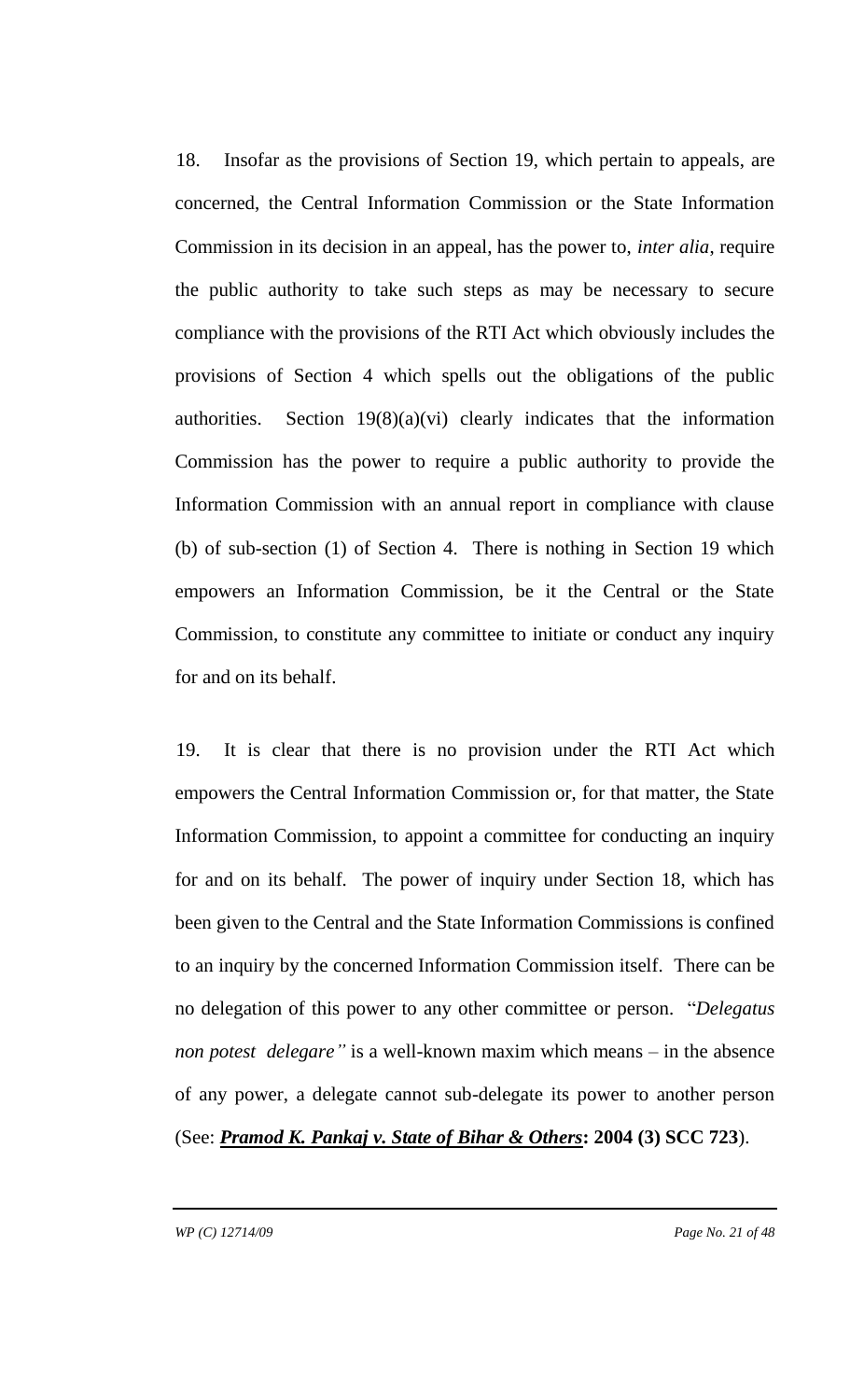20. As we have seen, there is nothing in the Act which empowers the Central Information Commission to appoint a committee to conduct an inquiry on its behalf, the only rules that have been framed under Section 27 of the RTI Act, are the following:-

- i) The Right to Information (Regulation of Fee and Cost) Rules, 2005; and
- ii) The Central Information Commission (Appeal Procedure) Rules, 2005.

None of these rules deal with the powers of inquiry of the Central Information Commission. Therefore, there is nothing prescribed either in the Act or the Rules made thereunder, whereby the Central Information Commission could be said to have been empowered to delegate its power of inquiry under Section 18 to some other person or a committee of persons.

21. Consequently, this question has to be answered in the negative. The Central Information Commission did not have the power to appoint the committee that it did by virtue of its order dated 22.09.2009 and, therefore, to this extent, the impugned order is liable to be set aside and it is so set aside.

# **Question No.2:**

22. The learned counsel appearing on behalf of the Central Information Commission sought to justify the order dated 22.09.2009 with regard to the formation of a committee for the purposes of conducting an inquiry on the strength of the impugned Regulations. In particular, he referred to Regulation 20 of the impugned Regulations, which reads under:-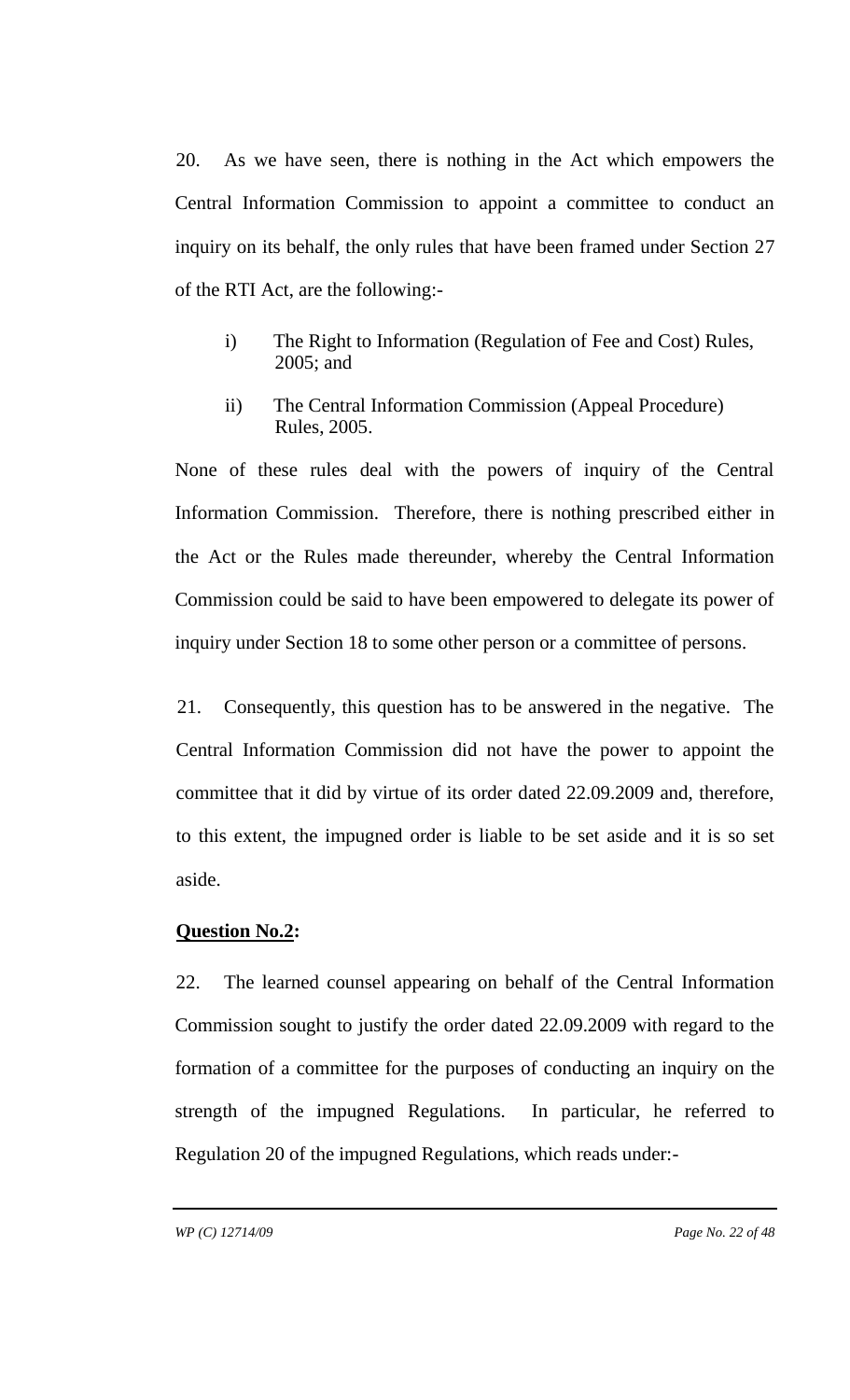―**20. Conduct of an enquiry.—** The Commission may entrust an enquiry in connection with any appeal or complaint pending before it to the Registrar or any other officer for the purpose and the Registrar or such other officer while conducting the enquiry shall have all the necessary powers including power to—

- (i) summon and enforce attendance of persons;
- (ii) compel production of documents or things;
- (iii) administer oath and to take oral evidence or to receive affidavits or written evidence on solemn affirmation;
- (iv) inspect documents and require discovery of documents; and
- (v) requisition any public record or documents from any public authority."

23. A plain reading of the said Regulation 20 indicates that the Commission may entrust an inquiry in connection with any appeal or complaint pending before it to the Registrar or any other officer for the purpose and the Registrar or such other officer while conducting the inquiry shall have all the necessary powers, including summoning and enforcing the attendance of persons, etc. It is apparent, straightway, that the powers which have been given to the Commission under the RTI Act have been sought to be delegated to the Registrar or any other officer, who may be appointed for the purpose of conducting an inquiry. This is clearly impermissible. It is beyond what has been provided in the Act. There is no question of the Central Information Commission entrusting an inquiry to the Registrar or to anybody else. This would be in clear and gross violation of the provisions of the RTI Act. It would also amount to an abdication by the Commission of the duties specifically cast upon it by the statute. Regulation 20 is, therefore, clearly *ultra vires* the provisions of the RTI Act and is liable to be set aside.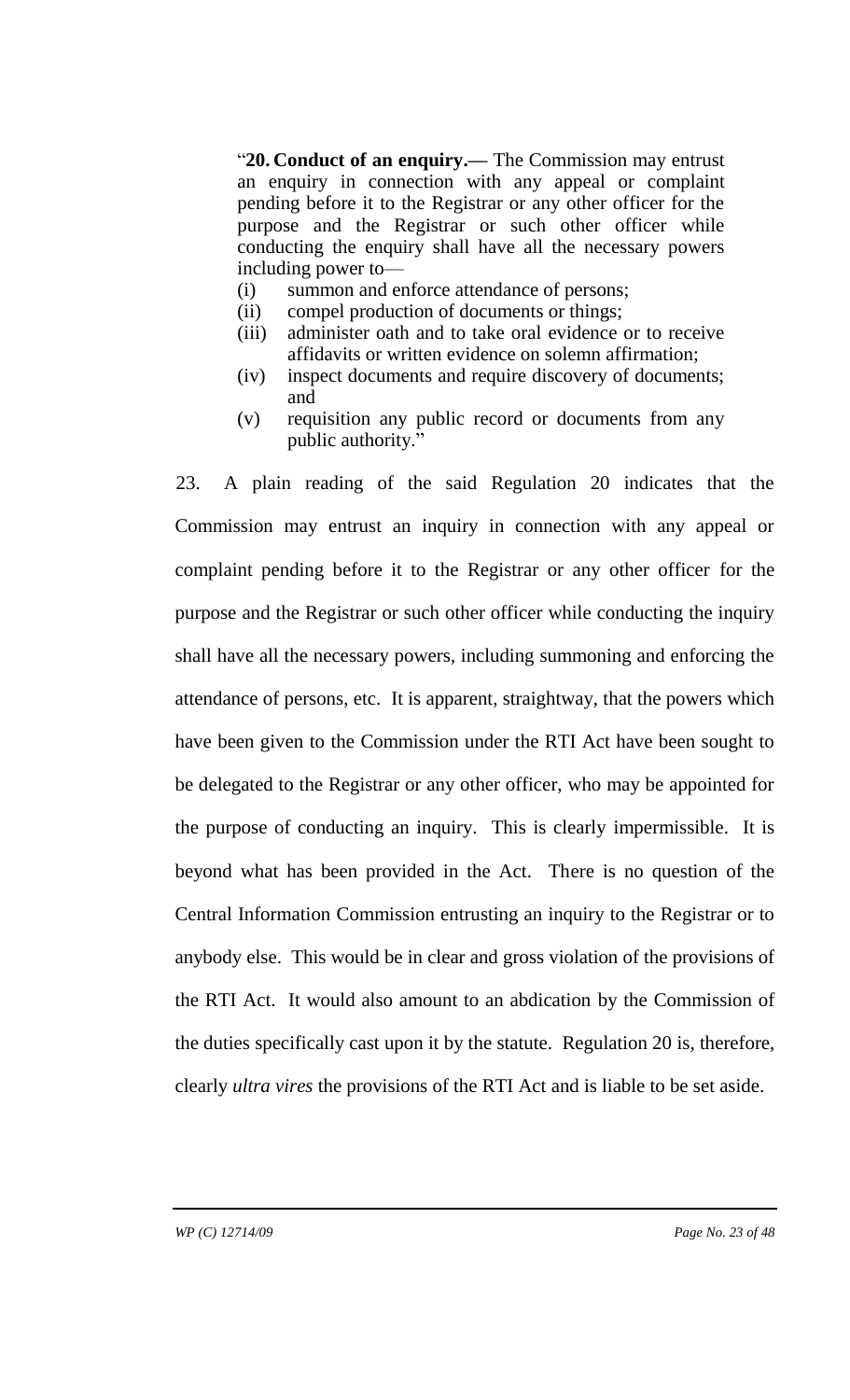24. Apart from this, there also arises the larger issue as to whether the impugned Regulations could, at all have been made by the Chief Information Commissioner. The impugned Regulations have purportedly been made in exercise of the powers conferred under Section 12(4) of the RTI Act. The impugned Regulations purport to be regulations for the management of the 'affairs' of the Central Information Commission so as to enable it to function effectively. However, we may observe, at the outset, that the regulations go far beyond the general superintendence, direction and management of the affairs of the Central Information Commission, which is provided for under Section 12(4) of the RTI Act. Section 12 (4) of the RTI Act reads as under:-

―**12. Constitution of Central Information Commission.**—

| (1) XXXXX XXXXX XXXXX XXXXX |  |  |
|-----------------------------|--|--|
| (2) XXXXX XXXXX XXXXX XXXXX |  |  |
| (3) XXXXX XXXXX XXXXX XXXXX |  |  |

(4) The general superintendence, direction and management of the affairs of the Central Information Commission shall vest in the Chief Information Commissioner who shall be assisted by the Information Commissioners and may exercise all such powers and do all such acts and things which may be exercised or done by the Central Information Commission autonomously without being subjected to directions by any other authority under this Act.

| (5) XXXXX XXXXX XXXXX XXXXX  |  |  |
|------------------------------|--|--|
| (6) XXXXX XXXXX XXXXX XXXXX  |  |  |
| (7) XXXXX XXXXX XXXXX XXXXX" |  |  |

25. We note that there is a similar provision in respect of the State Information Commissions, namely, Section 15(4). Section 12(4) merely indicates that the general superintendence, direction and management of the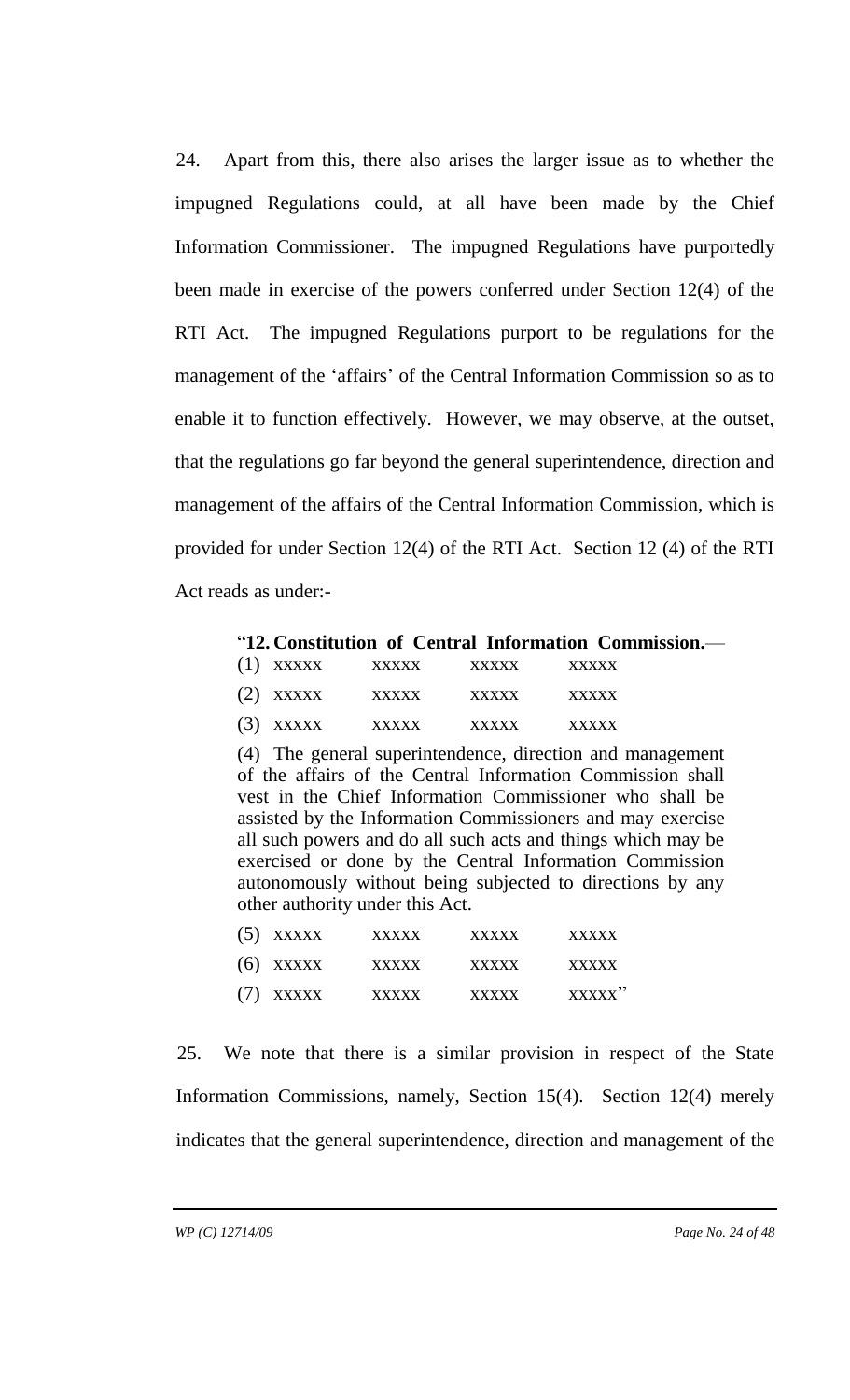affairs of the Central Information Commission vests in the Chief Information Commissioner, who shall be assisted by the Information Commissioners. This power, which vests in the Chief Information Commissioner, is only limited to the affairs of the Central Information Commission and does not extend to the substantive provisions of the RTI Act. No power whatsoever has been given to the Chief Information Commissioner to impinge upon or add to or subtract from the powers and functions of the Central Information Commission as stipulated in Section 18 of the RTI Act. The Chief Information Commissioner could, arguably, prescribe regulations concerning its own internal management affairs. He cannot promulgate or prescribe any regulations which impinge on the substantive or procedural provisions stipulated under the RTI Act and the Rules competently framed thereunder. The Chief Information Commissioner is a creature of the statute and unless the statute creating him invests him with a specific power, he cannot claim to exercise such power. The RTI Act does not confer any power upon the Chief Information Commission to make any regulations and much less regulations encroaching upon the subject matter of the rule making power of the 'appropriate' government under Section 27.

26. Before we go on to examine the provisions of Section 27 and 28 of the RTI, which deal with the rule making powers of the 'appropriate government' and ‗competent authority', it would be appropriate to notice the observations of the Supreme Court in respect of powers of the National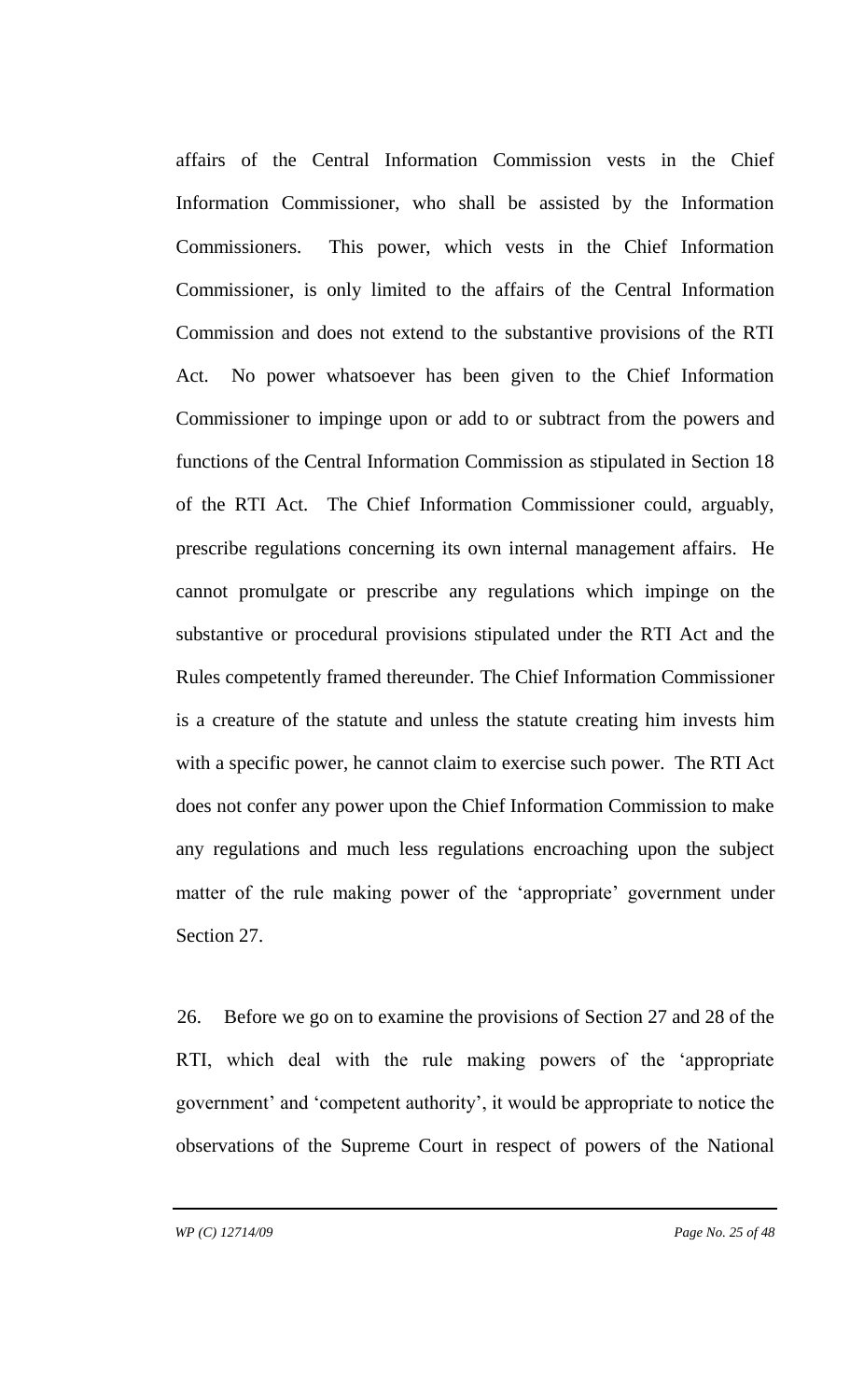Human Rights Commission in the case of *N.C. Dhoundial v. Union of* 

*India and Ors.*: *(2004) 2 SCC 579* (at page 586):-

―14. We cannot endorse the view of the Commission. The Commission which is an 'unique expert body' is, no doubt, entrusted with a very important function of protecting the human rights, but, it is needless to point out that the Commission has no unlimited jurisdiction nor does it exercise plenary powers in derogation of the statutory limitations. The Commission, which is the creature of statute, is bound by its provisions. Its duties and functions are defined and circumscribed by the Act. Of course, as any other statutory functionary, it undoubtedly has incidental or ancillary powers to effectively exercise its jurisdiction in respect of the powers confided to it but the Commission should necessarily act within the parameters prescribed by the Act creating it and the confines of jurisdiction vested in it by the Act."

(underlining added)

27. A Constitution Bench of the Supreme Court in *Naraindas Indurkhya v. State of M.P.***: 1974 (4) SCC 788**, considered the rival claims of the Board of Secondary Education and the State Government, under the provisions of the Madhya Pradesh Madhyamik Shiksha Adhiniyam, 1965, to the power to prescribe text books. The said Board was constituted under section 3 of the said Act and section 8 defined its powers which, inter alia, included the power to prescribe courses of instruction in such branches of Secondary Education as it may think fit. In this backdrop, the Supreme Court held that the Board did not have the power to prescribe text books and, therefore, the Notification issued by the Board 'prescribing' text books was held to be ineffectual. The Supreme Court's observations were, inter alia, as follows:-

―13. It is elementary that the Board is a creature of the statute and unless the statute creating it invests it with power to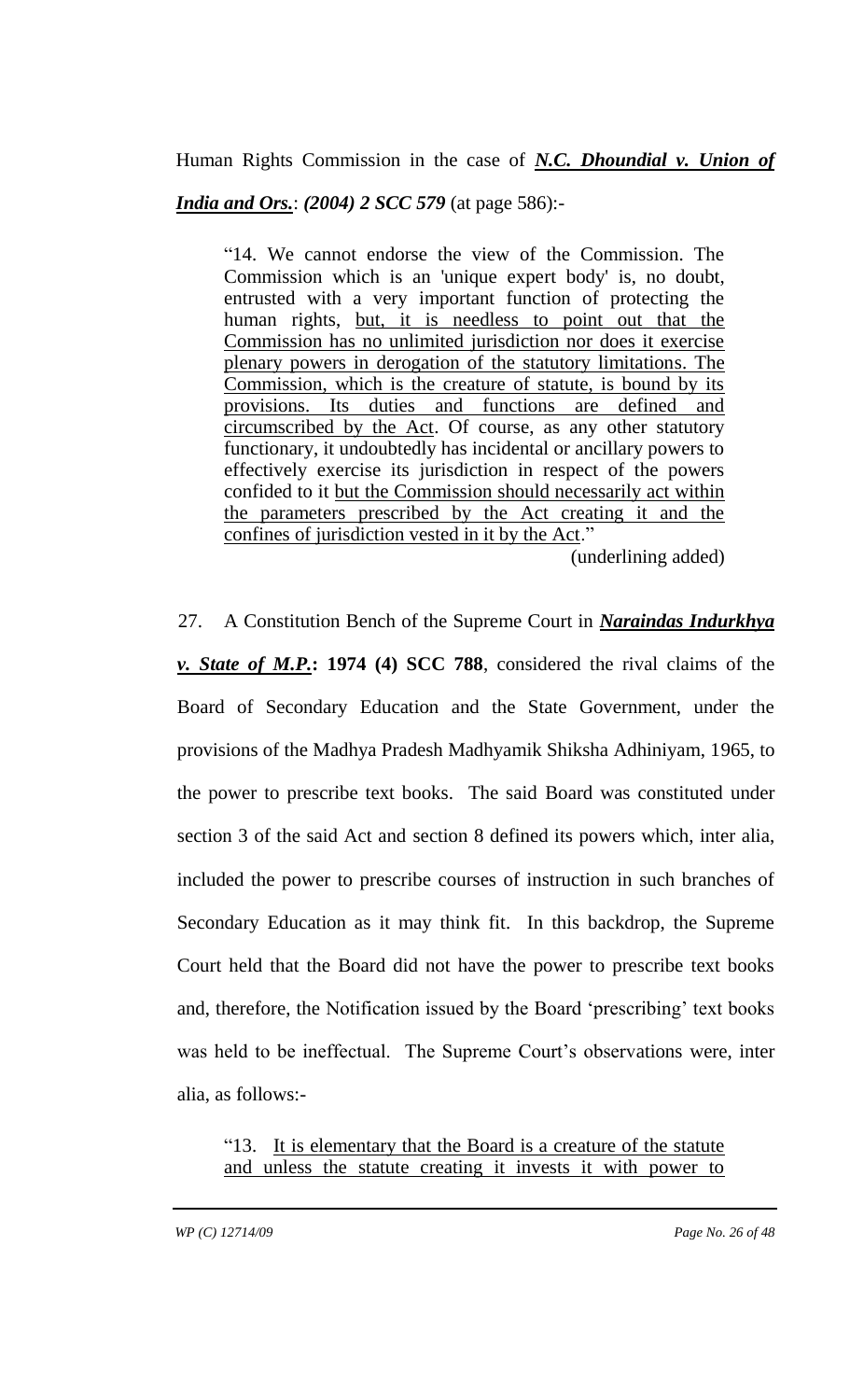prescribe text books so as to make it obligatory on the schools to adopt such text books and no others for study and teaching, it cannot claim to exercise such power. The Board also cannot, in the absence of power expressly or by necessary implication conferred on it by the Statute, make it a condition of recognition of the schools that they shall follow only the text books prescribed by it and no other text books shall be used by them for study and teaching. The Act of 1965 under which the Board is created does not in express terms give power to the Board to prescribe text books, nor does it provide anywhere that the Board shall be entitled to make it a condition of recognition that the schools shall use the text books prescribed by it and no others."

xxxx xxxx xxxx xxxx

"It is only the State Government and not the Board, which is given power under Section 4, Sub-section (1) to prescribe text books, and therefore, the notification dated 28th March, 1973, which was issued by the Board and not by the State Government, was futile and ineffectual and did not have the effect of prescribing these text books under Section 4, Subsection (1). These text books could not, therefore, be regarded as text books prescribed under Sub-section (1) or referred to in Sub-section (2) of Section 4 and in the circumstances there was no obligation on the approved and recognised schools to use only these text books and no others undo Sub-section (3) of Section 4."

(underlining added)

28. Sections 27 and 28 deal with the rule making powers of the appropriate Government and the competent authority, respectively. The expression "appropriate government" has been defined in Section  $2(a)$  as under:-

**―2. Definitions.—** In this Act, unless the context otherwise requires, —

- (a) "appropriate Government" means in relation to a public authority which is established, constituted, owned, controlled or substantially financed by funds provided directly or indirectly—
	- (i) by the Central Government or the Union territory administration, the Central Government;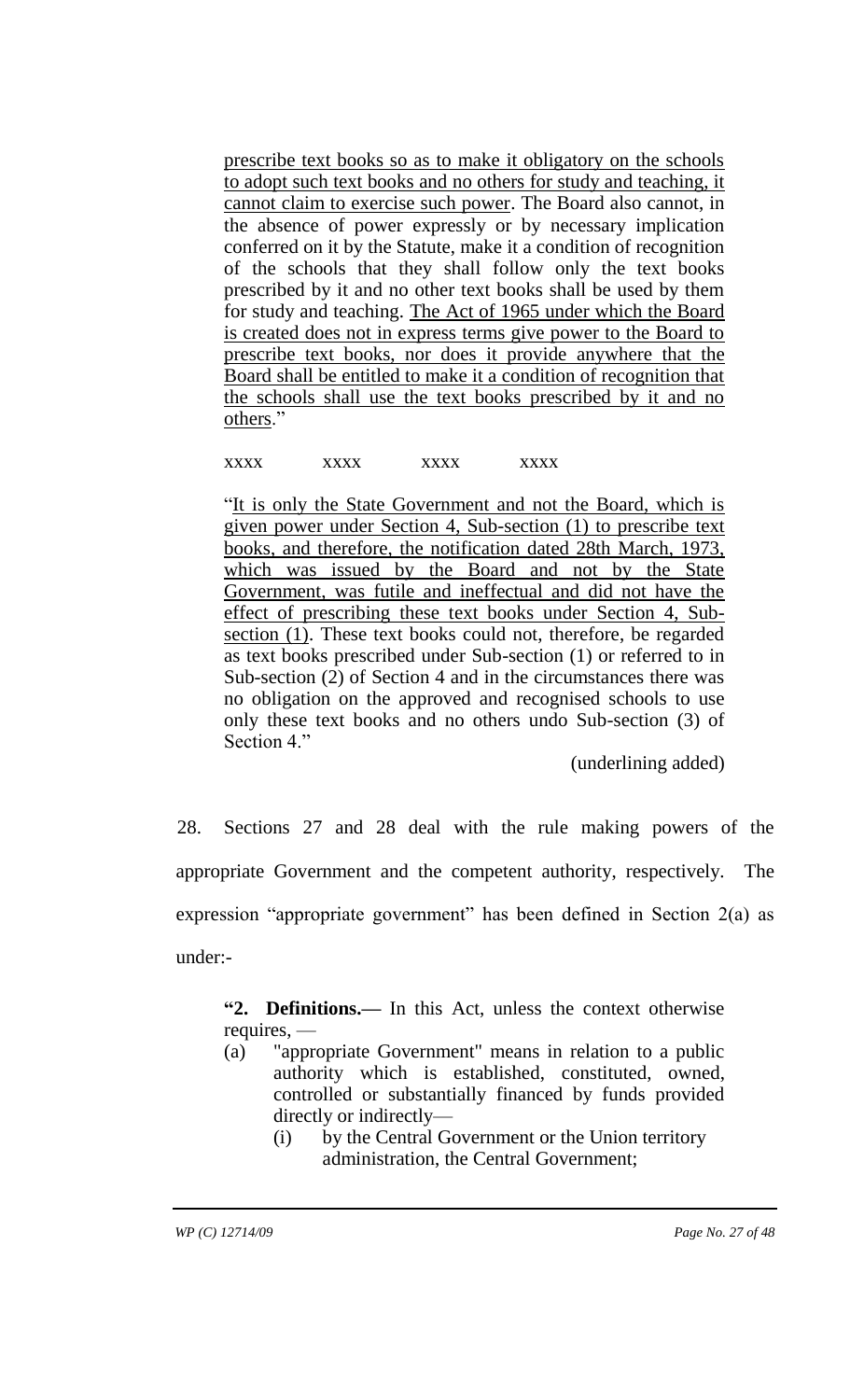(ii) by the State Government, the State Government; xxxxx xxxxx xxxxx xxxxx"

Similarly, the expression "competent authority" has been defined in Section 2(e) as under:-

**―2. Definitions.—** In this Act, unless the context otherwise requires, —

xxxxx xxxxx xxxxx xxxxx

- (e) "competent authority" means
	- (i) the Speaker in the case of the House of the people or the Legislative Assembly of a State or a Union territory having such Assembly and the Chairman in the case of the Council of States or Legislative Council of a State;
	- (ii) the Chief Justice of India in the case of the Supreme Court;
	- (iii) the Chief Justice of the High Court in the case of a High Court;
	- (iv) the President or the Governor, as the case may be, in the case of other authorities established or constituted by or under the Constitution;
	- (v) the administrator appointed under article 239 of the Constitution;

xxxxx xxxxx xxxxx<sup>3</sup>

29. The Chief Information Commissioner does not fall within the definition of "appropriate Government" or the "competent authority". In other words, the Chief Information Commissioner has no powers to make rules under Section 27 or Section 28. Both the "appropriate government" and the "competent authority" have been empowered by the said Rules to make rules to carry out the provisions of the RTI Act. However, such rules would only be operative if they are notified in the official gazette.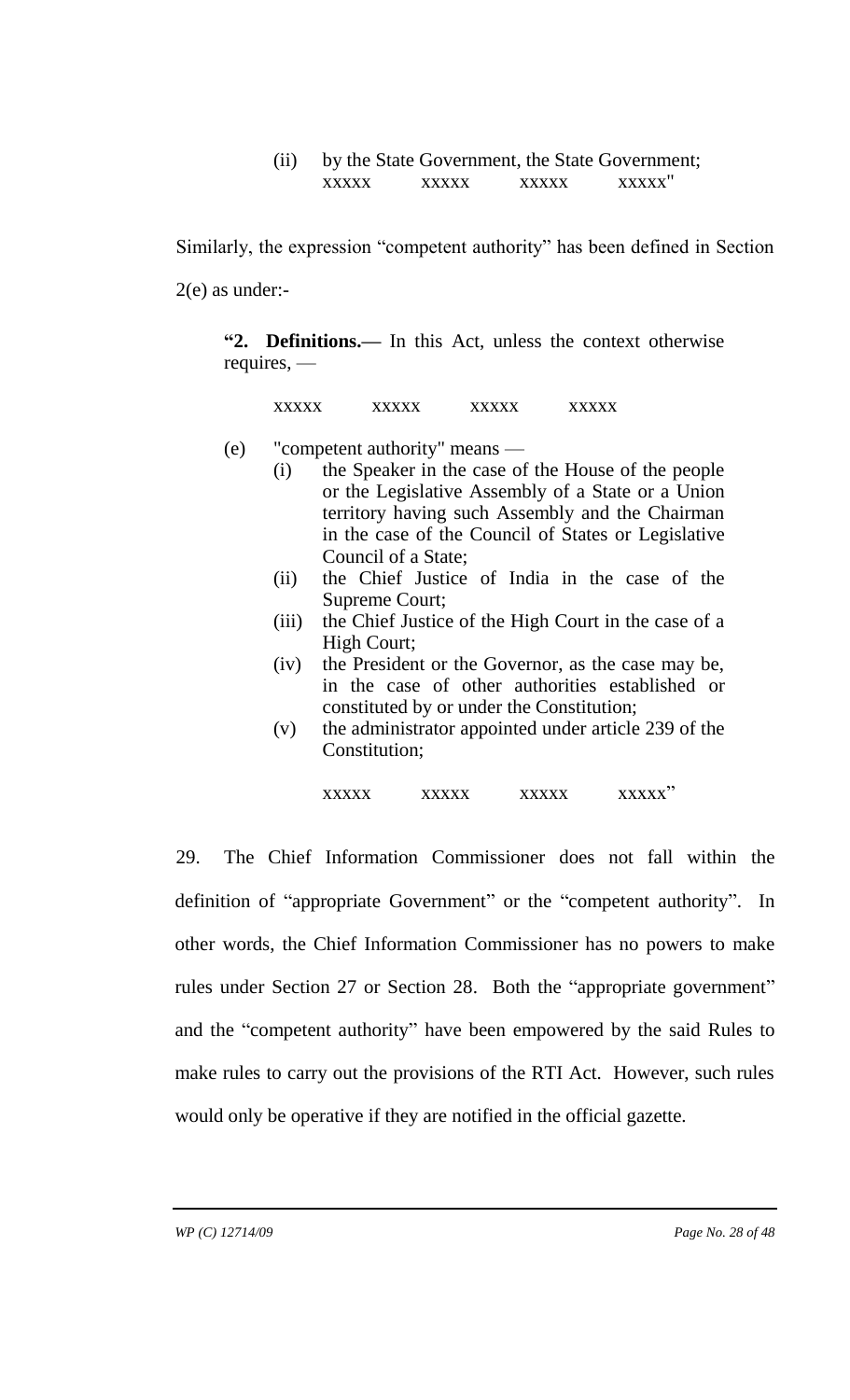30. In *Sukhdev Singh and Others v. Bhagatram Sardar Singh Raghuvanshi and Anotehr***: 1975 (1) SCC 421**, a Constitution Bench of the Supreme Court held that '[r]ules, regulations, schemes, bye-laws, orders made under statutory powers are all comprised in 'delegated legislation'. In this context, the Supreme Court observed:-

"15. The words "rules" and "regulations" are used in an Act to limit the power of the statutory authority. The powers of statutory bodies are derived, controlled and restricted by the statutes which create them and the rules and regulations framed thereunder. Any action of such bodies in excess of their power or in violation of the restrictions placed on their powers is ultra vires…"

―18. The authority of a statutory body or public administrative body or agency ordinarily includes the power to make or adopt rules and regulations with respect to matters within the province of such body provided such rules and regulations are not inconsistent with the relevant law. ... These statutory bodies cannot use the power to make rules and regulations to enlarge the powers beyond the scope intended by the Legislature. Rules and regulations made by reason of the specific power conferred on the statute to make rules and regulations establish the pattern of conduct to be followed. Rules are duly made relative to the subject-matter on which the statutory bodies act subordinate to the terms of the statute under which they are promulgated. Regulations are in aid of the enforcement of the provisions of the statute."

―21. The characteristic of law is the manner and procedure adopted in many forms of subordinate legislation. The authority making rules and regulation must specify the source of the rule and regulation making authority. To illustrate, rules are always framed in exercise of the specific power conferred by the statute to make rules. Similarly, regulations are framed in exercise of specific power conferred by the statute to make regulations. The essence of law is that it is made by the lawmakers in exercise of specific authority. The vires of law is capable of being challenged if the power is absent or has been exceeded by the authority making rules or regulations."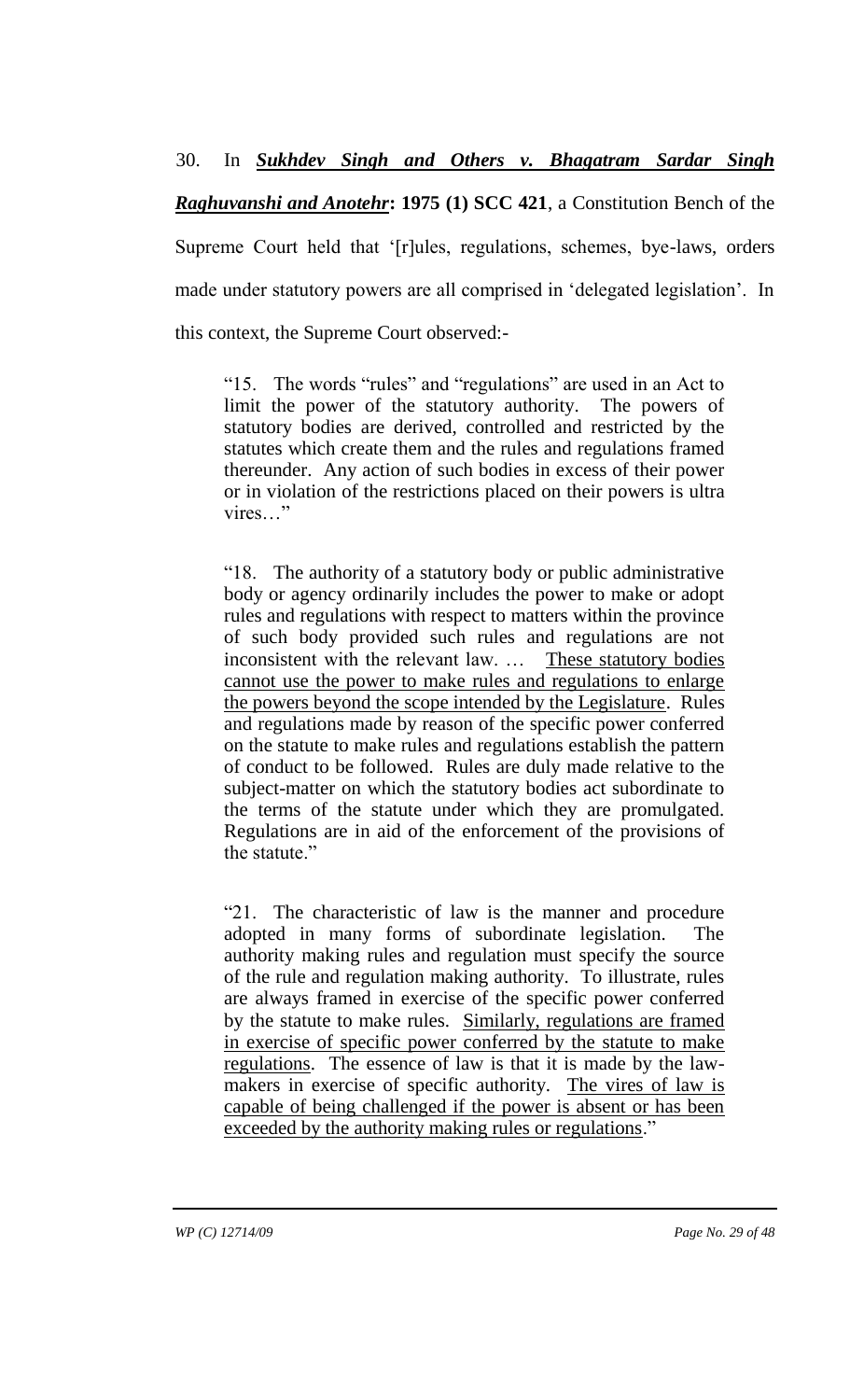―24. Broadly stated, the distinction between rules and regulations on the one hand and administrative instructions on the other is that rules and regulations can be made only after reciting the source of power whereas administrative instructions are not issued after reciting source of power....."

(underlining added)

In this case, the ostensible source of power for framing the said Regulations is indicated to be section 12(4) of the RTI Act. But, that provision only relates to the superintendence, direction and management of the affairs of the Central Information Commission. Section 12(4) cannot be regarded as the fountain-head of the power to make ‗regulations' whether expressly or by implication. The scope and ambit of Section 12(4) is limited to the management of the affairs of the Central Information Commission. The words superintendence, direction and management are all used in a synonymous sense and concerns the internal affairs of the Commission. The power which vests in the Chief Information Commissioner by virtue of Section 12(4) does not extend to the subject matter of the rule making powers of the ‗appropriate government' or the ‗competent authority' under Sections 27 and 28, respectively.

31. With regard to the impugned Regulations, we may also observe that, first of all, there is no power prescribed under the Act to make any regulations. Secondly, even if the said regulations were to be construed as Rules, the Chief Information Commissioner does not have the power to make rules because he is neither the "appropriate government" nor is he the "competent authority". Thirdly, even if it were assumed, and merely as an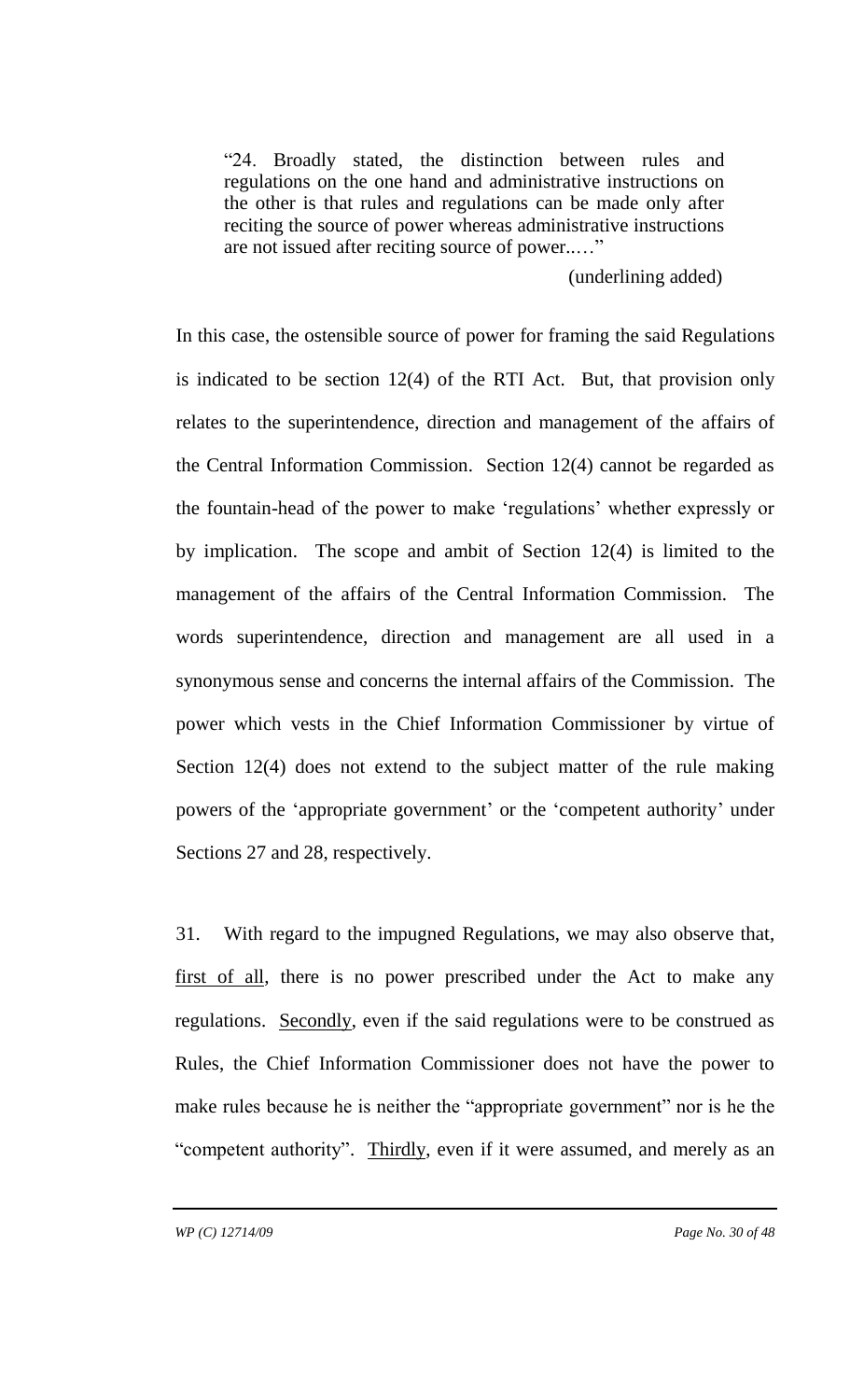extreme conjecture, that he did have the power to make such 'rules' in the guise of ‗regulations', the same have not, in any event, been notified in the official gazette. Fourthly, nor have they been laid down before the House of Parliament as provided under Section 29. Consequently, the 'regulations' framed by the Chief Information Commissioner cannot be regarded as having any legal sanctity or validity. Therefore, no reliance whatsoever can be placed on the said Regulation 20 in order to justify the order dated 22.09.2009, whereby the Central Information Commission has constituted a committee to inquire into the workings of Section 4 insofar as the petitioner (DDA) is concerned.

32. We would also like to point out that Section 27, which empowers the appropriate government to make rules to carry out the provisions of this Act, specifically speaks of the power to make rules with regard to the procedure to be adopted by the Central Information Commission or the State Information Commission, as the case may be, in deciding an appeal under sub-section (10) of Section 19 of the RTI Act. This power is particularly spelt out in Section 27(2)(e) of the said Act. In exercise of this power, the Central Government, being the "appropriate government" has, in fact, framed the rules – The Central Information Commission (Appeal Procedure) Rules, 2005. But, we find that the Chief Information Commissioner, who has arrogated to himself the power to do anything under the guise of the provisions of Section 12(4) of the said Act, has formulated the impugned Regulations which also specifically provide for 'the registration, abatement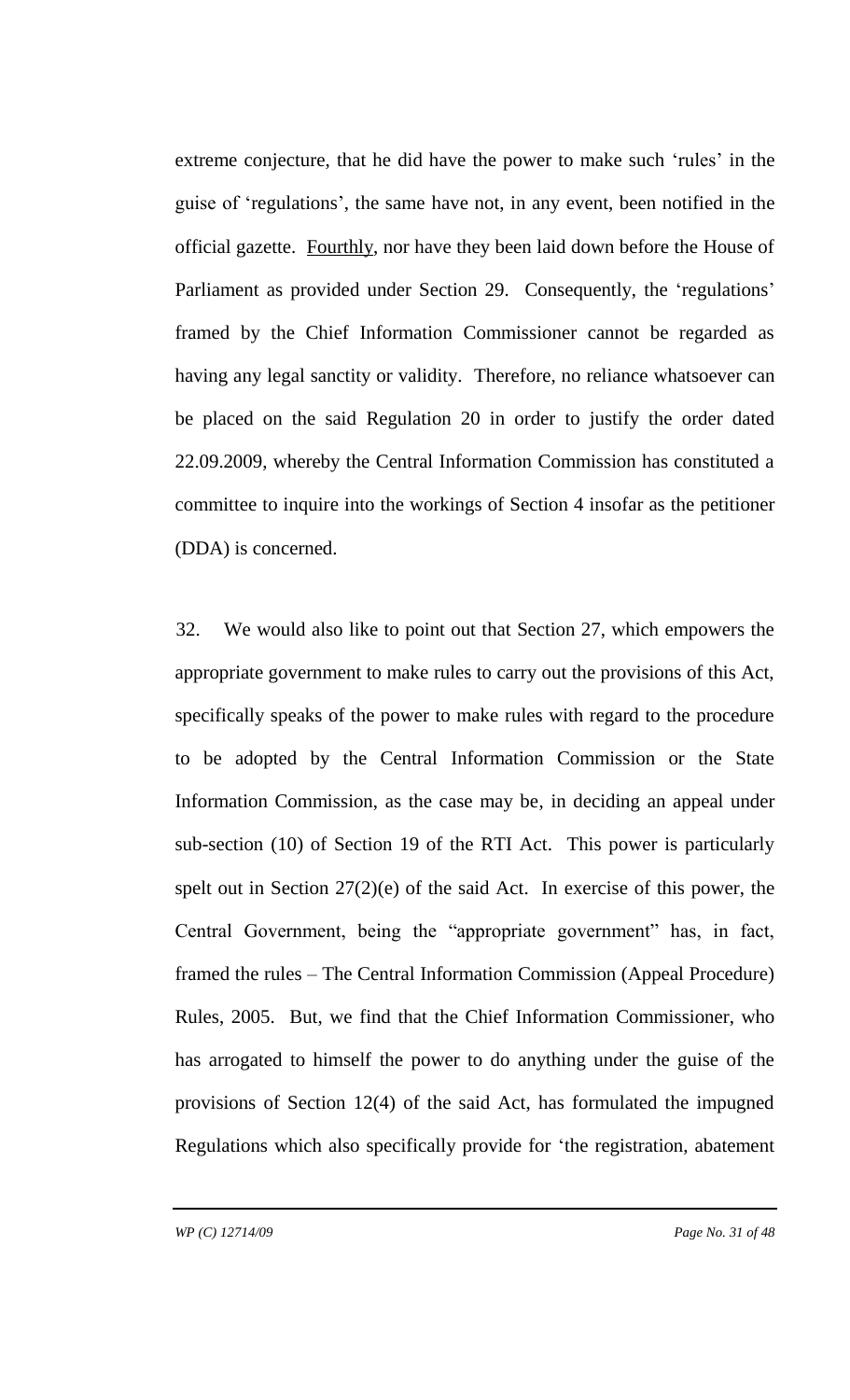or return of appeals' in Chapter IV of the impugned Regulations. The procedure prescribed under the regulations, if compared with the appeal procedure prescribed under the Central Information Commission (Appeal Procedure Rules) 2005, would reveal that the same are at variance. The following comparative table demonstrates this variance:-

### **Comparison between the Central Information Commission (Appeal Procedure) Rules 2005 and the Impugned Central Information Commission (Management) Regulations 2007**

| <b>Central Information Commission</b><br>(Appeal Procedure) Rules 2005                                                                                                                                                                                                                                                                                                                                                                                                                      | <b>The Central Information</b><br><b>Commission</b> (Management)<br><b>Regulations 2007</b>                                                                                                                                                                                                                                                                                                                                                                                                                                                                                                                                                                                                                                                                |
|---------------------------------------------------------------------------------------------------------------------------------------------------------------------------------------------------------------------------------------------------------------------------------------------------------------------------------------------------------------------------------------------------------------------------------------------------------------------------------------------|------------------------------------------------------------------------------------------------------------------------------------------------------------------------------------------------------------------------------------------------------------------------------------------------------------------------------------------------------------------------------------------------------------------------------------------------------------------------------------------------------------------------------------------------------------------------------------------------------------------------------------------------------------------------------------------------------------------------------------------------------------|
| In exercise of the powers conferred by<br>clauses (e) and (f) of sub-section $(2)$ of<br>section 27 of the Right to Information Act,<br>2005 (22 of 2005), the Central Government<br>hereby makes the following rules, namely:-<br><b>1. Short Title and commencement.</b> - (1)<br>These rules may be called the Central<br>Information<br>Commission<br>(Appeal<br>Procedure) Rules, 2005.<br>(2) They shall come into force on the date<br>of their publication in the Official Gazette. | In exercise of the powers conferred by<br>section $12(4)$ of the Right to Information<br>Act, 2005 (Act 22 of 2005) and all other<br>provisions in the Act enabling in this<br>Chief<br>behalf,<br>the<br>Information<br>Commissioner hereby makes the following<br>Regulations for management of the affairs<br>of the Central Information Commission so<br>as to enable it to function effectively.<br><b>Short</b><br><b>Title</b><br>$Chapter-1$ :<br>and<br>Commencement:-<br>(i) These Regulations may be called "the<br>Information<br>Commission<br>Central<br>(Management) Regulations, 2007".<br>(ii) They shall come into force with effect<br>from such date as the Chief Information<br><u>Commissioner may by order specify.<sup>2</sup></u> |

 $\frac{1}{28}$ <sup>th</sup> October, 2005

 $2^{2}$  21<sup>st</sup> June, 2007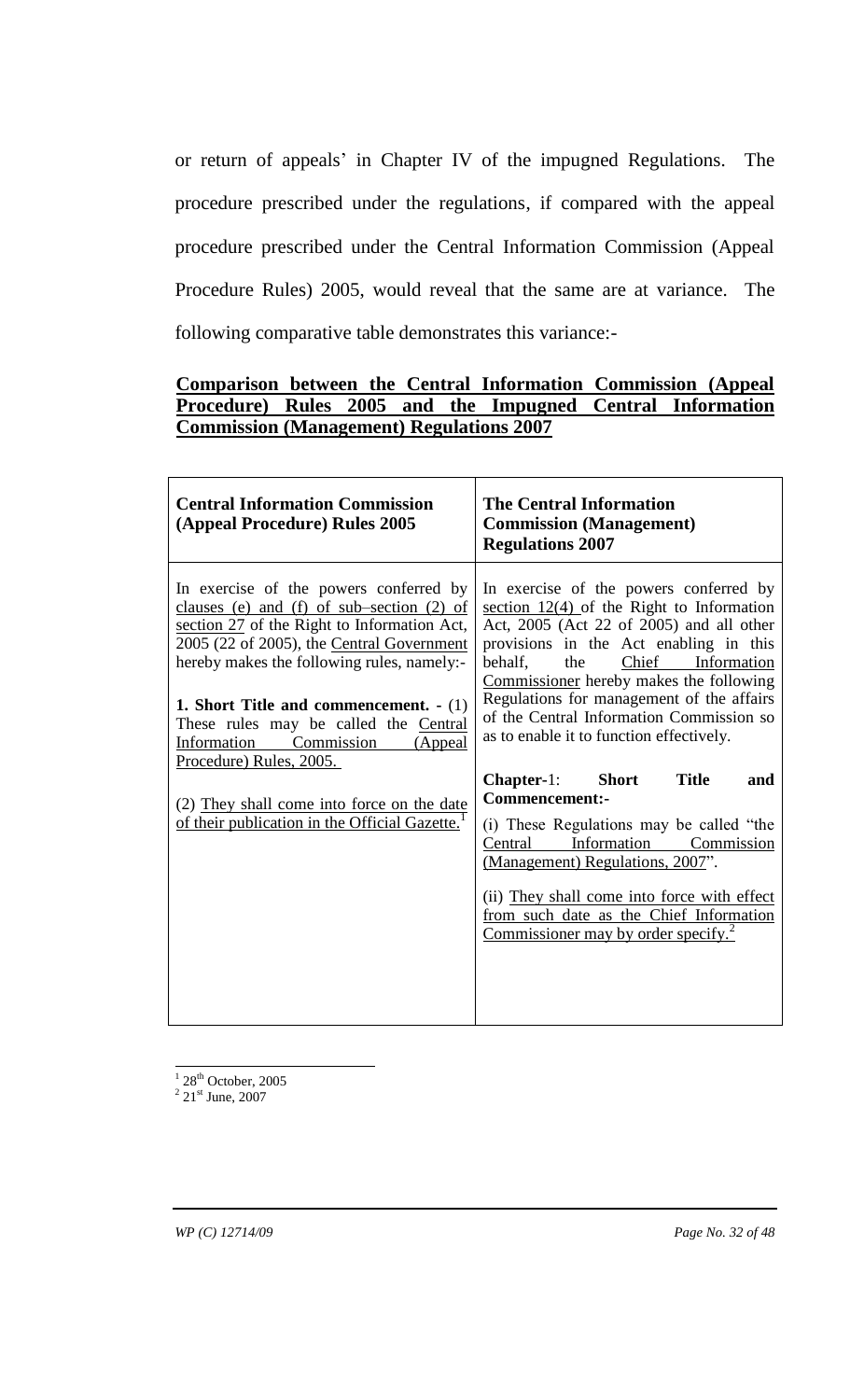| (iii) Appeals and Complaints which have<br>already been filed before the date of<br>commencement of these Regulations and<br>have been found in order and are already<br>registered before this date will be proceeded<br>with as before and shall not abate for any<br>infirmity therein but these regulations will be<br>applicable for any prospective action even in<br>regard to such pending appeals<br>and<br>complaints.                                                                                                                                                                                                                                                                                                                   |
|----------------------------------------------------------------------------------------------------------------------------------------------------------------------------------------------------------------------------------------------------------------------------------------------------------------------------------------------------------------------------------------------------------------------------------------------------------------------------------------------------------------------------------------------------------------------------------------------------------------------------------------------------------------------------------------------------------------------------------------------------|
| <b>CHAPTER – IV: Registration, Abatement</b><br>or Return of Appeal.<br>7. Appeal or complaint etc. to be in<br>writing:-<br>Every<br>appeal,<br>complaint,<br>application, statement, rejoinder, reply or any<br>other document filed before the Commission<br>shall be typed, printed or written neatly and<br>legibly and in double line spacing and the<br>language used therein shall be formal and<br>civilized and should not be in any way<br>indecent or abusive. The appeal, complaint or<br>an application shall be presented in at least<br>two sets in a paper-book form.                                                                                                                                                             |
| 8. Contents of appeal or complaint: (1) An<br>appeal or a complaint to the Commission<br>shall contain the following information,<br>namely:-                                                                                                                                                                                                                                                                                                                                                                                                                                                                                                                                                                                                      |
| (i) name, address and other particulars of the<br>appellant or complainant, as the case may be;<br>(ii) name and address of the Central Public<br>Information Officer (CPIO) or the Central<br>Public<br>Information<br>Officer<br>Assistant<br>(CAPIO) against whom a complaint is made<br>under Section 18 of the Act, and the name<br>and address of the First Appellate Authority<br>before whom the first appeal was preferred<br>under Section $19(1)$ of the Act.<br>(iii) particulars of the decision or order, if<br>any, including its number and the date it was<br>pronounced, against which the appeal is<br>preferred;<br>(iv) brief facts leading to the appeal or the<br>complaint;<br>(v) if the appeal or complaint is preferred |
|                                                                                                                                                                                                                                                                                                                                                                                                                                                                                                                                                                                                                                                                                                                                                    |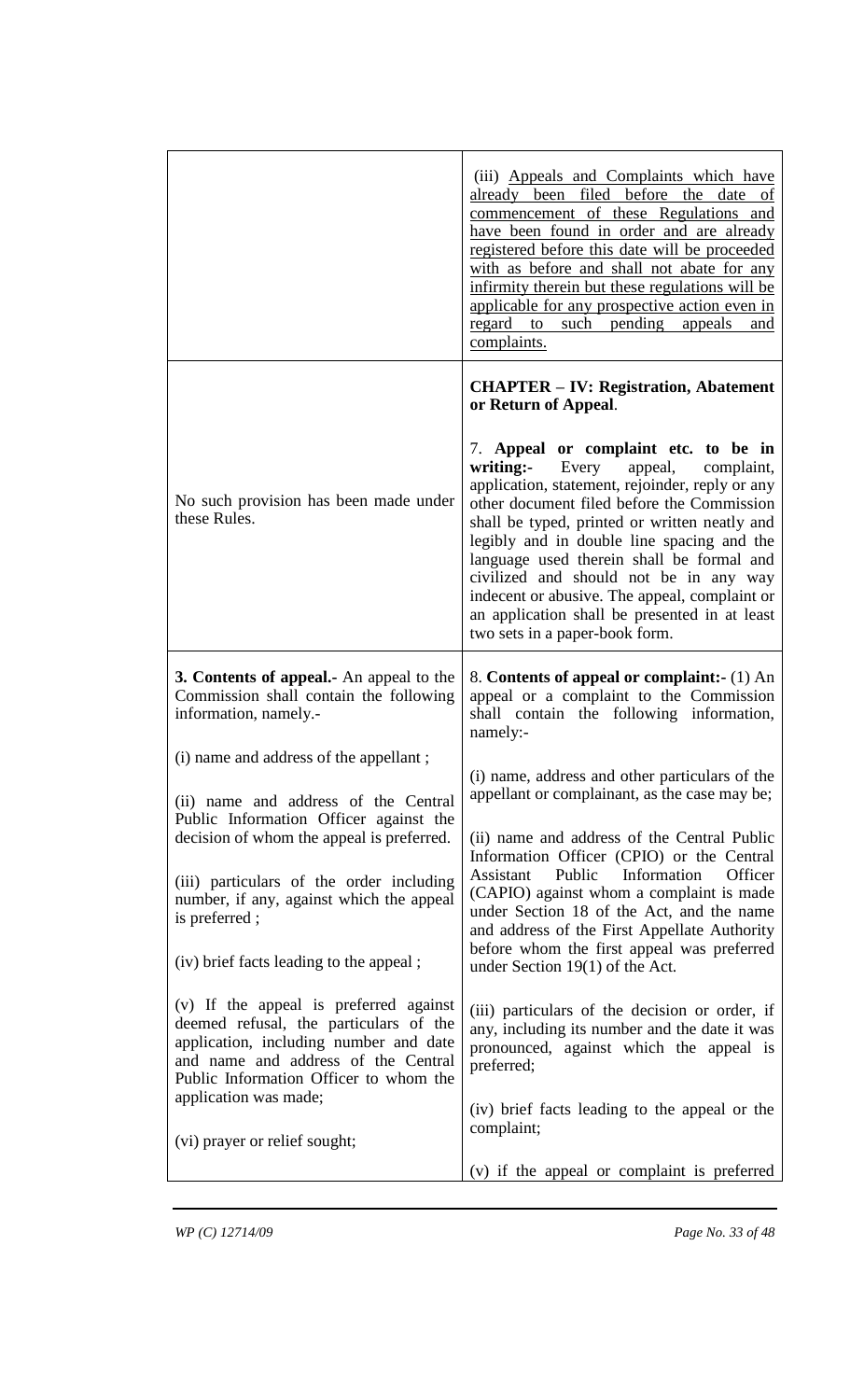| (vii) grounds for the prayer or relief;                                                                                                   | against refusal or deemed refusal of the<br>information,<br>the<br>particulars<br>of<br>the<br>application, including number and date and                                                       |  |
|-------------------------------------------------------------------------------------------------------------------------------------------|-------------------------------------------------------------------------------------------------------------------------------------------------------------------------------------------------|--|
| (viii) verification by the appellant; and                                                                                                 | name and address of the Central Public<br>Information Officer to whom the application<br>was made and name and address of the First<br>Appellate Authority before whom the appeal<br>was filed; |  |
| (ix) any other information which the<br>Commission may deem necessary for<br>deciding the appeal.                                         |                                                                                                                                                                                                 |  |
|                                                                                                                                           | (vi) prayer or relief sought;                                                                                                                                                                   |  |
|                                                                                                                                           | (vii) grounds for the prayer or relief;                                                                                                                                                         |  |
|                                                                                                                                           | (viii) verification by the appellant or the<br>complainant, as the case may be; and                                                                                                             |  |
|                                                                                                                                           | (ix) any other information which may be<br>deemed as necessary and helpful for the<br>Commission to<br>decide<br>the<br>appeal<br><b>or</b><br>complaint.                                       |  |
|                                                                                                                                           | (2) The contents of the complaint shall be in<br>the same form as prescribed for the appeal<br>with such changes as may be deemed<br>necessary or appropriate.                                  |  |
|                                                                                                                                           |                                                                                                                                                                                                 |  |
| 4. Documents to accompany appeal. -<br>Every appeal made to the Commission<br>shall be accompanied by the following<br>documents, namely. | 9. Documents to accompany appeal or<br>complaint:- Every appeal or complaint made<br>to the Commission shall be accompanied                                                                     |  |
| (i) self-attested copies of the orders or<br>documents against which the appeal is                                                        | by self attested copies/photo copies of the<br>following documents, namely:-                                                                                                                    |  |
| being preferred;<br>ii) copies of documents relied upon by                                                                                | (i) The RTI application submitted before the<br>CPIO along with documentary proof as<br>regards payment of fee under the RTI Act;                                                               |  |
| the appellant and referred to in the appeal<br>; and<br>(iii) an index of the documents referred to                                       | (ii) The order, or decision or response, if any,<br>from the CPIO to whom the application<br>under the RTI Act was submitted.                                                                   |  |
| in the appeal.                                                                                                                            | (iii) The First appeal submitted before the<br>First Appellate Authority with documentary<br>proof of fling the First Appeal.                                                                   |  |
|                                                                                                                                           | (iv) The Orders or decision or response, if<br>any, from the First Appellate Authority<br>against which the appeal or complaint is<br>being preferred;                                          |  |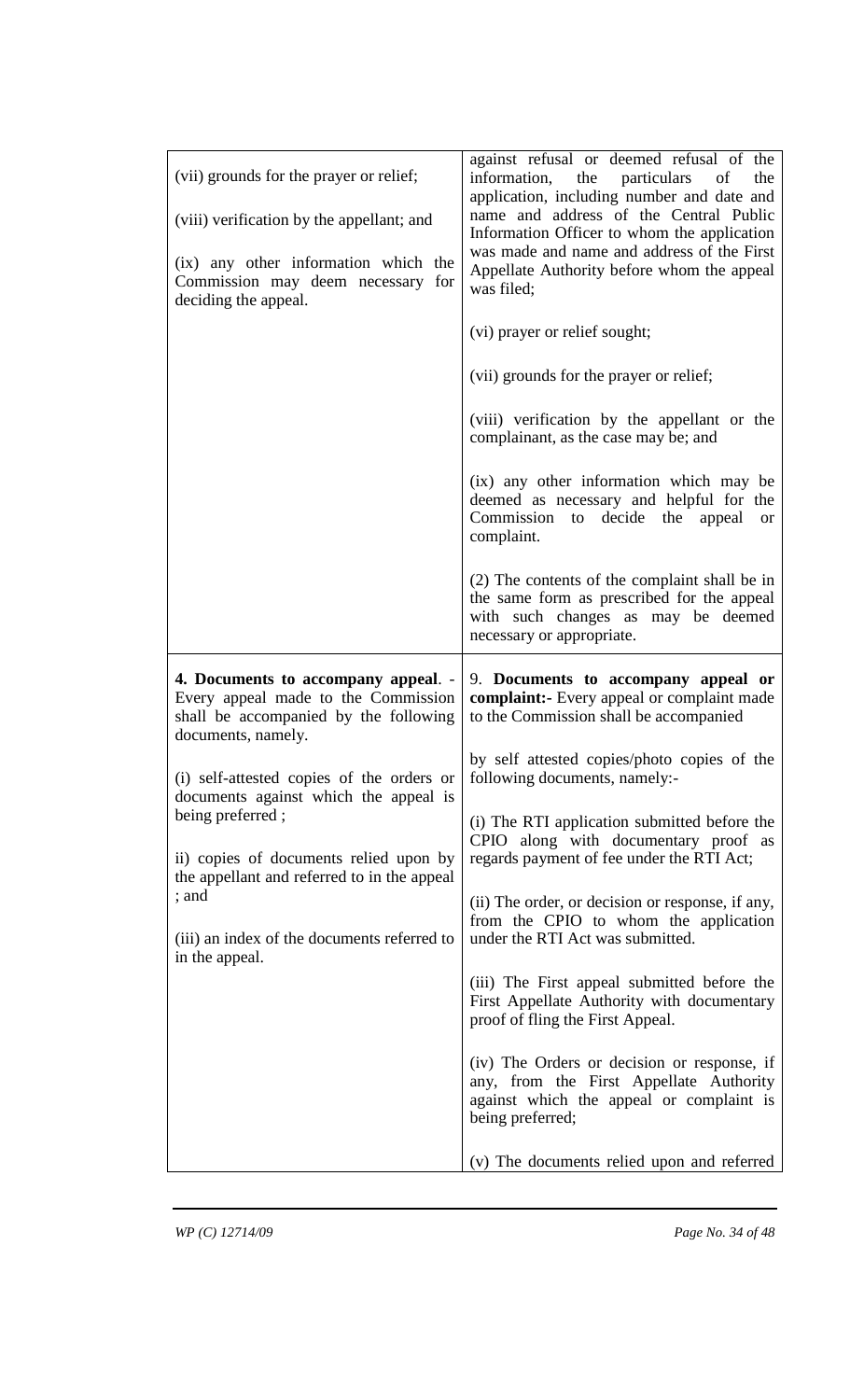|                                                       | to in the appeal or complaint;                                                                                                                                                                                                                                                                                                                                                                                                       |
|-------------------------------------------------------|--------------------------------------------------------------------------------------------------------------------------------------------------------------------------------------------------------------------------------------------------------------------------------------------------------------------------------------------------------------------------------------------------------------------------------------|
|                                                       | (vi) A certificate stating that the matters<br>under appeal or complaint have not been<br>previously filed, or are pending, with any<br>court or tribunal                                                                                                                                                                                                                                                                            |
|                                                       | or with any other authority;                                                                                                                                                                                                                                                                                                                                                                                                         |
|                                                       | (vii) An index of the documents referred to in<br>the appeal or complaint; and                                                                                                                                                                                                                                                                                                                                                       |
|                                                       | (viii) A list of dates briefly indicating in<br>chronological order the progress of the<br>matter up to the date of filing the appeal or<br>complaint to be placed at the top of all the<br>documents filed.                                                                                                                                                                                                                         |
|                                                       | 10. Service of copies of Appeal/Complaint                                                                                                                                                                                                                                                                                                                                                                                            |
| No such provision has been made under<br>these Rules. | Before submitting an appeal or complaint to<br>the Commission, the appellant or the<br>complainant shall cause a copy of the appeal<br>or complaint, as the case may be, to be<br>served on the CPIO/PIO and the Appellate<br>Authorities and shall submit a proof of such<br>service to the Commission.                                                                                                                             |
|                                                       | Provided that if a complainant does not know<br>the name, address and other particulars of the<br>CPIO or of the First Appellate Authority and<br>if he approaches the Commission under<br>Section 18 of the Act, he shall cause a copy<br>of his complaint petition to be served on the<br>concerned Public Authority or the Head of<br>the Office and proof of such service shall be<br>annexed along with the complaint petition. |
| No such provision has been made under<br>these Rules. | 11. Presentation and scrutiny of appeal or<br>complaint:-                                                                                                                                                                                                                                                                                                                                                                            |
|                                                       | (i) The Registrar shall receive any appeal or<br>complaint petition<br>addressed<br>the<br>to<br>Commission and ensure that                                                                                                                                                                                                                                                                                                          |
|                                                       | (a) the appeal or the complaint, as the case<br>may be, is submitted in prescribed format;                                                                                                                                                                                                                                                                                                                                           |
|                                                       | (b) that all its contents are duly verified by<br>the appellant or the complainant, as the case<br>may be;                                                                                                                                                                                                                                                                                                                           |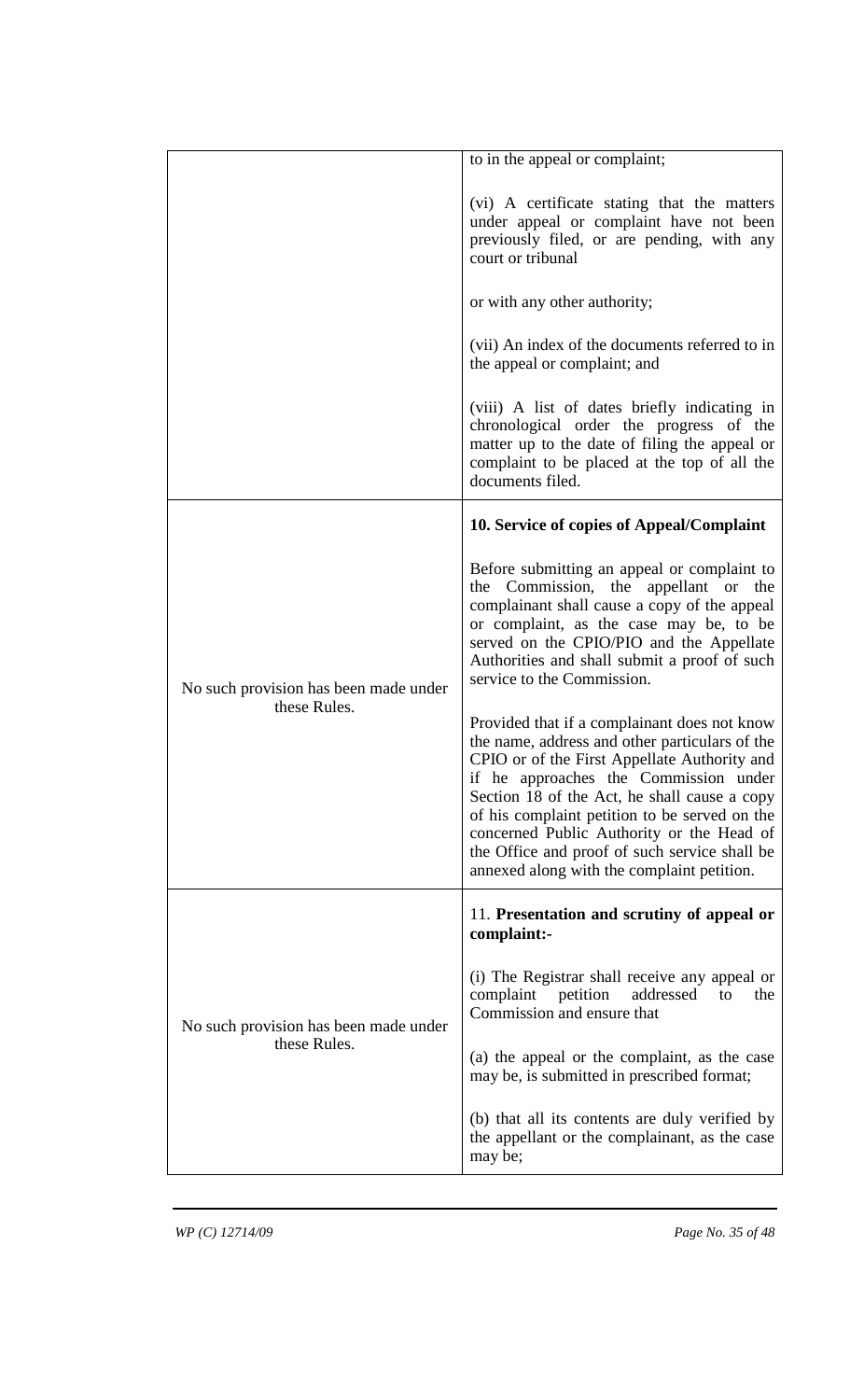| (c) that the appeal or the complaint is in<br>accordance with the Regulations.                                                                                                                               |
|--------------------------------------------------------------------------------------------------------------------------------------------------------------------------------------------------------------|
| (ii) The Registrar shall also ensure that the<br>appeal or the complaint petition contains<br>copies of all required documents such as:                                                                      |
| (i) RTI application                                                                                                                                                                                          |
| (ii) Receipt of the RTI Application                                                                                                                                                                          |
| (iii) Proof in regard to payment of fee/cost, if<br>any;                                                                                                                                                     |
| (iv) Decision/reply etc. from the CPIO, if<br>any;                                                                                                                                                           |
| (v) Appeal to the 1st Appellate Authority;                                                                                                                                                                   |
| (vi) Decision of the 1st Appellate Authority,<br>if any.                                                                                                                                                     |
| (iii) The Registrar shall scrutinize every<br>appeal/complaint received and will ensure —                                                                                                                    |
| (a) that the appeal or the complaint petition is<br>duly verified and required number of copies<br>are submitted;                                                                                            |
| (b) That all the documents annexed are duly<br>paginated and attested by the appellant or the<br>complainant.                                                                                                |
| (c) That the copies of the documents filed<br>and submitted are clear, distinct and legible;                                                                                                                 |
| (iv) That the Registrar will return any such<br>appeal or the complaint if it does not meet<br>the requirement or conform to the standard as<br>set out above and permit its resubmission in<br>proper form. |
| (v) The Registrar may reject any such appeal<br>or complaint petition $-$                                                                                                                                    |
| (a) if it is time-barred; or                                                                                                                                                                                 |
| (b) if it is otherwise inadmissible; or                                                                                                                                                                      |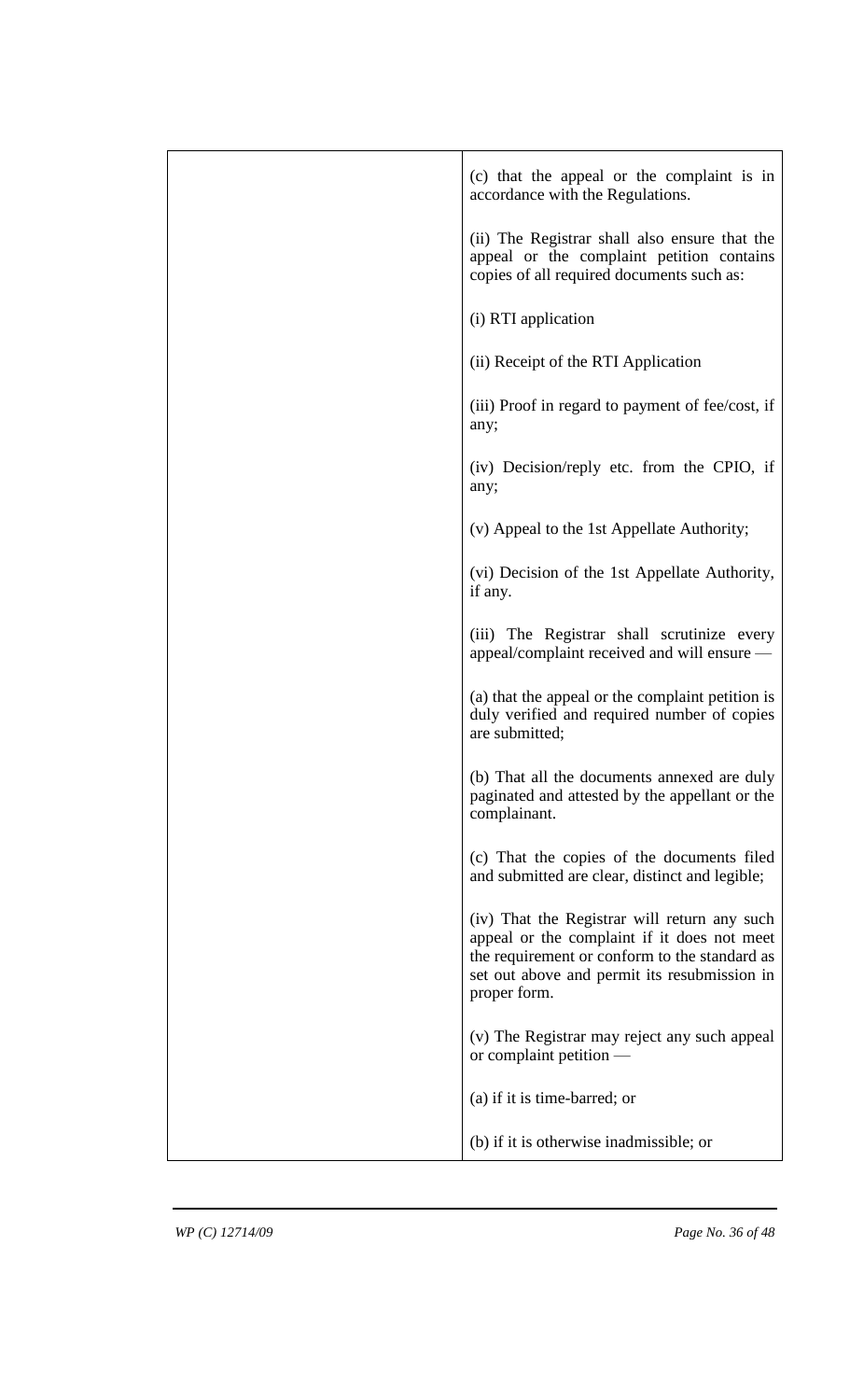| (c) if it is not in accordance with these<br>Regulations.                                                                                                                                                                                                                                                                                                                                                                                                                                                                                                          |
|--------------------------------------------------------------------------------------------------------------------------------------------------------------------------------------------------------------------------------------------------------------------------------------------------------------------------------------------------------------------------------------------------------------------------------------------------------------------------------------------------------------------------------------------------------------------|
| Provided that no such appeal or complaint<br>petition shall be rejected by the Registry<br>unless the concerned appellant or the<br>complainant is given an opportunity of being<br>heard. The decision of the Registrar in regard<br>to the issue of maintainability of an appeal or<br>a complaint shall be final.                                                                                                                                                                                                                                               |
| (vi) All appeals and Complaints not rejected<br>or returned as above and found in order shall<br>be registered and a specific number will be<br>allocated.                                                                                                                                                                                                                                                                                                                                                                                                         |
| (vii) The Registrar or any other officer<br>authorized by the Commission shall endorse<br>on every appeal or complaint the date on<br>which it is presented.                                                                                                                                                                                                                                                                                                                                                                                                       |
| (viii) The appeals and complaints shall bear<br>separate serial numbers so that they can be<br>easily identified under separate heads.                                                                                                                                                                                                                                                                                                                                                                                                                             |
| (ix) If any appeal or complaint is found to be<br>defective and the defect noticed is formal in<br>nature, the Registrar may allow the appellant<br>or complainant to rectify the same in his<br>presence or may allow two weeks time to<br>rectify the defect. If the appeal or complaint<br>has been received by post and found to be<br>defective, the Registrar may communicate<br>the defect $(s)$ to the appellant or complainant<br>and allow him two weeks time from the date<br>of receipt of communication from the<br>Registrar to rectify the defects. |
| (x) If the appellant or complainant fails to<br>rectify the defects within the time allowed in<br>clause (ix) above, the appeal or complaint<br>shall be deemed to have been withdrawn.                                                                                                                                                                                                                                                                                                                                                                            |
| (xi) An appeal or complaint which is not in<br>order and is found to be defective or is not as<br>per prescribed format is liable to be rejected.                                                                                                                                                                                                                                                                                                                                                                                                                  |
| Provided that the Registrar may, at his<br>discretion, allow an appellant or complainant<br>to file a fresh appeal or complaint in proper<br>form.                                                                                                                                                                                                                                                                                                                                                                                                                 |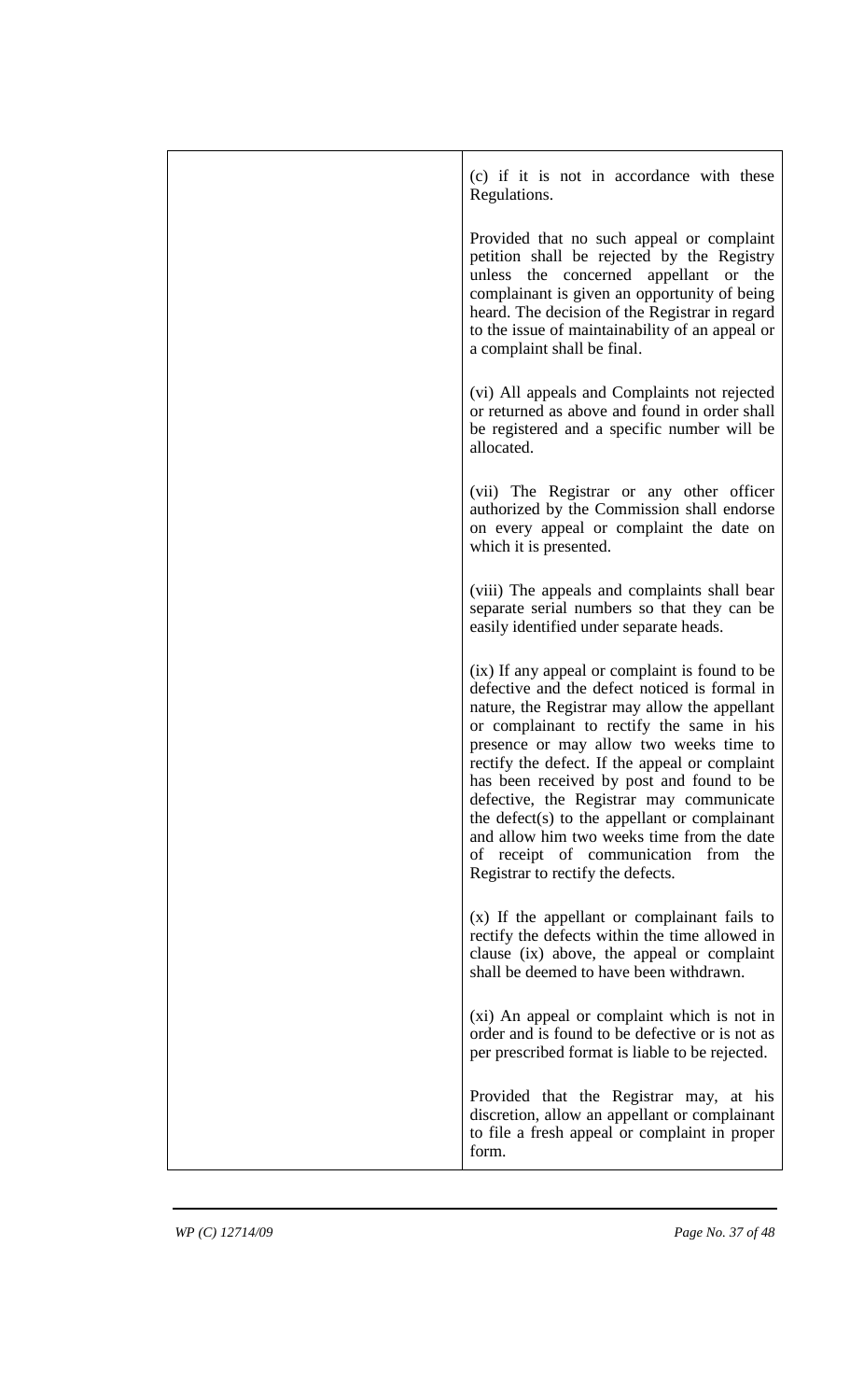| No such provision has been made under<br>these Rules. | 12. Filing of Counter Statement by the<br><b>Central Public Information Officer or the</b><br>First Appellate Authority:- After receipt of<br>a copy of the appeal or complaint, the Central<br>Public Information Officer or the First<br>Appellate Authority or the Public Authority<br>shall file counter statement along with<br>documents, if any, pertaining to the case. A<br>copy of the counter statement(s) so filed shall<br>be served to the appellant or complainant by<br>the CPIO, the First Appellate Authority or<br>the Public Authority, as the case may be.                                                                                                                                                                                                                                                                                                                                                                                                                                                                                                                                                                                                                                                                                                                                                                                                       |
|-------------------------------------------------------|---------------------------------------------------------------------------------------------------------------------------------------------------------------------------------------------------------------------------------------------------------------------------------------------------------------------------------------------------------------------------------------------------------------------------------------------------------------------------------------------------------------------------------------------------------------------------------------------------------------------------------------------------------------------------------------------------------------------------------------------------------------------------------------------------------------------------------------------------------------------------------------------------------------------------------------------------------------------------------------------------------------------------------------------------------------------------------------------------------------------------------------------------------------------------------------------------------------------------------------------------------------------------------------------------------------------------------------------------------------------------------------|
| No such provision has been made under<br>these Rules. | 13. Posting of appeal or complaint before<br>the Information Commissioner:-<br>(i) An appeal or a complaint, or a class or<br>categories of appeals or complaints, shall be<br>heard either by a Single Information<br>Commissioner or a Division Bench of two<br>Information Commissioners, or a Full Bench<br>of three or more Information Commissioners,<br>decided by the Chief Information<br>as<br>Commissioner by a special or general order<br>issued for this purpose from time to time.<br>(ii) Where in the course of the hearing of an<br>appeal or complaint or other proceeding<br>before a Single Information Commissioner,<br>the Commissioner considers that the matter<br>should be dealt with by a Division or Full<br>Bench, he shall refer the matter to the Chief<br>Information<br>Commissioner<br>who<br>may<br>thereupon constitute such a Bench for the<br>hearing and disposal of the matter.<br>(iii) Similarly, where during the course of the<br>hearing of a matter before a Division Bench,<br>the Bench considers that the matter should be<br>dealt with by a Full Bench, or where a Full<br>Bench considers that a matter should be dealt<br>with by a larger Bench, it shall refer the<br>Information<br>the<br>Chief<br>matter<br>to<br>Commissioner who may thereupon constitute<br>such a Bench for the hearing and disposal of<br>the matter. |
| No such provision has been made under<br>these Rules. | 14. Amendment or withdrawal of an<br>Appeal or Complaint: The Commission<br>may in its discretion allow a prayer for any<br>amendment or withdrawal of an appeal or<br>complaint during the course of its hearing if<br>such a prayer is made by the appellant or                                                                                                                                                                                                                                                                                                                                                                                                                                                                                                                                                                                                                                                                                                                                                                                                                                                                                                                                                                                                                                                                                                                     |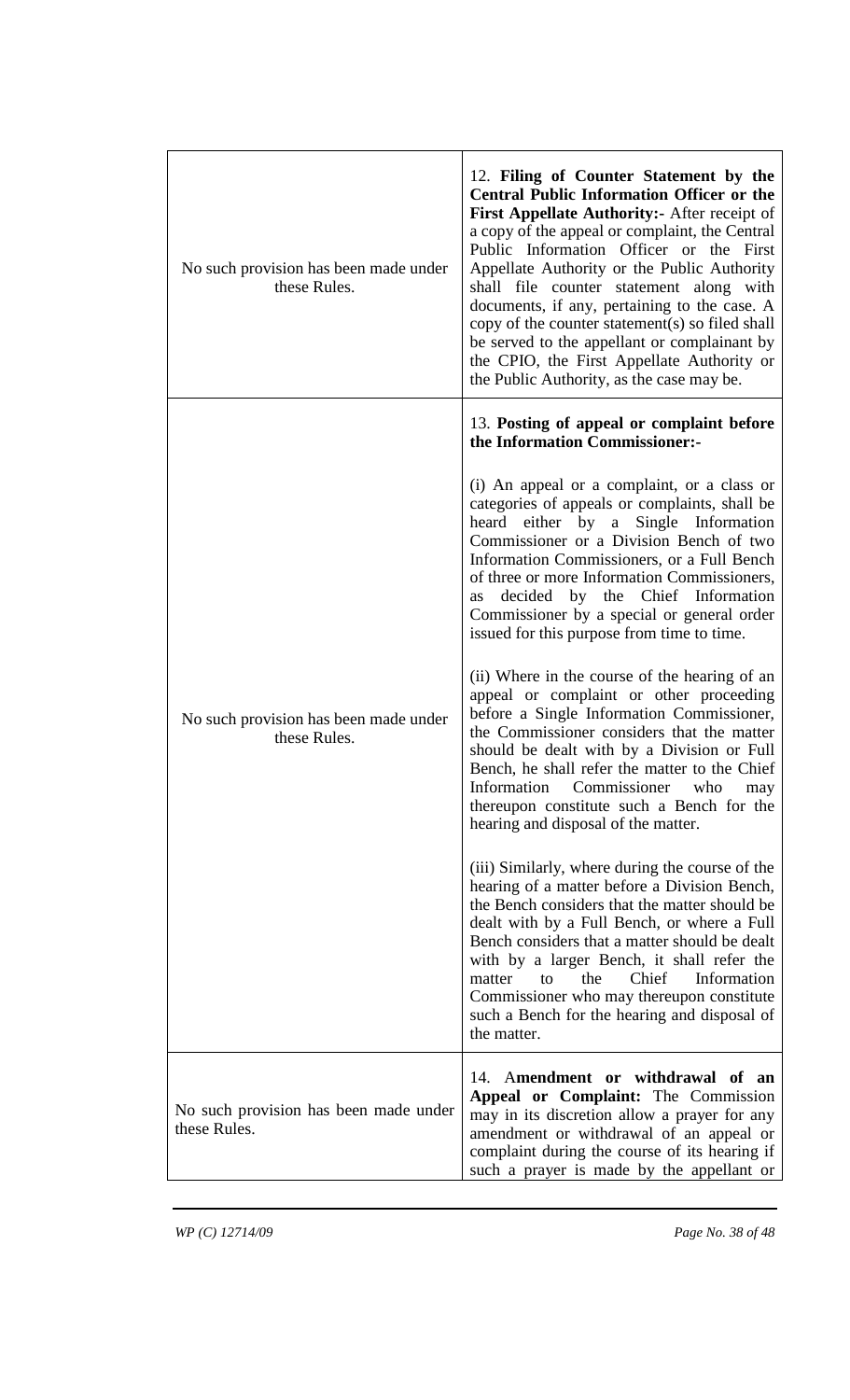|                                                                                                                                                                                                                                                                     | complainant on an application made in<br>writing. However, no such prayer may be<br>entertained by the Commission after the<br>matter has been finally heard or a decision or<br>order has been pronounced<br>by<br>the<br>Commission.                                           |
|---------------------------------------------------------------------------------------------------------------------------------------------------------------------------------------------------------------------------------------------------------------------|----------------------------------------------------------------------------------------------------------------------------------------------------------------------------------------------------------------------------------------------------------------------------------|
| <b>5. Procedure in deciding appeal.</b> In<br>deciding the appeal the Commission<br>may.-                                                                                                                                                                           | 18. Evidence before the Commission:                                                                                                                                                                                                                                              |
| (i) hear oral or written evidence on oath<br>affidavit from concerned<br>on<br><sub>or</sub><br><sub>or</sub><br>interested person;                                                                                                                                 | In deciding an appeal or a complaint, the<br>Commission may:-<br>(i) receive oral or written evidence on oath or<br>on affidavit from concerned person<br><sub>or</sub>                                                                                                          |
| (ii) peruse or inspect documents, public                                                                                                                                                                                                                            | persons;                                                                                                                                                                                                                                                                         |
| records or copies thereof;                                                                                                                                                                                                                                          | (ii) peruse or inspect documents, public<br>records or copies thereof;                                                                                                                                                                                                           |
| (iii) inquire through authorised officer<br>further details or facts;                                                                                                                                                                                               | (iii) inquire through authorized officer further<br>details or facts;                                                                                                                                                                                                            |
| (iv) hear Central Public Information<br>Central<br>Assistant<br>Public<br>Officer,<br>Information Officer or such<br>Senior<br>Officer who decided the first appeal, or<br>such person against whom the complaint<br>is made, as the case may be;                   | (iv) examine or hear in person or receive<br>evidence on affidavit from Central Public<br>Information Officer, Central assistant Public<br>Information Officer or such Senior Officer<br>who decided the first appeal or such person<br>or persons against whom the complaint is |
| (v) hear third party; and                                                                                                                                                                                                                                           | made as the case may be; or                                                                                                                                                                                                                                                      |
| (vi) receive evidence on affidavits from<br>Public Information Officer,<br>Central<br>Central<br>Assistant Public Information<br>Officer, such Senior Officer who decide<br>the first appeal, such person against<br>whom the complaint lies or the third<br>party. | (v) examine or hear or receive evidence on<br>affidavit from a third party, or an intervener<br>or any other person or persons, whose<br>evidence is considered necessary or relevant.                                                                                           |
| 6. Service of notice by Commission.-<br>Notice to be issued by the Commission<br>may be served in any of the following<br>modes, namely.-                                                                                                                           |                                                                                                                                                                                                                                                                                  |
| (i) service by the party itself;                                                                                                                                                                                                                                    | No such provision has been made under<br>these Regulations.                                                                                                                                                                                                                      |
| (ii) by hand delivery (dasti) through<br>Process Server;                                                                                                                                                                                                            |                                                                                                                                                                                                                                                                                  |
| by<br>registered<br>with<br>(iii)<br>post<br>acknowledgment due; or                                                                                                                                                                                                 |                                                                                                                                                                                                                                                                                  |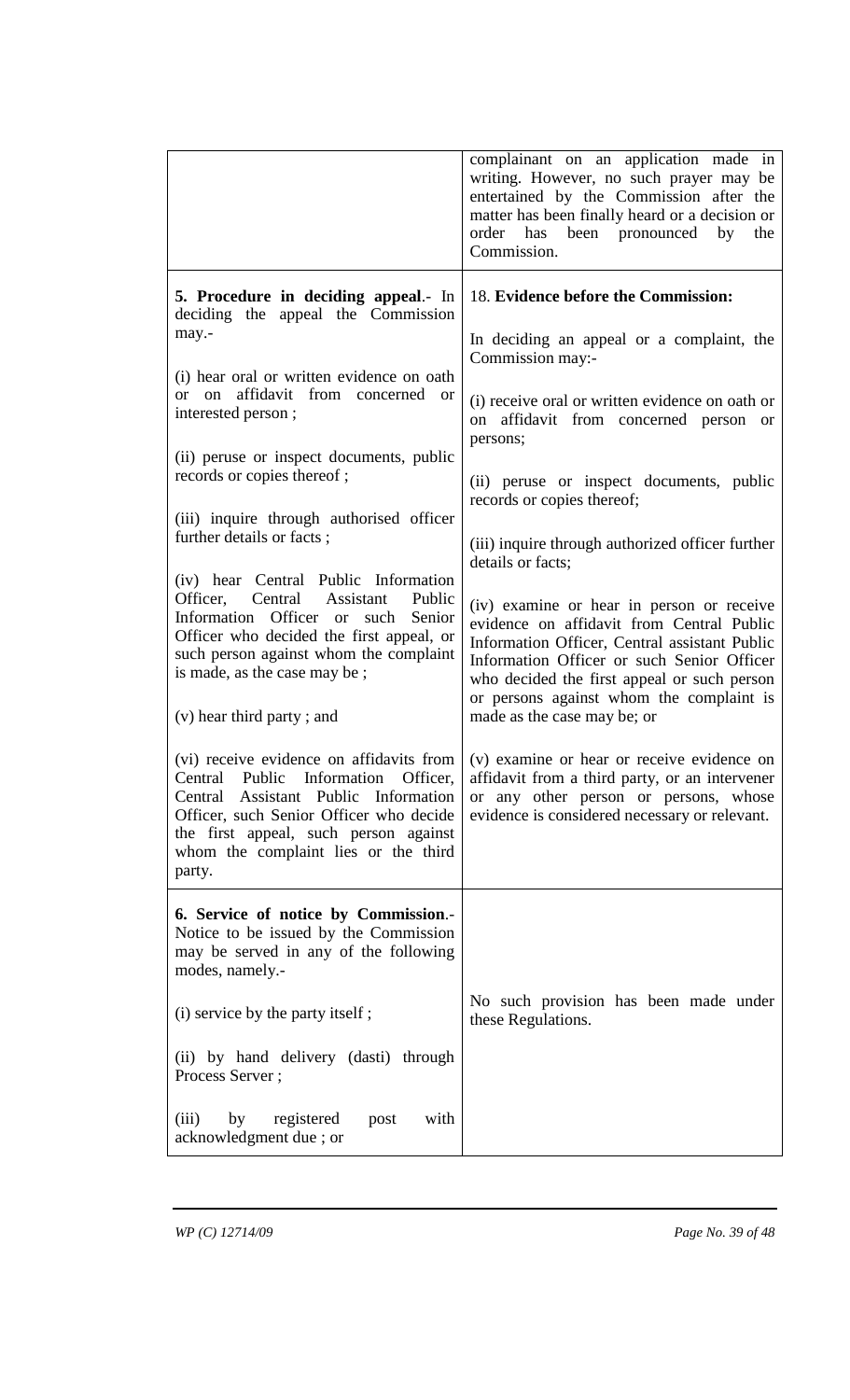| (iv)<br>through<br>Head of Office<br><sub>or</sub><br>Department.                                                                                                                                                                                                                                                                              |                                                                                                                                                                                                                                                                                                                                                                                                                                     |
|------------------------------------------------------------------------------------------------------------------------------------------------------------------------------------------------------------------------------------------------------------------------------------------------------------------------------------------------|-------------------------------------------------------------------------------------------------------------------------------------------------------------------------------------------------------------------------------------------------------------------------------------------------------------------------------------------------------------------------------------------------------------------------------------|
| 7. Personal presence of the appellant<br>or complainant. $- (1)$ The appellant or<br>the complainant, as the case may be, shall<br>in every case be informed of the date of<br>hearing at least seven clear days before<br>that date.                                                                                                          | 15. Personal presence of the appellant or<br><b>complainant:-</b> (i) The appellant or the<br>complainant, as the case may be, shall be<br>informed of the date of hearing at least seven<br>clear days before that date.                                                                                                                                                                                                           |
| (2) The appellant or the complainant, as<br>the case may be, may at his discretion at<br>the time of hearing of the appeal or<br>complaint by the Commission be present<br>in person or through his duly authorised<br>representative or may opt not to be<br>present.                                                                         | (ii) The appellant or the complainant, as the<br>case may be, may at his discretion be present<br>in person or through his duly authorized<br>representative at the time of hearing of the<br>appeal or complaint by the Commission, or<br>may opt not to be present.                                                                                                                                                               |
| (3) Where the Commission is satisfied<br>that the circumstances exist due to which<br>the appellant or the complainant, as the<br>case may be, is being prevented from<br>attending the hearing of the Commission,<br>then, the Commission may afford the<br>appellant or the complainant, as the case<br>may be, another opportunity of being | (iii) Where the Commission is satisfied that<br>due<br>exist<br>which<br>to<br>the<br>circumstances<br>appellant or the complainant is being<br>prevented from attending the hearing of the<br>Commission, the Commission may afford the<br>appellant or the complainant, as the case may<br>be, another opportunity of being heard before<br>a final decision is taken or take any other<br>appropriate action as it may deem fit. |
| heard before a final decision is taken or<br>take any other appropriate action as it<br>may deem fit.<br>(4) The appellant or the complainant, as                                                                                                                                                                                              | (iv) The appellant or the complainant, as the<br>case may be, may seek the assistance of any<br>person while presenting his case before the<br>Commission and the person representing him<br>may not be a legal practitioner.                                                                                                                                                                                                       |
| the case may be, may seek the assistance<br>of any person in the process of the appeal<br>while presenting his points and the<br>person representing him may not be a<br>legal practitioner.                                                                                                                                                   | (v) If an appellant or complainant at his<br>discretion decides not to be present either<br>personally or through his duly authorized<br>representative during the hearing of an<br>appeal or complaint before the Commission,<br>the Commission may pronounce its decision<br>or order in the matter <i>ex parte</i> .                                                                                                             |
| No such provision has been made under<br>these Rules.                                                                                                                                                                                                                                                                                          | 16. Date of hearing to be notified: The<br>Commission shall notify the parties the date<br>and place of hearing of the appeal or<br>complaint in such manner as the Chief<br>Information Commissioner may by general<br>or special order direct.                                                                                                                                                                                    |
| 8. Order of the Commission. - Order of<br>the Commission shall be pronounced in<br>open proceedings and be in writing duly                                                                                                                                                                                                                     | 22. Communication of decisions and<br>Orders:-                                                                                                                                                                                                                                                                                                                                                                                      |
| authenticated by the Registrar or any<br>officer<br>authorised<br>other<br>by<br>the                                                                                                                                                                                                                                                           | (i)<br>Every decision or order of<br>the<br>Commission shall be signed and dated by the                                                                                                                                                                                                                                                                                                                                             |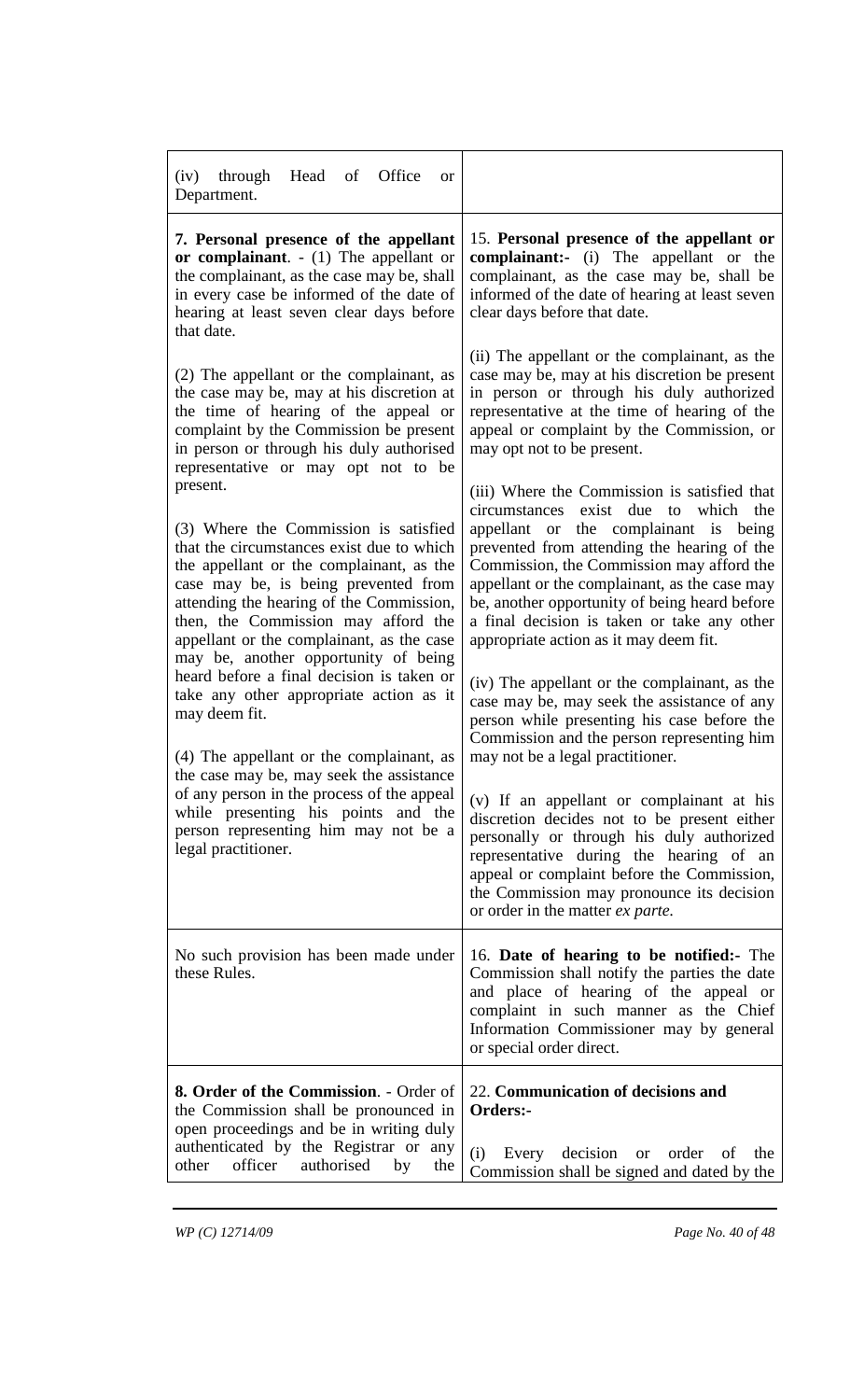| Commission for this purpose.                          | Commissioner or Commissioners who have<br>heard the appeal or the complaint or have<br>decided the matter.                                                                                                                                                                                                                                        |
|-------------------------------------------------------|---------------------------------------------------------------------------------------------------------------------------------------------------------------------------------------------------------------------------------------------------------------------------------------------------------------------------------------------------|
|                                                       | (ii) Every decision/order of the Commission<br>may either be pronounced in one of the<br>sittings of the Commission, or may be placed<br>on its website, or may be communicated to<br>the parties under authentication by the<br>Registrar or any other officer authorized by<br>the Commission in this regard.                                   |
|                                                       | (iii) Every such decision or order, whenever<br>Single<br>Information<br>pronounced<br>by<br>$\mathbf{a}$<br>Commissioner or by a Division Bench or by<br>a Full Bench of three or more Information<br>Commissioners, shall be deemed to be the<br>decision or order by the Commission under<br>the Act.                                          |
| No such provision has been made under<br>these Rules. | Adjournment of Hearing:-<br>17.<br>The<br>appellant or the complainant or any of the<br>respondents may, for just and sufficient<br>reasons, make an application for adjournment<br>of the hearing. The Commission may<br>consider the said application and pass such<br>orders as it deems fit.                                                  |
| No such provision has been made under<br>these Rules. | 19. <b>Issue of summons:</b> Summons to the<br>parties or to the witnesses for appearance or<br>for production of documents or records or<br>things shall be issued by the Registrar under<br>the authority of the Commission, and it shall<br>be in such form as may be prescribed by the<br>Commission.                                         |
| No such provision has been made under<br>these Rules. | 20.<br><b>Conduct of an enquiry:</b> -The<br>Commission may entrust an enquiry in<br>connection with any appeal or complaint<br>pending before it to the Registrar or any<br>other officer for the purpose and the<br>Registrar or such other officer while<br>conducting the enquiry shall have all the<br>necessary powers including power to — |
|                                                       | (i) summon and enforce attendance of<br>persons;                                                                                                                                                                                                                                                                                                  |
|                                                       | (ii) compel production of documents or<br>things;                                                                                                                                                                                                                                                                                                 |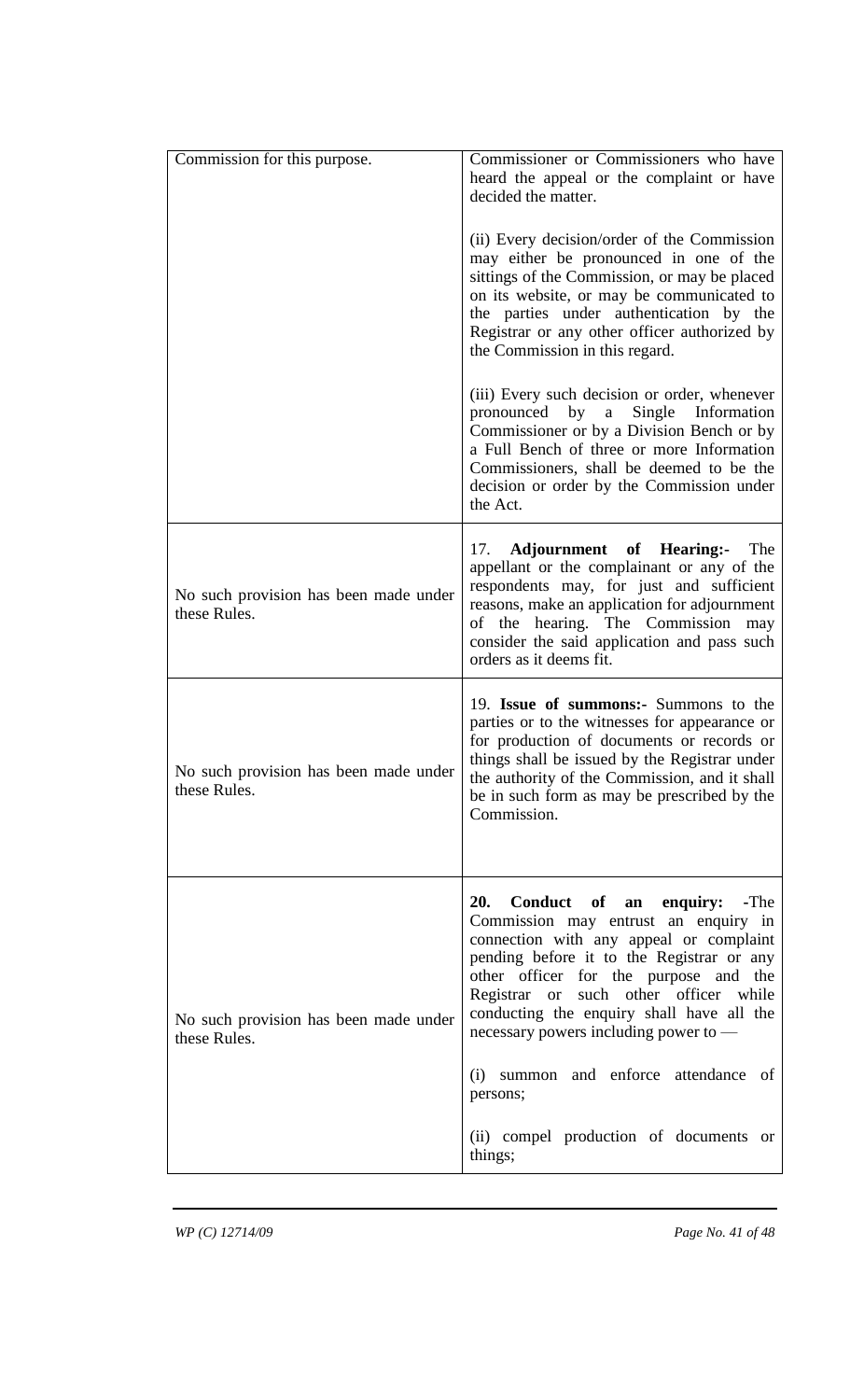|                                                       | (iii) administer oath and to take oral evidence<br>or to receive affidavits or written evidence on<br>solemn affirmation;<br>(iv) inspect documents and require discovery                                                                                                                                                                                                                                                                                                                                                                         |
|-------------------------------------------------------|---------------------------------------------------------------------------------------------------------------------------------------------------------------------------------------------------------------------------------------------------------------------------------------------------------------------------------------------------------------------------------------------------------------------------------------------------------------------------------------------------------------------------------------------------|
|                                                       | of documents; and                                                                                                                                                                                                                                                                                                                                                                                                                                                                                                                                 |
|                                                       | requisition any public record<br>(v)<br>or<br>documents from any public authority.                                                                                                                                                                                                                                                                                                                                                                                                                                                                |
| No such provision has been made under<br>these Rules. | 21. Award of costs by the Commission:-<br>The Commission may award such costs or<br>compensation to the parties as it deems fit<br>having regard to the facts and circumstances<br>of the case.                                                                                                                                                                                                                                                                                                                                                   |
| No such provision has been made under<br>these Rules. | 23. Finality of Decision: (1) A decision or<br>order<br>once<br>by<br>pronounced<br>the<br>an<br>Commission shall be final<br>(2) An appellant or a complainant or a<br>respondent<br>may, however,<br>make<br>an<br>to the<br>application<br>Chief<br>Information<br>Commissioner for special leave to appeal or<br>review of a decision or order of the case and<br>mention the grounds for such a request;<br>(3) The Chief Information Commissioner, on<br>receipt of such a request, may consider and<br>decide the matter as he thinks fit. |
| No such provision has been made under<br>these Rules. | 24. Abatement of an Appeal/Complaint:-<br>proceedings pending<br>before<br>the<br>The<br>Commission shall abate on the death of the<br>appellant or complainant.                                                                                                                                                                                                                                                                                                                                                                                  |

33. So, it appears that the Chief Information Commissioner has sought to overwrite not only the statutory provisions, but also the statutory rules. This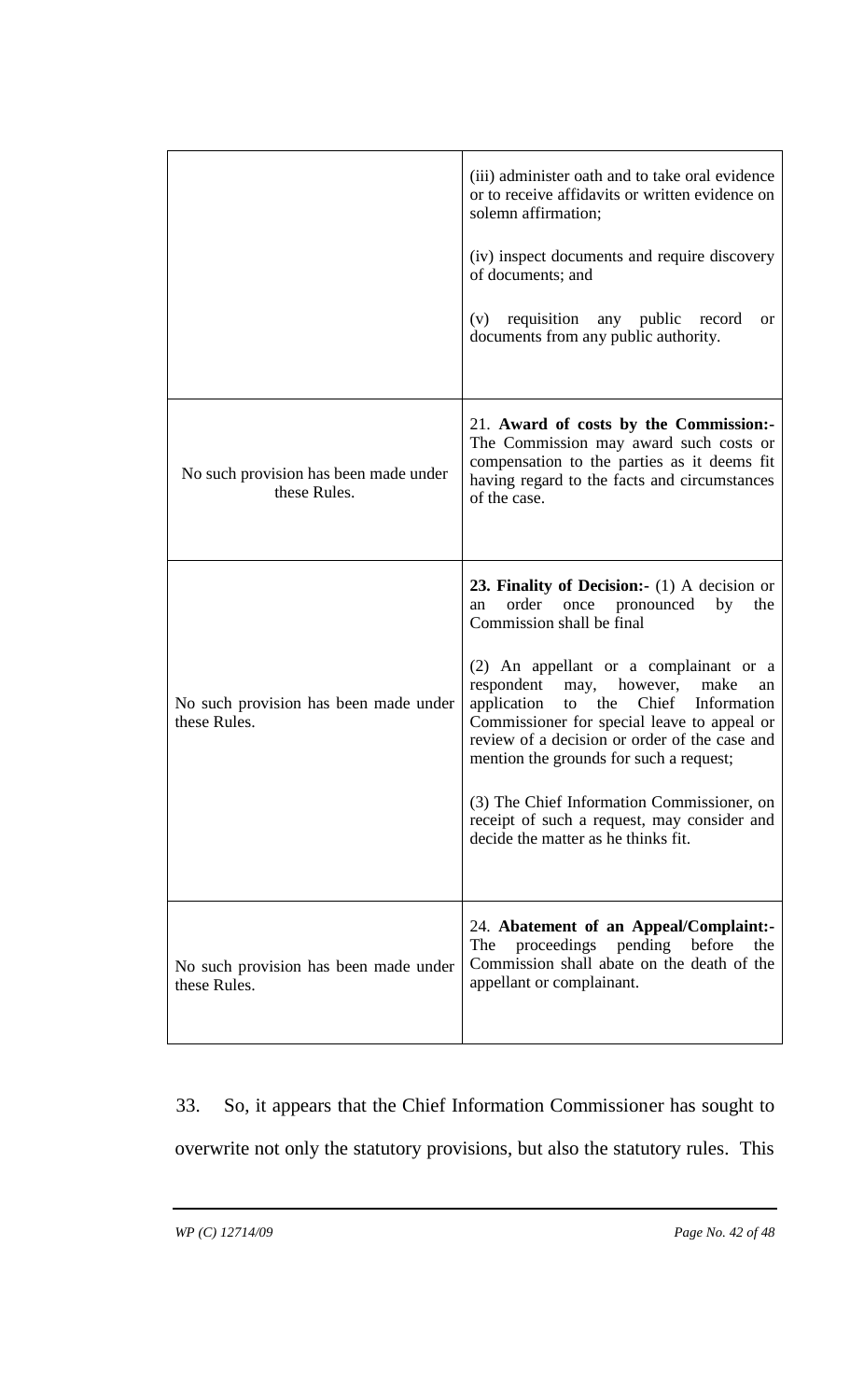is clearly impermissible. From the above table, it can be seen that by virtue of Regulation 21, the Commission has purportedly been given the power to award such costs or compensation to the parties as it deems fit having regard to the facts and circumstances of the case. Such a power is not provided in the RTI Act. Section 19(8) specifically stipulates that in its decision, the Central Information Commission or the State Information Commission, as the case may be, has the power to (a) require the public authority to take any steps such as may be necessary to secure compliance with the provisions of the RTI Act; (b) require the public authority to compensate the complainant for any loss or other detriment suffered; (c) impose any of the penalties provided under the RTI Act; (d) reject the application. Thus, by virtue of the said provision, the Central Information Commission has the power to require a public authority to compensate the complainant for "any loss or other detriment suffered". In other words, the compensation has to be linked to the loss or other detriment which is suffered by the complainant. But, by virtue of Regulation 21, the Commission is sought to be empowered to award costs or compensation to the "parties" as it "deems fit" having regard to the facts and circumstances of the case. Thus, while the RTI Act makes a specific stipulation that the Central Information Commission has the power to award compensation to the complainant and that such power is to be exercised in the event of any loss or other detriment which is suffered by the complainant, by virtue of Regulation 21, the Information Commission is supposedly empowered to not only award costs in addition to compensation, but to either of the parties (not limited to the complainant) and for whatever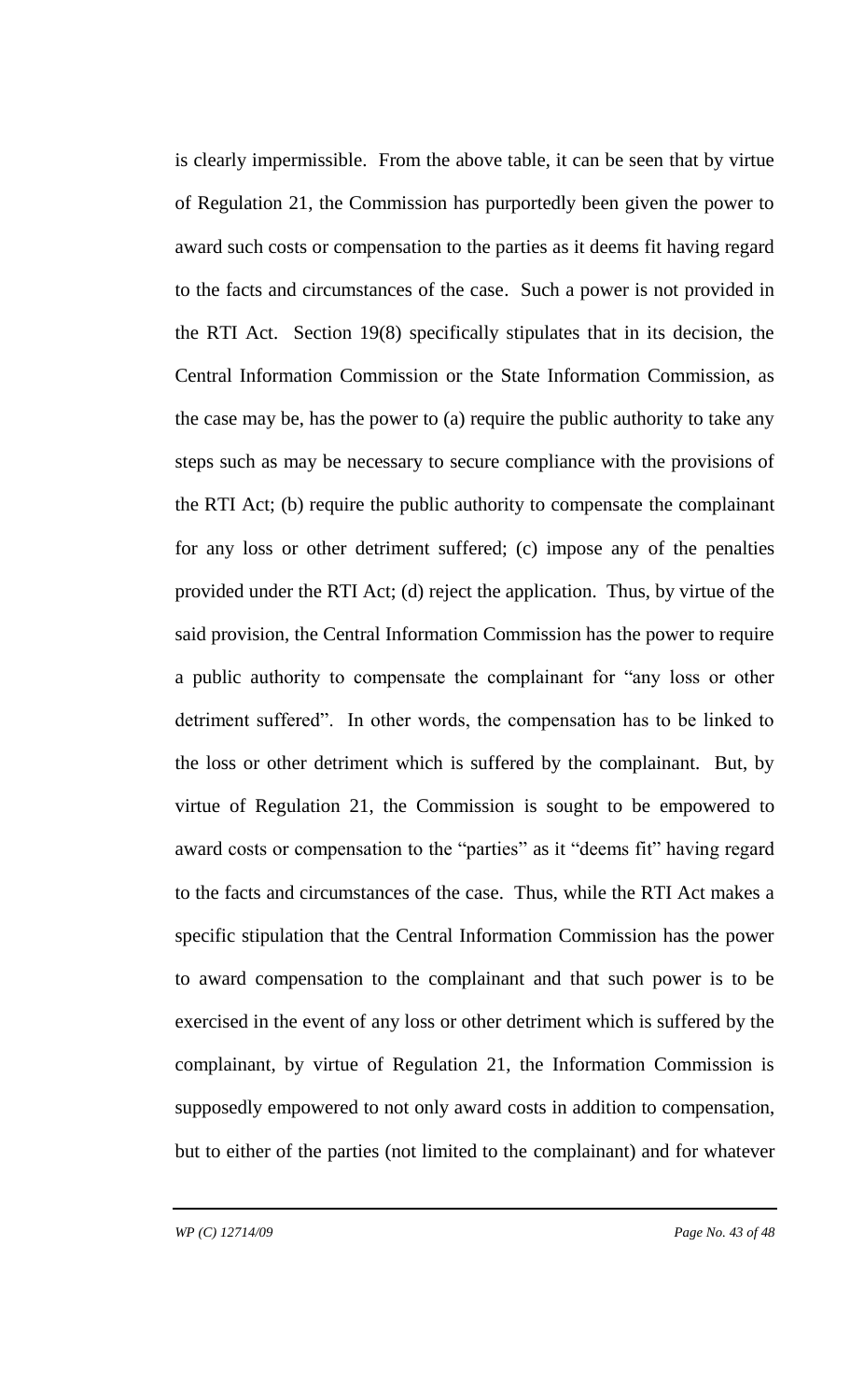reason it "deems fit" without there being any nexus with the loss or other detriment actually suffered by the complainant. Clearly, Regulation 21 is out of line with the specific power given by the RTI Act in respect of compensation.

34. Another instance of the regulations exceeding the limits of power prescribed under the RTI Act and the Rules is to be found in Regulation 22. Rule 8 of the Central Information Commission (Appeal Procedure) Rules, 2005 (hereinafter referred to as 'the said Rules') clearly stipulates that the order of the Central Information Commission shall be pronounced in open proceedings and be in writing duly authenticated by the Registrar or any other officer authorized by the Commission for this purpose. However, Regulation 22 is at variance with this rule. It provides that every decision / order of the Central Information Commission may either be pronounced in one of the sittings of the Commission or may be placed on its website or may be communicated to the parties under authentication by the Registrar or any other officer authorized by the Commission in this regard. Clearly, regulation 22 permits something which has not been permitted by the statute or the rules made thereunder. The orders of the Central Information Commission are to be pronounced in open proceedings under the statutory rules, but the regulations seek to alter that position by permitting not only pronouncement in one of the sittings, but also by simply placing orders on the website or communication to the parties. Regulation 22 contains another provision which treats an order pronounced by a "single" Information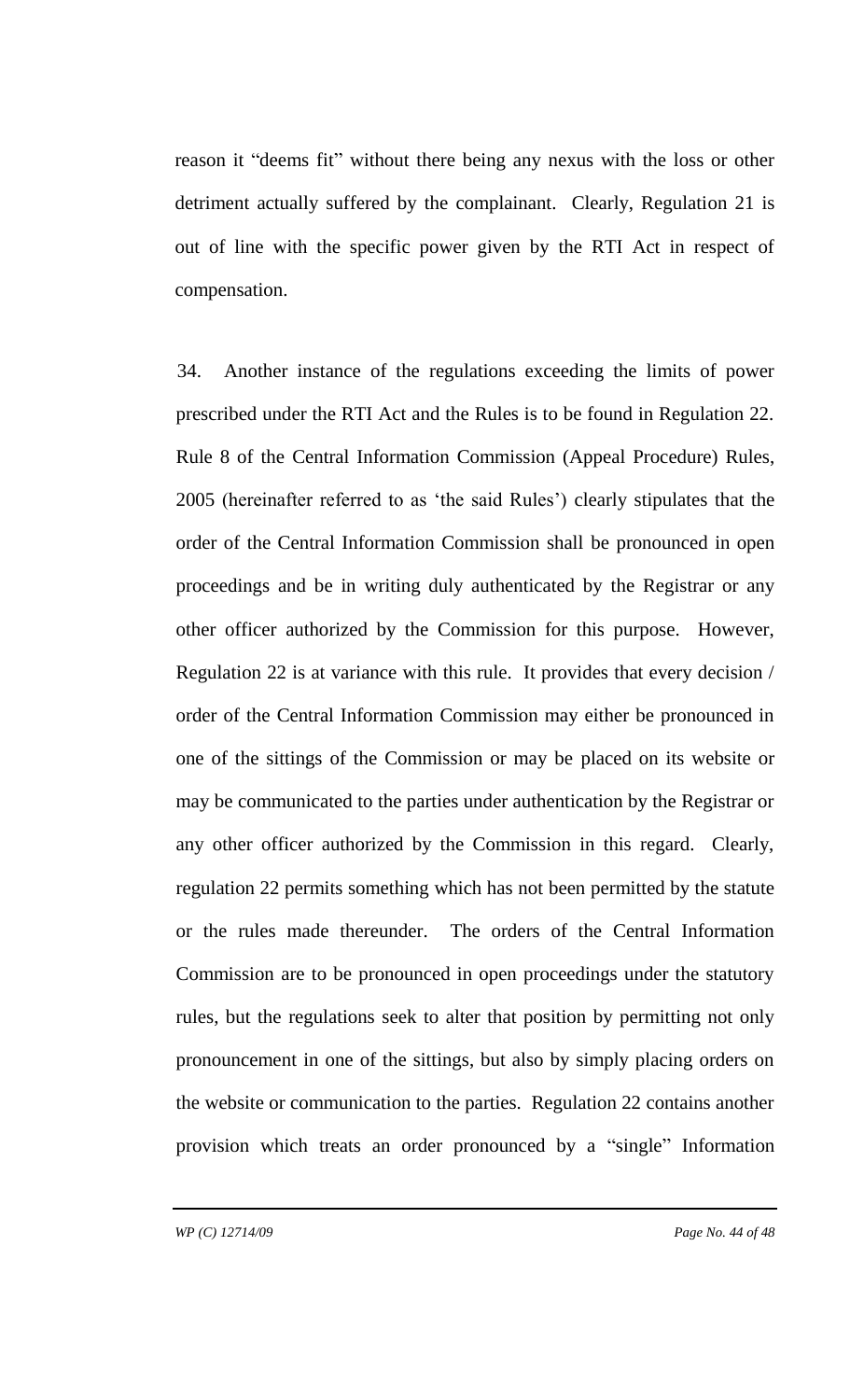Commissioner or by a "Division Bench" (two Commissioners) or by a "Full Bench<sup>"</sup> of three or more Information Commissioners as the decision or order of the Central Information Commission under the Act. There is no such prescription under the RTI Act or the rules validly made thereunder which provides for such 'Benches' of the Central Information Commission.

35. Yet another instance of the complete transgression of the statutory powers is to be found in Regulation 23. The said regulation, inter alia, provides that an appellant or a complainant or a respondent may, notwithstanding that the decision or order of the Commission is final, make an application to the Chief Information Commissioner for special leave to appeal or review of a decision or order of the case and mention the grounds for such a request. It further seeks to empower the Chief Information Commissioner, to consider and decide such a request as he thinks fit. Neither the RTI Act nor the rules framed thereunder grant the power of review to the Central Information Commission or the Chief Information Commissioner. Once the statute does not provide for the power of review, the Chief Information Commissioner cannot, without any authority of law, assume the power of review or even of a special leave to appeal. Clearly, the said regulation is beyond the contemplation of the Act. Such a regulation is *ultra vires* the provisions of the Act.

36. We would also like to re-iterate the provisions of Section 19(10) of the RTI Act. Section 19, as we have mentioned earlier, deals with appeals. Sub-section (10) of Section 19 clearly stipulates that the Central Information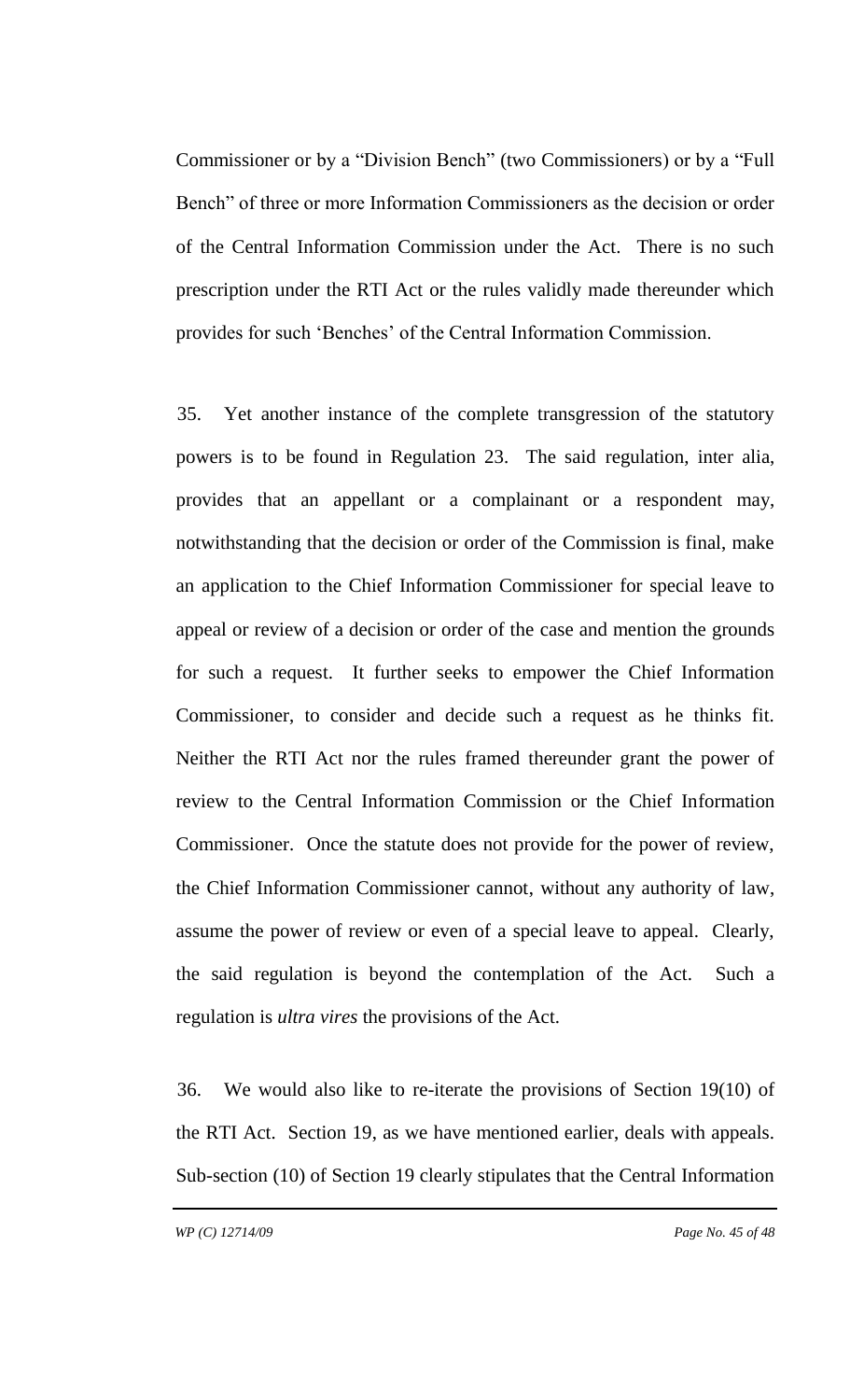Commission or the State Information Commission, as the case may be, shall decide the appeal in accordance with such procedure "as may be prescribed". The word 'prescribed' is defined in Section  $2(g)$  of the RTI Act to mean prescribed by the rules made under the RTI Act by the appropriate Government or the competent authority, as the case may be. It has no reference to any regulations made or to be made by the Chief Information Commissioner. Thus, the mandate of the Act is that the Central Information Commission shall decide the appeal in accordance with the rules made under the said Act by the appropriate Government or the competent authority, as the case may be and not otherwise. The Central Information Commissioner by formulating the regulations and prescribing the procedure for deciding appeals, has clearly violated these provisions of the RTI Act.

37. From the above, it can be seen that the regulations have been framed by the Chief Information Commissioner in complete derogation of the provisions of the RTI Act. He had no power to frame the regulations, particularly those contained in Chapter IV. Consequently, this question is also answered in the negative.

#### **Question No.3:**

38. Section 18(3) of the said Act, which we have already set out above, empowers the Information Commission, while inquiring into any matter under the said Section, to have the same powers as are vested in a civil court while trying a suit under the Code of Civil Procedure, 1908 in respect of the following matters:-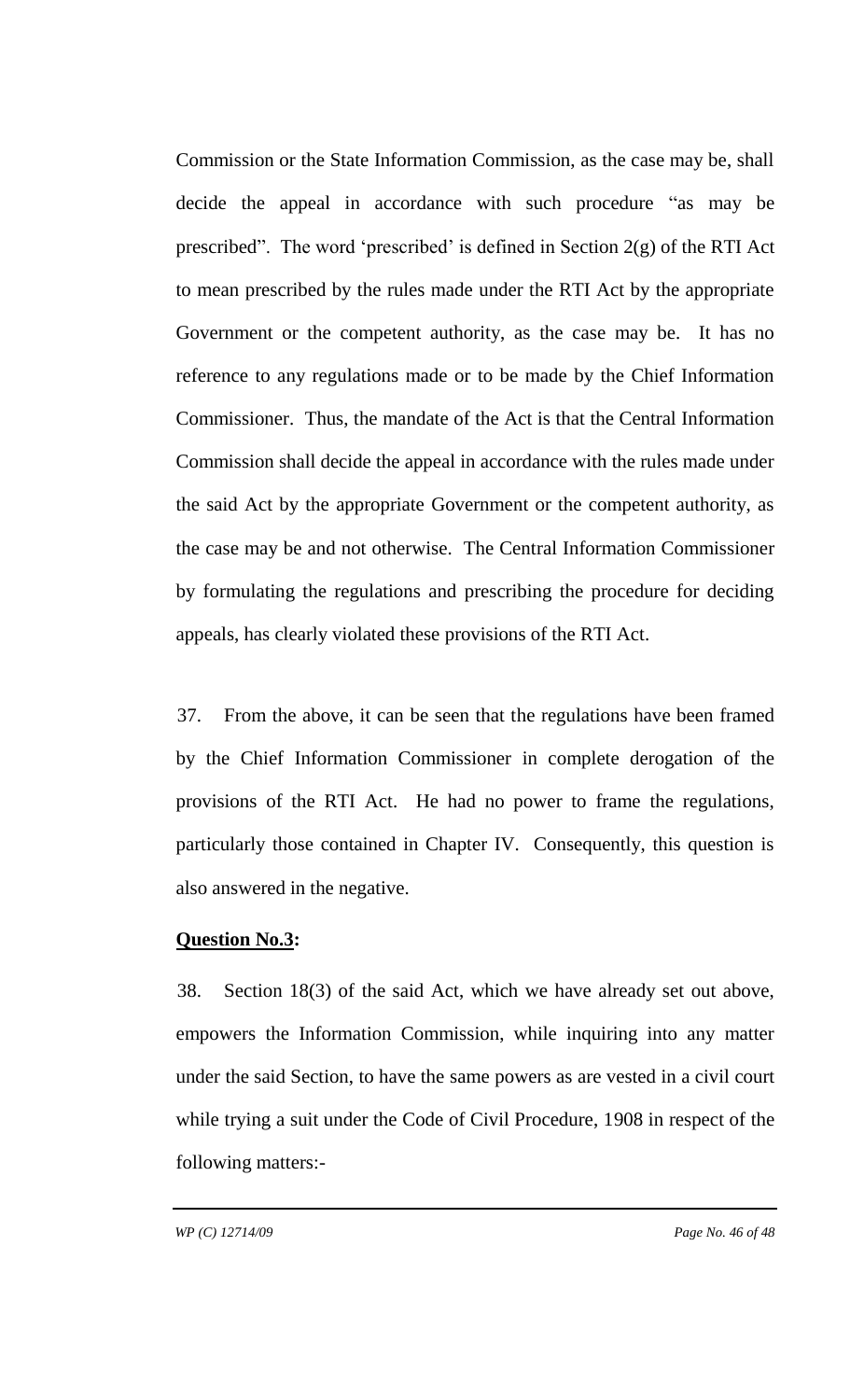- (a) summoning and enforcing the attendance of persons and compel them to give oral or written evidence on oath and to produce the documents or things;
- (b) requiring the discovery and inspection of documents;
- (c) receiving evidence on affidavit;
- (d) requisitioning any public record or copies thereof from any court or office;
- (e) issuing summons for examination of witnesses or documents; and
- (f) any other matter which may be prescribed.

39. There is no doubt that while the Central Information Commission is conducting an inquiry into a matter under Section 18 of the said Act, it has the powers to summon and enforce the attendance of persons and compel them to give written or oral evidence on oath and to produce the documents or things. But, it is only for the purposes of giving evidence and to produce documents or things that a person may be summoned by the Central Information Commission. This power of summoning for the purposes of evidence cannot be read as a general power to call any person for any purpose in the course of hearing before the Central Information Commission. In the present case, the Vice-Chairman, DDA was not summoned for either giving oral evidence or written evidence or to produce any documents or things in his possession. He was directed to be present for other reasons. That power is not there with the Central Information Commission. Such a power only exists in courts of plenary jurisdiction. The Central Information Commission is not a court and certainly not a body